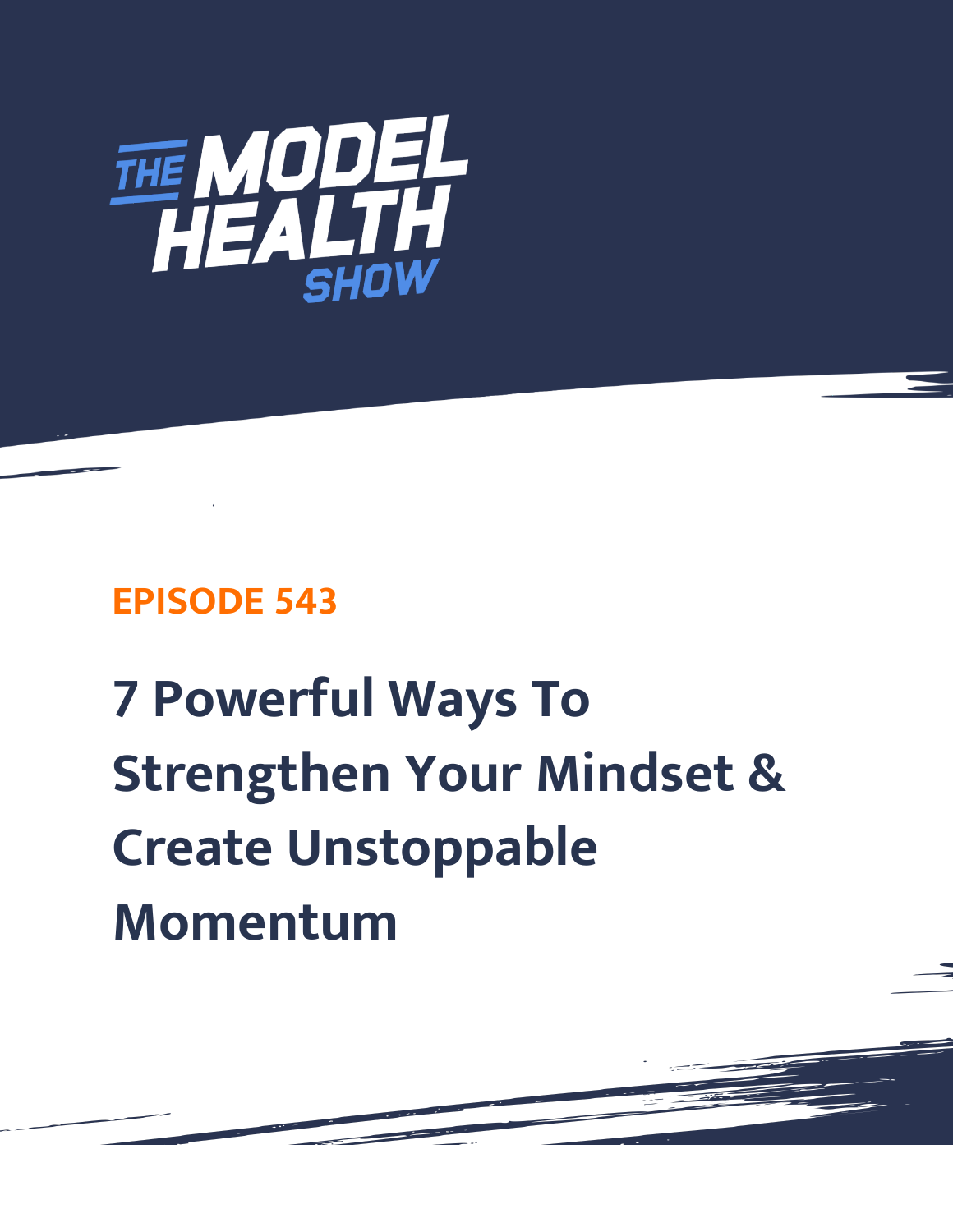### **You are now listening to The Model Health Show with Shawn Stevenson. For more, visit themodelhealthshow.com.**

**SHAWN STEVENSON:** Welcome to The Model Health Show. This is fitness and nutrition expert Shawn Stevenson and I'm so grateful for you tuning in with me today. There's a principle in physics that states that energy can neither be created nor destroyed. All of the energy that is, is already here. It's just cycling in and out of things. Transitioning in and out of form, in and out of our bodies. If you even think about the circle of life. This principal dictates the very containers in which we live, the cultures that we exist within, and even this concept of the day and night, of seasons of change and cycles that we all adhere to. Because we can see physical changes within the environment, for example, but there are also physical changes within our bodies that depend on the various cycles. Again, everything is changing and shifting. Energy is changing form.

And right now, we're approaching a new transition opportunity, a new change in life that we can take full advantage of. Every time a new year rolls around it's presenting an opportunity cognitively, but also if we're talking about the very fabric of what life is made of, there's a change taking place. Our big blue beautiful planet is spinning around the sun, and we're adhering to the laws of the universe. And every time a year changes on the calendar for many people, psychologically and physically, we feel a drive towards making a change. Now, most often the changes don't last that long. And so, what I'm wanting to provide for you today is some insight, some empowerment, and some momentum for you to take with you as you move into this new year.

And today you're going to hear from some of the most empowering thought leaders, bestselling authors and educators in the world today. Because this year in particular is very special. We're going into 2022, as of this recording... I know some people are listening to this in the future, right now... We have thousands of people who listen to the very first episode of The Model Health Show, every single week, which is incredible, incredible. And thank you everybody who's taken this ride along with me throughout these years. But this year in particular, at this moment, moving into 2022 is incredibly important because we want to make sure that 2022 isn't 2020-two. We want to make sure this is not like 2020 all over again. Alright. That's 2020-two. Or we can make this 2022 a new beginning, a new opening, a new opportunity for change or growth or success. And so, to kick things off with a very important reminder of how powerful you are, how powerful your words are, how powerful your intention and attention truly are, we have best-selling author and the founder of Agape International, Dr. Michael Bernard Beckwith. He's here to kick off this important compilation of empowerment, insight, and inspiration for you to take into the new year.

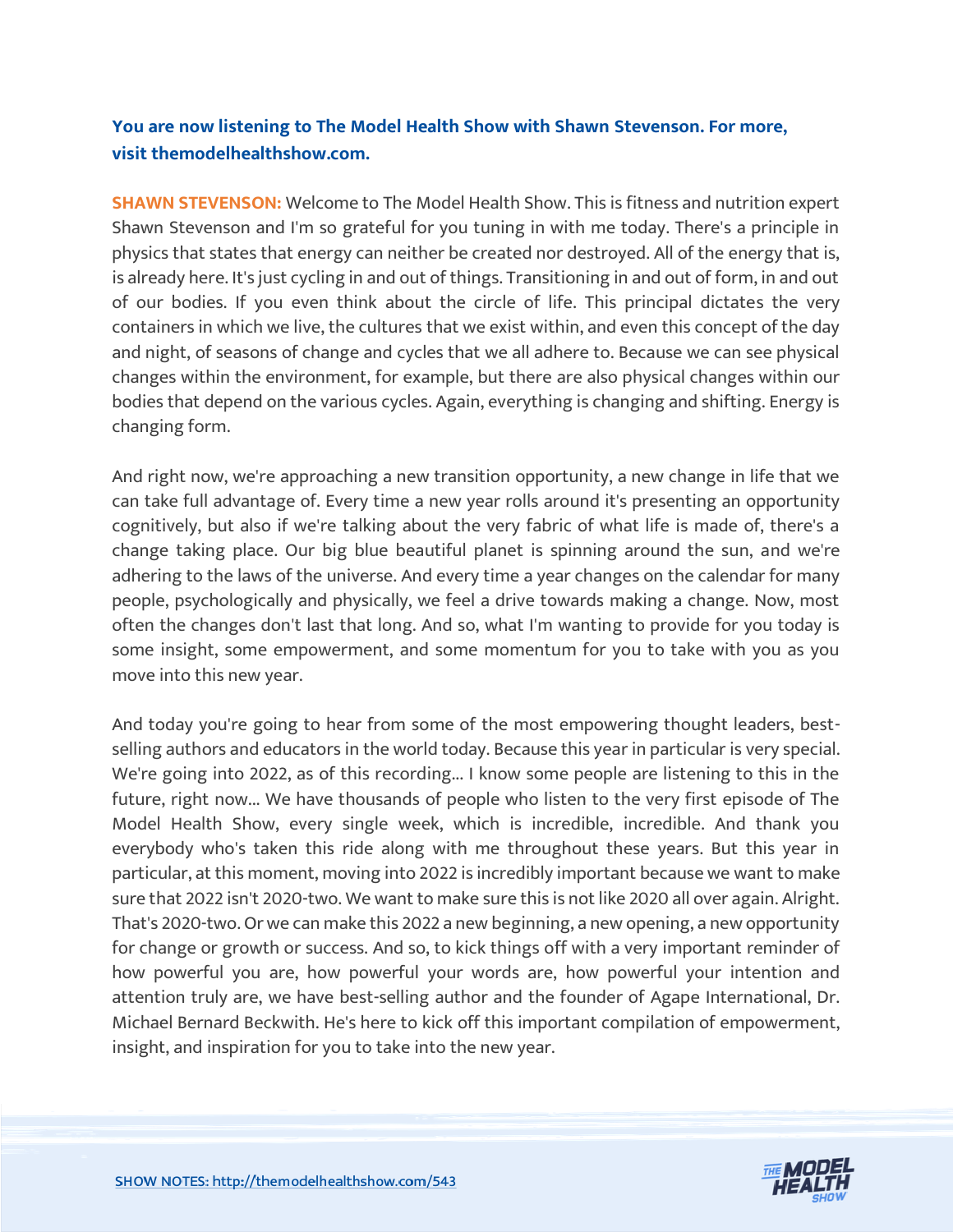**MICHAEL BERNARD BECKWITH:** So oftentimes, people are just casual with their conversations, not understanding that they're actually setting something in motion... "Oh my poor back. Oh, I don't like this person." Gossiping, talking bad about themselves even... They're setting things in motion. So, I like to say, "I don't want to say what I don't want to experience. I want to say what I want to experience." So, I'll say, "It's a magnificent day. Life is good. There's a way out of this. There's an answer to this issue. There's a solution somewhere. I'm going to stay there until that becomes flesh." But it's practice because individuals, particularly now, people have normalized negativity. They've made fear popular. You know what I mean? And that's become... You're an odd ball. If in fact you're operating at a different level. They think you're just weird... You know...

And so, you'd rather be an odd ball in a crazy world, than to be normal in a crazy world. Yeah, but I always caution people... And I'll check people when they're with me. I say, "Well, wait a minute." There's unlimited good here. Just because you can't see it, it doesn't mean it's not here. There's unlimited possibilities. Don't block yourself in to what your mind thinks is possible. This is the only way that some good is going to come into your life, it becomes... That's blocked. No good is going to come in... Infinite ways. Infinite ways can... Miracles can happen. Your mind will call it miracles, but they're just demonstrations of truth. So why block yourself in... Just stop it. Just say, you don't know how it's going to happen right now, you're available to it, let's see what happens. Let the universal presence through its laws, shock, and surprise you...

#### **SHAWN STEVENSON:** Normalize that.

**MICHAEL BERNARD BECKWITH:** Right. Normalize that.

**SHAWN STEVENSON:** Oh... Yeah. I'm literally just still ruminating on normalizing fear... It's a system within us that of course, it's provided us value over our evolution for sure. But today to live in that state habitually... We never... We're not wired up to live that way. We're not designed to be that way. And so even with so many folks having their aspirations, goals... Everybody listening right now has incredible potential to achieve things beyond our wildest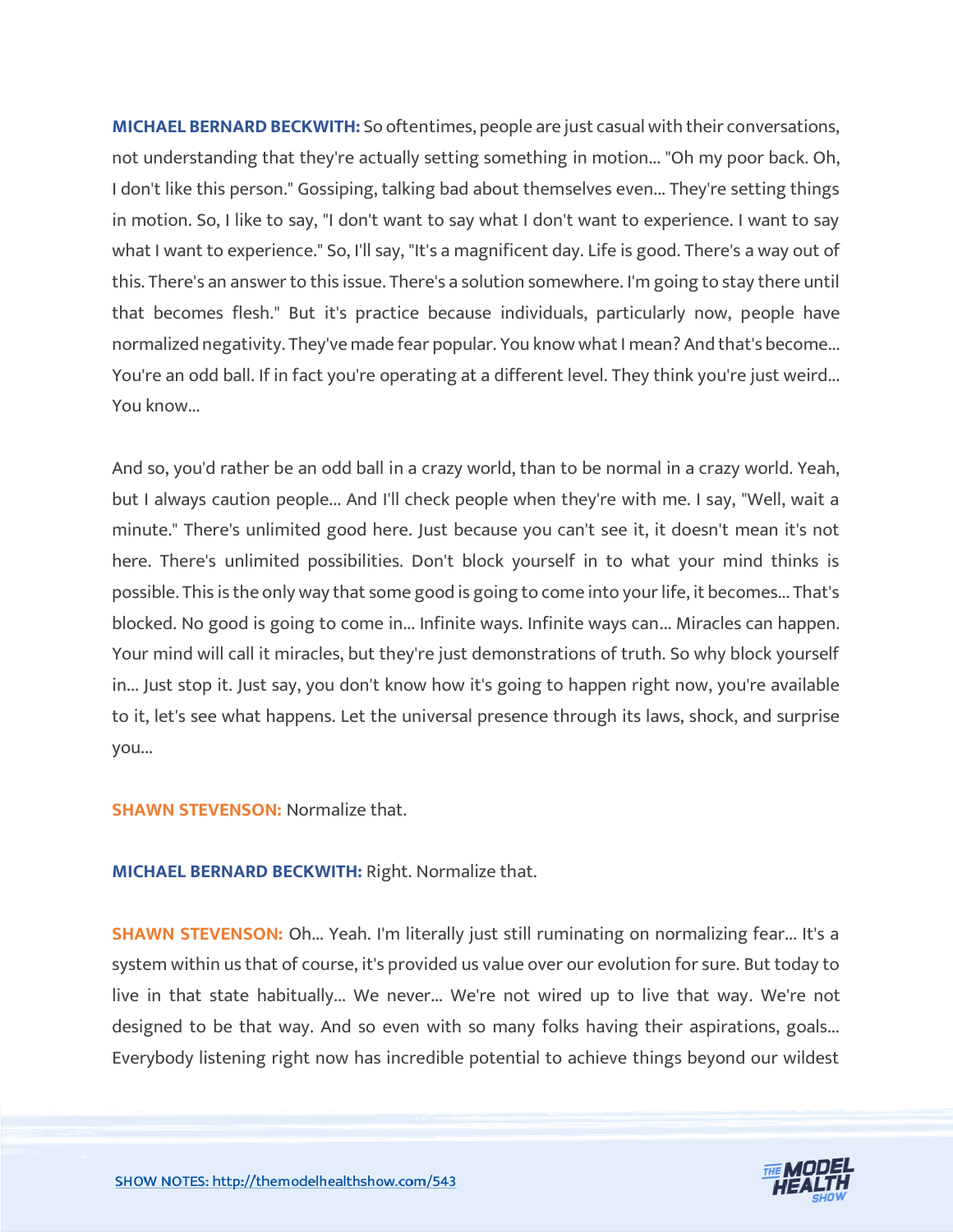imagination... But I think so often... And fear being a big driving force of this, we get caught up in what if instead of what is... So how do we go from what if to what is?

**MICHAEL BERNARD BECKWITH:** Yeah. Well, what if can also be used positively. What if everything works out? What if I have more than enough money? You can go there, and you'll get to what is. 'Cause what is that right here and right now all of the power, all the presence, all the intelligence, all of the love, all that is, is already here. It's already here. It may be latent within us, but it is here. And as we begin to think like that, and contemplate that truth, our frequency rises. We begin to hang in that awareness. Now, what has happened is that individuals have normalized fear, which means their attention is more on what they don't want, than on what they do want. So, what people don't understand is that anything you don't want, you're having a relationship with it. It's existing, and you're not wanting it. And so, people walk out, "I don't want to be broke. I don't want to get sick. I don't want to contract the Rona. Collect... I don't want to catch the coronavirus... I don't want to... I don't want to."

So, in that moment, if I don't want to... The law doesn't distinguish between what you want and don't want, it only knows what you're interested in. And so, if you're interested in not getting robbed, not getting poor, not catching a disease, you're in relationship with that, and then that's what you manifest. Now, you may not manifest that exactly, but your body temple doesn't know the difference. You'll still produce toxic chemicals. Immediate toxic chemicals... Immediate create the condition for disease. So, I teach people, you get what you want or don't want. The law doesn't differentiate. So, stop placing all of your attention on what you don't want to happen, and begin to place your attention on what you like to see unfold in your life. Begin to describe it. The law says, "You don't describe what you see, you see what you describe." So, if you're living in an accurate description of possibility, then the law starts to bring that into manifestation. You see.

And... Now, most people... People should be taught this in elementary school, but instead... We have the nefarious forces that keep people in fear... And keeping all pumped up about what to be afraid of next. Oh, the Russians... Oh Corona... Oh... Aliens... Oh... Whatever it is, people are nervous... We're not meant to be like that... We are an absolute reflection of the entire cosmos. What do we have to be afraid of? There's no such thing as death. You see... So, there's no loss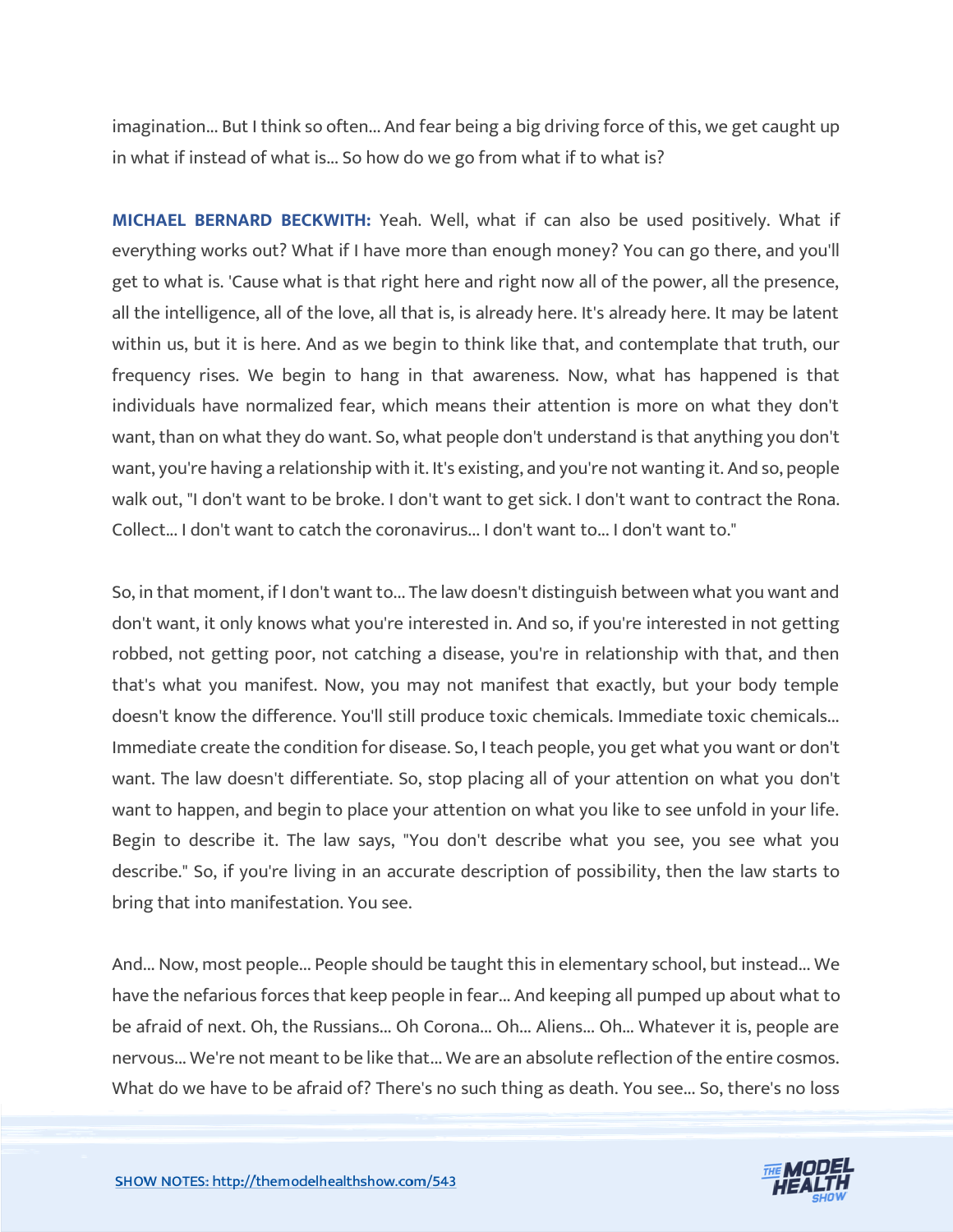in the cosmic scheme. But everybody is... They've allowed themselves to shrink into being a little old something. And then they normalize they're fear... Shakespeare said, "A coward dies a thousand deaths." Constantly... Even before anything even happens. They've rehearsed all the negative stuff... It's not funny, but it is kind of a comedy, what human beings do to themselves.

What I see is that we're in the middle of a great awakening. And you're seeing the crumbling of the old paradigm, and you're seeing the emergence of what's happening new, both in the same space and the same time. In Newtonian physics, that can't exist. You can't have two objects in the space, same time. But in quantum reality you can have everything in the same space at the same time, but they're vibrating at different levels. So, you have the old paradigm fear, fear, fear, fear, worry, worry, worry, worry, lack, limitations, scarcity, not enough, not enough jobs, not enough this, not enough that. That's not real. That's made up. And so, what's happening is the crumbling of the old, where people are going to be forced to really get a sense of who they are and stop leaning on external things like governments and politicians, and things of that particular nature. I tell people, the only authority you have is the authority of your own conviction. That's the authority. You can't outsource your authority to someone out there. Those people work for you. You don't work for them. They work for you. And so, your attention has to be on what kind of life you want to live, and how that can assist you to live that life.

Now if you don't have a vision then they're going to tell you what your vision is. If you don't have your possibility for your own life then you're going to listen to these people, and they're going to run your life. You see... So, the idea is that we're in a great awakening... Everything is shifting. The world of phenomena is moving really fast, and there's an emergence taking place. There's people becoming more sovereign, people taking their authority back, people that are saying, "Hell no." I mean it's very similar to the vibration of during the Vietnam War, when people wake up and said, "Whoa, wait a minute. We're going to kill these people we don't know. Why? This is... Why are doing this?" And nobody could give an answer... You know what I mean?

So, it's a stream of consciousness that's happening. And again, you don't see it 'cause it's not on the news, but there's many people that are coming to an understanding that their own

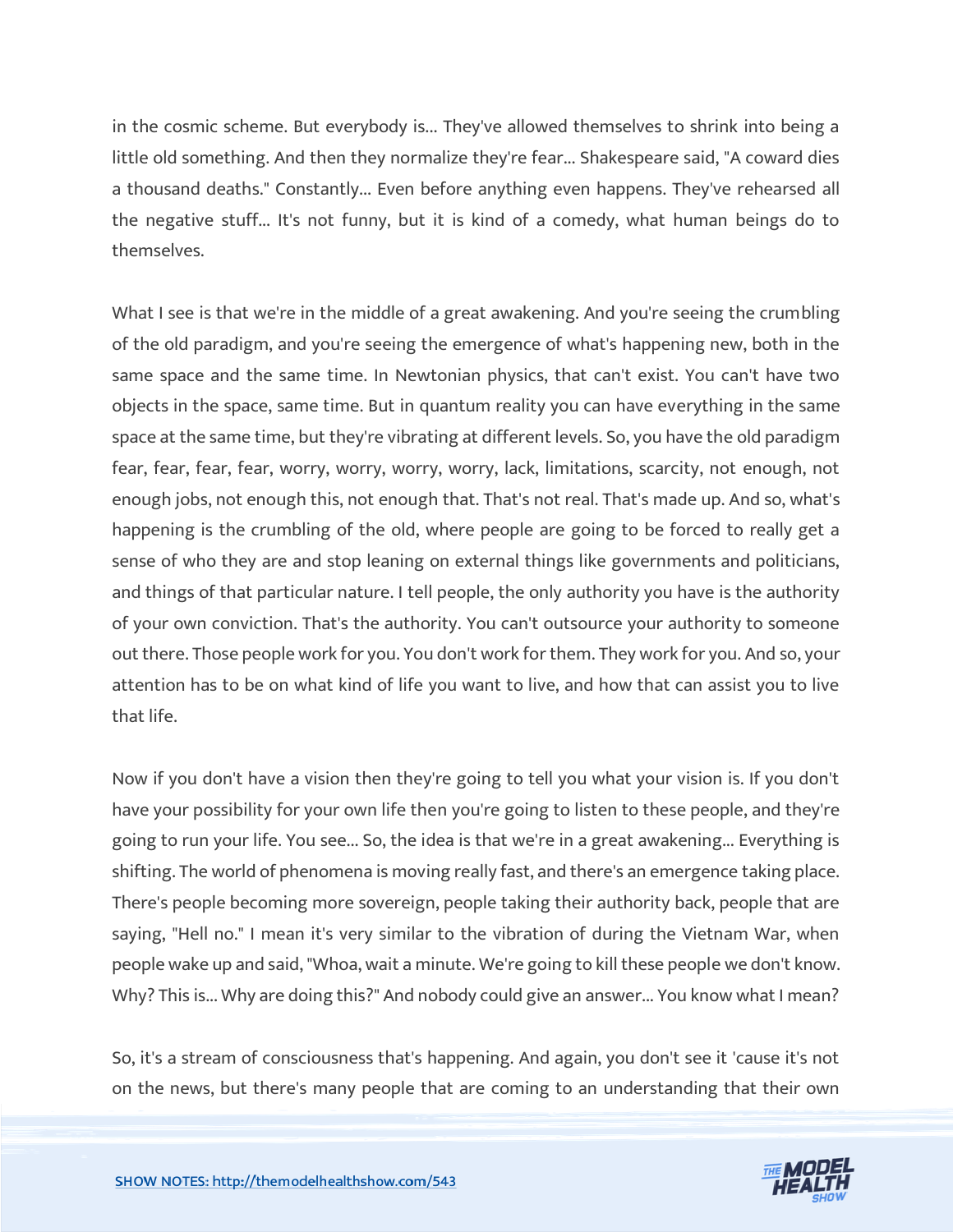authority is here. It's their connection to the universe, not connection to a party, Republican, Democrat, or Independent. It's connected to something else. And you'll also notice these days that people that used to be diametrically opposed to each other are now sharing some of the same... They're in agreement with some of the same things. It used to be everything was black or white, Republican, Democrat. Now, it's like that guy over there, I agree with what he's saying. So, there's a...

**SHAWN STEVENSON:** For a growing number of people that's happening. Yes.

**MICHAEL BERNARD BECKWITH:** Yes. So, there's a whole breaking down of what used to be black and white, this and that to, "Hmm, there's something happening." And I think that's a precursor to something breaking down to something else, emerging. We have our inner authority connected to the presence, we begin to have a vision to the kind of world we want to live in, and we start to walk in that direction. Again, the reporters are reporting from the old paradigm. We're seeking to report from something new that's emerging. That means you have to see the invisible in order to do the impossible. Every great thing that's ever happened in life... It was invisible. Somebody saw it... Nobody... People... I remember when people used to say, apartheid was going to be here forever. That was the thing. There's no way that these people are going to give up control and power, but it was... Somebody saw it. And then one day...

That was the new paradigm. The Berlin wall came down. That was never going to come down. So, there are a lot of things we're dealing with now... The highest frequency always wins. That's the law. The highest frequency is more powerful than the lower frequency... A thought that emerges from a field of fear, worry, control, domination, manipulation has less power than the thought that's emerging from a field of love.

**SHAWN STEVENSON:** Up next in our compilation of empowerment and creating momentum as we move into 2022, we have New York Time's best-selling author, an accelerated learning expert, Jim Kwik. Jim and I have been friends for over a decade. And he's continued to add so much value to my life and so many incredible insights and so many lives we've been able to impact together collectively... Going way, way back. It's got to be getting close to actually 15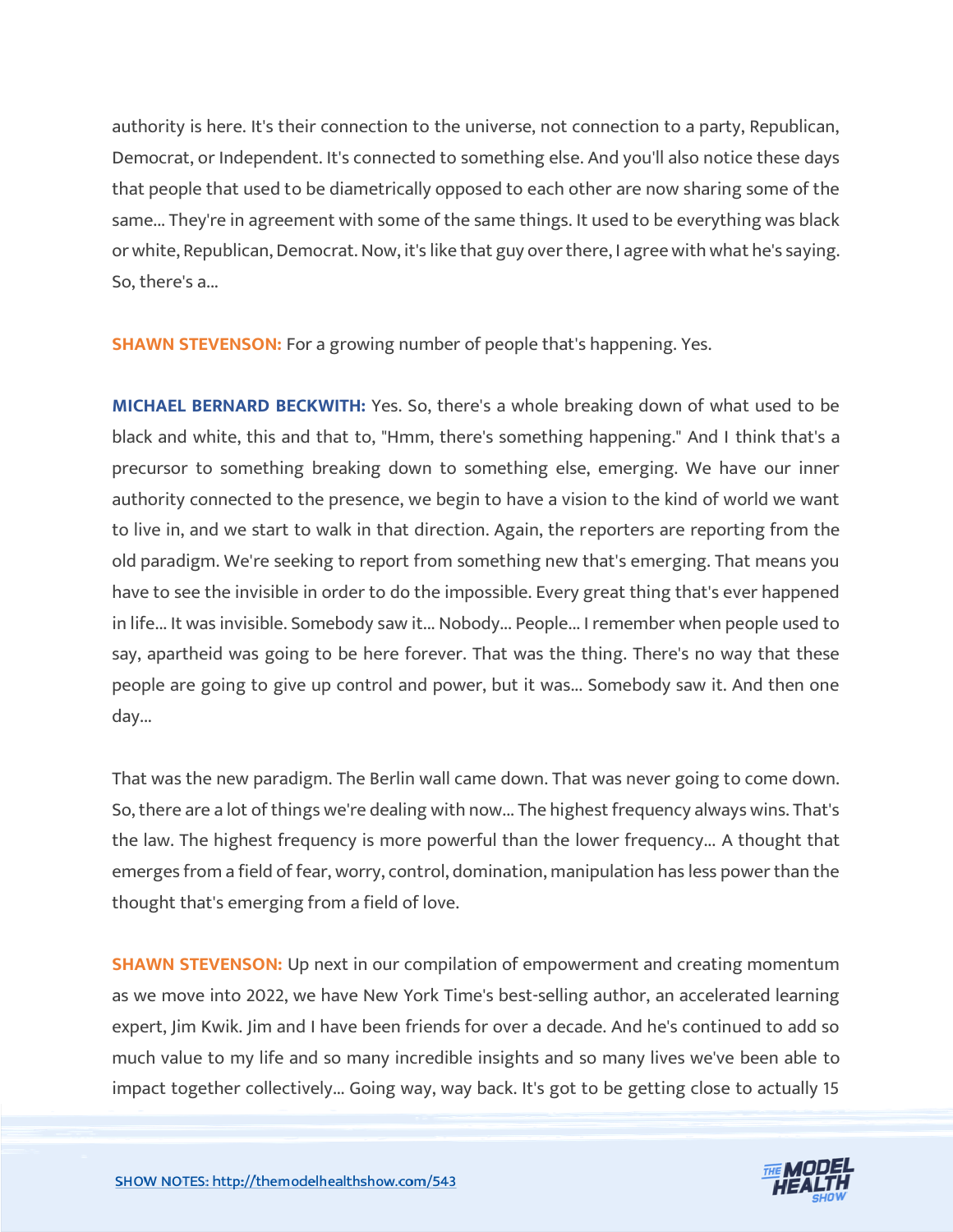years now. But he's one of my all-time favorite human beings. And in this clip, he's going to be sharing with you why it's important to take control of your mental algorithm. Just like we have these social media algorithms, these internet algorithms that are following us around and feeding us what we're attuned to... We also have a mental algorithm that we need to take control over. And also, he's going to be sharing a way to help overcome the feelings of divisiveness that are rampant in our world right now. Let's check out this segment from my conversation with my amazing friend Jim Kwik.

**JIM KWIK:** Part of self-care is realizing when you say yes to somebody or something, you're not saying no to yourself. And a lot of people, they're burnt out because they have too many tabs open, and it's still taking up a lot of space, it's requiring a lot of energy. People are overcommitting all the time to things that they can't fulfill on. And so, there's a kind of a breach with your own... Or your own commitments and your own trust with yourself. I would also say that part of self-care is making the choice when you say yes to something, like, all the craziness that's out there... It's interesting... Like a lot of us are on social media... And there is an algorithm to social media clearly. And one of the algorithms, is whatever you engage with, you get more of. So, if you just happen to be really into... We mentioned this before, but cat videos or whatever... That you just engage, like, share, comment, watch all the cat videos, then they're going to show you a lot more cat videos. And that's going to be your perception. That's going to be your newsfeed.

Well, your mind has a similar algorithm. Whenever you're consistently engaging with, they're going to show you more of... And media marketing knows this... If it bleeds, it leads... If something is threatening, your... Part of your brain, let's say... The amygdala gets hijacked, and you have to pay attention 'cause that's your survival, so you have to pay attention to what's dark, threatening, and scary. And the challenge is if that's what you're engaging with, just like the cat videos, they're going to show you more of it. Your mind is going to see literally in your observation, in your perception, more of that darkness, scariness, the threatening things, because that's what you're engaging with. You're training your nervous system saying, "This is important." And the challenge though is that leaves you very little bandwidth for hope. That leaves you very little bandwidth for opportunity. That leaves you very small bandwidth for

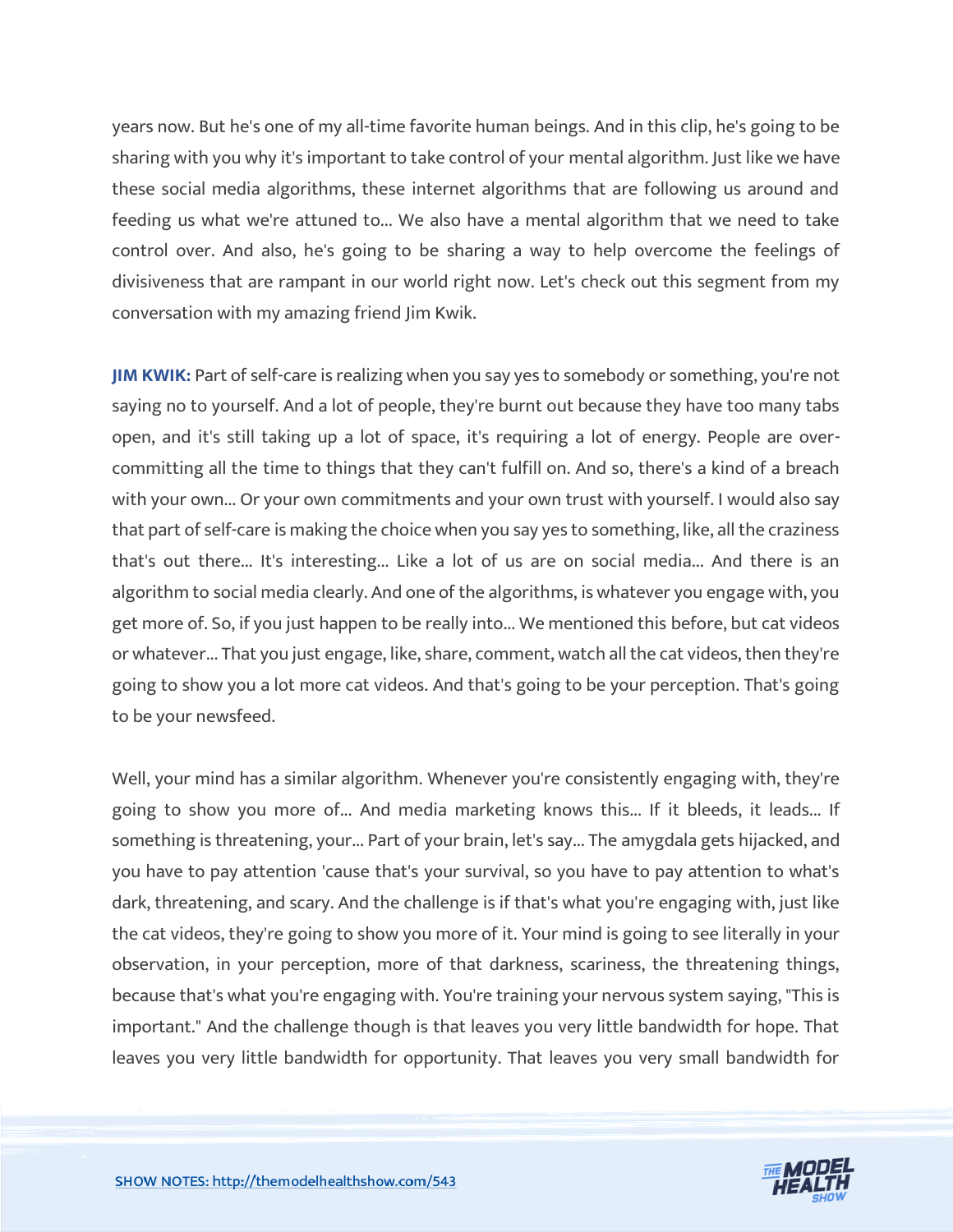solutions. For the things... Leaves a less bandwidth for gratitude... The things you can be grateful for.

And so... Just remind... With care... Part of it is just... It's like self-love... It's falling in love with that person in the mirror that's been through so much, but is still standing and making selfcare a party for you, your family, your team also... Also, as well. And that's why we're always feeding our minds with great podcasts like yourselves, with books, and with great conversations and people... And again, it could be 10 minutes just like the other ones. It could be just going for a 10-minute walk with your dog that day. Something that... 'Cause little by little, a little becomes a lot. So, the question here would be like, "How can you take some of your time, your talent, your treasure, to make a difference?" I think when we're making a difference, it's something that gives us... It gives us fulfillment; it gives us joy. And again, these are emotions that could drown out the fear and the negative self-talk and all those sensations where we feel immobilized. It gives us our power back again... A lot of these conversations are about getting your agency back. 'Cause when we're in fear, we feel like we're at the effect... We feel like we're a thermometer.

A thermometer just reacts to the environment. And as human beings sometimes we react to the environment. We react to politics. We react to what's going in the world, and the economy or people treat us. But in actuality, the strongest, most successful, happiest fulfilled people, the ones that have joy, they identify more with the thermostat. A thermostat doesn't react to the environment. It gauges... So be a thermostat. Gauge... Know what's going on in the world, right? But then, you set a temperature and the environment reacts to you... And you set a goal, or you set a vision for what you want to do... A mission... How you want to disrupt things and make things better. And then make it the way you see it. So, if you feel fear, what do you need to do to feel like that you're prepared. And I think that skills, those knowledge, those abilities will give me more courage.

**SHAWN STEVENSON:** Just awesome. Awesome. I love that question because this is using this innate ability of the mind to answer any question, we pose it. To just take a moment to just grab the reins of our mind just a little bit, grab the wheel and ask, "What is this fear trying to teach me?" What is this fear instructing me about? And even from that place, we could start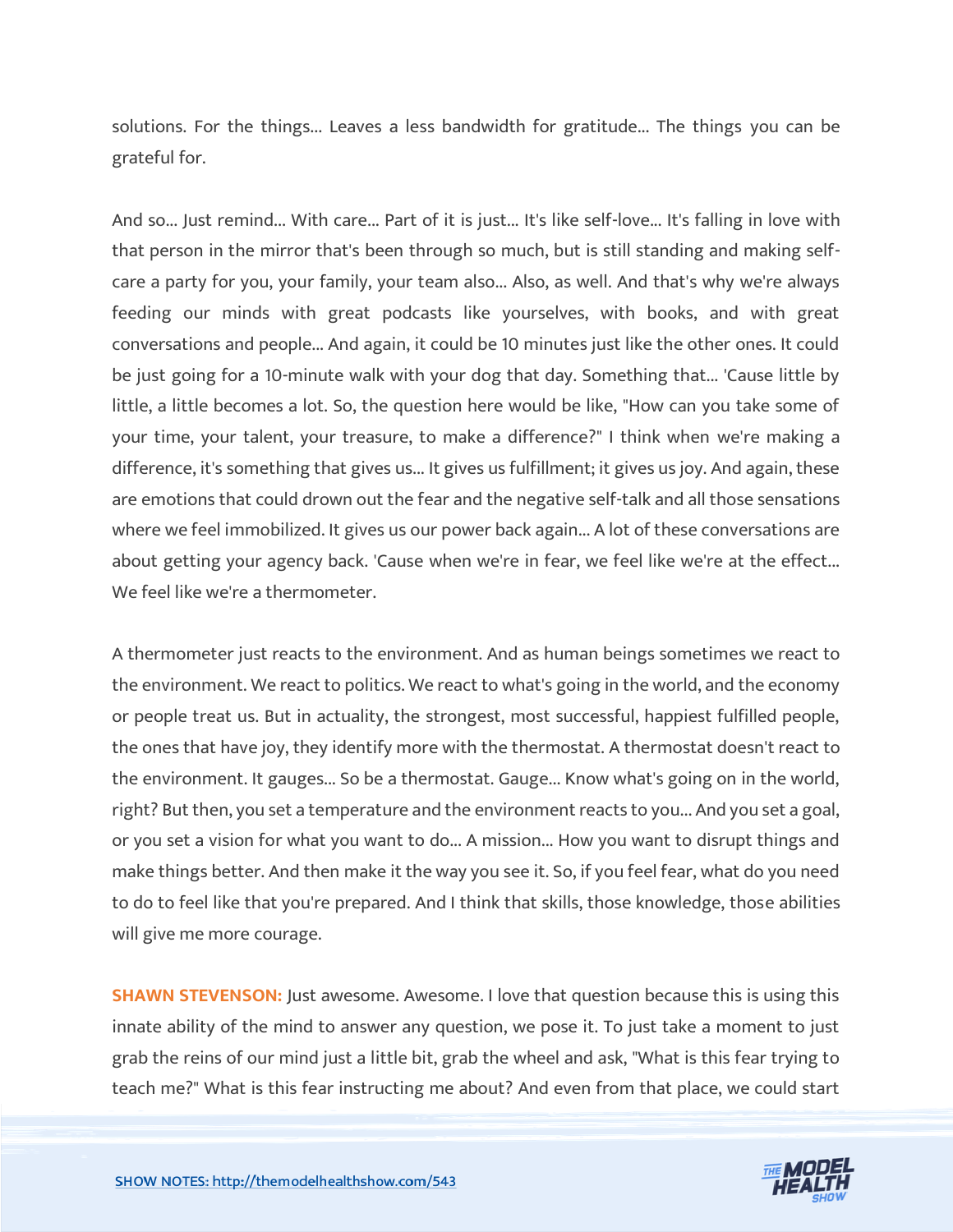to break down... Oftentimes it becomes an irrational thing, we can break down identify what it really is that might be bothering us. But oftentimes it's also creating the opportunity to develop a certain capability.

**JIM KWIK:** Very much so.

**SHAWN STEVENSON:** So, it could be a capability or capacity of resilience, of creativity, or of being able to perspective take to see things from different dimensions, whatever the case might be. So, these are all very powerful.

**JIM KWIK:** So, people have a fear of money, maybe that that's a signpost to say, "Hey, I need to get some financial literacy." If people have a fear of numbers. They could take something... If they have fear of forgetting things, they could do a memory course. You know what I mean? There're things that the people could do. If they have a fear of starting a relationship because they have had trauma in the past or they're dealing with some self-esteem issues, maybe it's taking a course or reading something. And then that knowledge and those skills and abilities help us to level up. I would actually add just in the spirit of this conversation, I would add a sixth one... So, I want to be really abundant here in a time of fear... Potentially. What's that fear of like... What's the acronym? False Evidence Appearing Real. Community, you want to get out of fear, be part of something. And that's like a hunter gatherer... You have a village, and it takes a village. But you know people have your back. Like you and your community.

And it's one of those things where it's just... Those are the people that would survive... It wasn't the lone hunter. And so, everything kind of comes back to that. And again, fear, could be a good thing. Now, if you have a fear or just... It could save your life. Right. Being fearful of falling off of a cliff or a fear of... You wear your seatbelt... You do certain things, but the challenge is irrational fear. Which is happening a lot... Where people know that fear is one of the most powerful ways... Powerful, and proven ways to manipulate people to do things they wouldn't normally do unless their survival brain was on alert. So, community... People ask that African proverb, "If you want to go faster you go alone, if you want to go further go together." How do you become limitless in a limited world? We do it together. And that's the only way.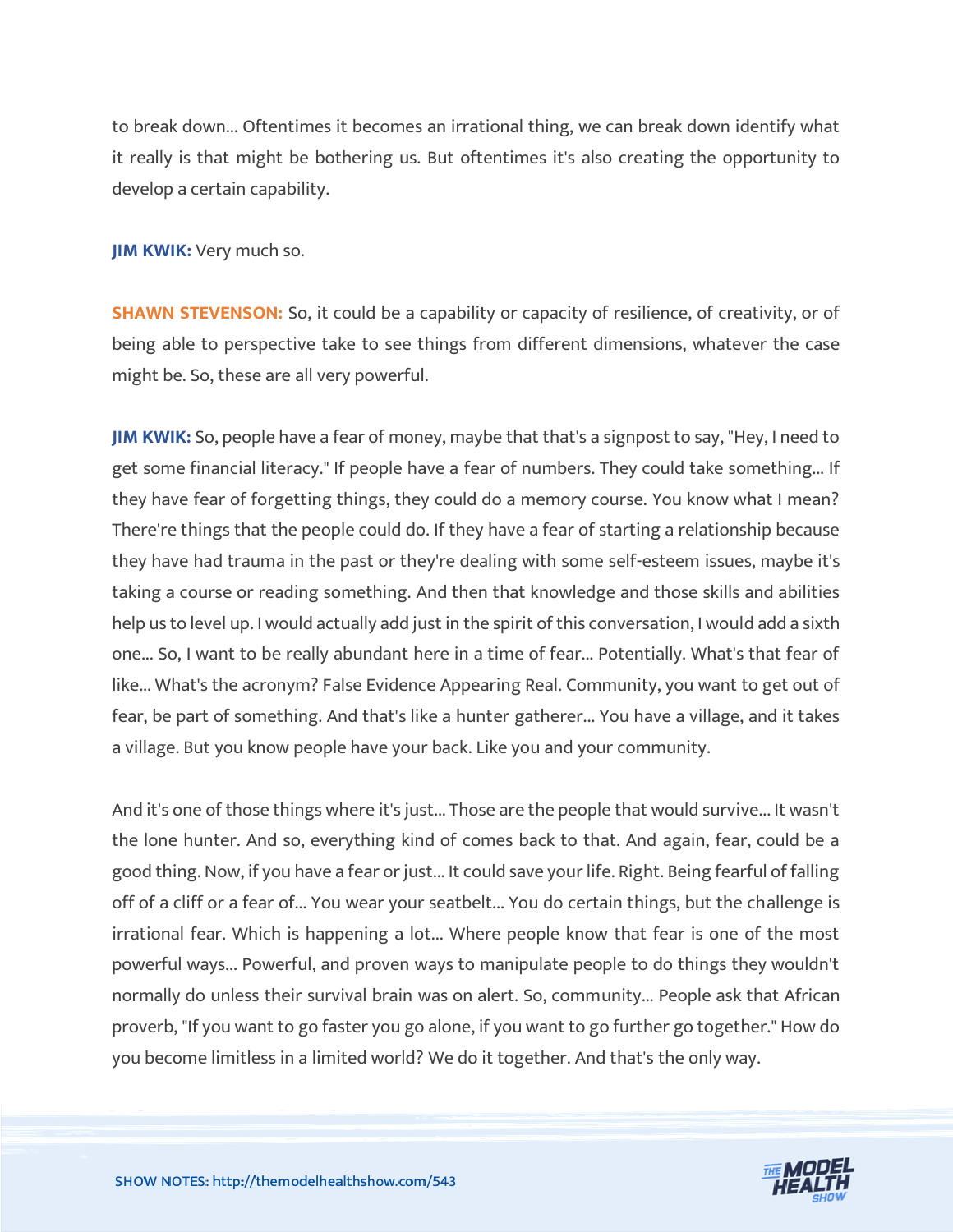**SHAWN STEVENSON:** Yeah. So good. So good. So, I want to dive a little bit deeper into community because I think that this is an under-utilized super power... Especially when you're facing a larger than life villain... You get a Thanos situation. It's SARS-COV Thanos showing up.

#### **JIM KWIK:** Yeah.

**SHAWN STEVENSON:** You get the Avengers together for a situation like this. You don't try and do it yourself. So, what can folks look to if they're feeling like... And I know a lot of folks are feeling this way, that they're kind of cut adrift. A lot of folks are having issues with their family, with their co-workers, whatever the case might be based on their sense of sovereignty and their own personal choices and freedoms, whatever the case might be. Or maybe they're participating in the change that's going on... The mandates, but they just feel like, "Hey, I believe that everybody should be able to make their own decisions, whatever the case might be." But even going a little bit outside of the dictator type narrative, people are feeling like they're at odds with other people. So, what can folks do to galvanize and get together with a community of like-minded people who are not here to necessarily fight against something, because ultimately... And I got to share this, I don't think that we're fighting against each other, I think that's the framing of the media making us hate each other.

**JIM KWIK: Divisiveness for sure.** 

**SHAWN STEVENSON:** We're really fighting together against idiocy, I think that's one of the things that were fighting against, but ultimately, we're fighting for the spirit and the souls of people. That intangible, universal, timeless thing about us and understanding our place in all this. Right now, I think we're very short-sighted, and I think that that's what we're really fighting for. We're fighting for freedom of thought; we're fighting for Human Potential. So, I just want to share that little nugget, but what can folks do right now to cultivate and get themselves plugged into a community when they might feel like they're a little bit kind of drifting alone?

**JIM KWIK:** Yeah. I think this is a very important conversation that if somebody's listening to this right now and they're fearing feeling alone. If they feel isolated, if they somehow feel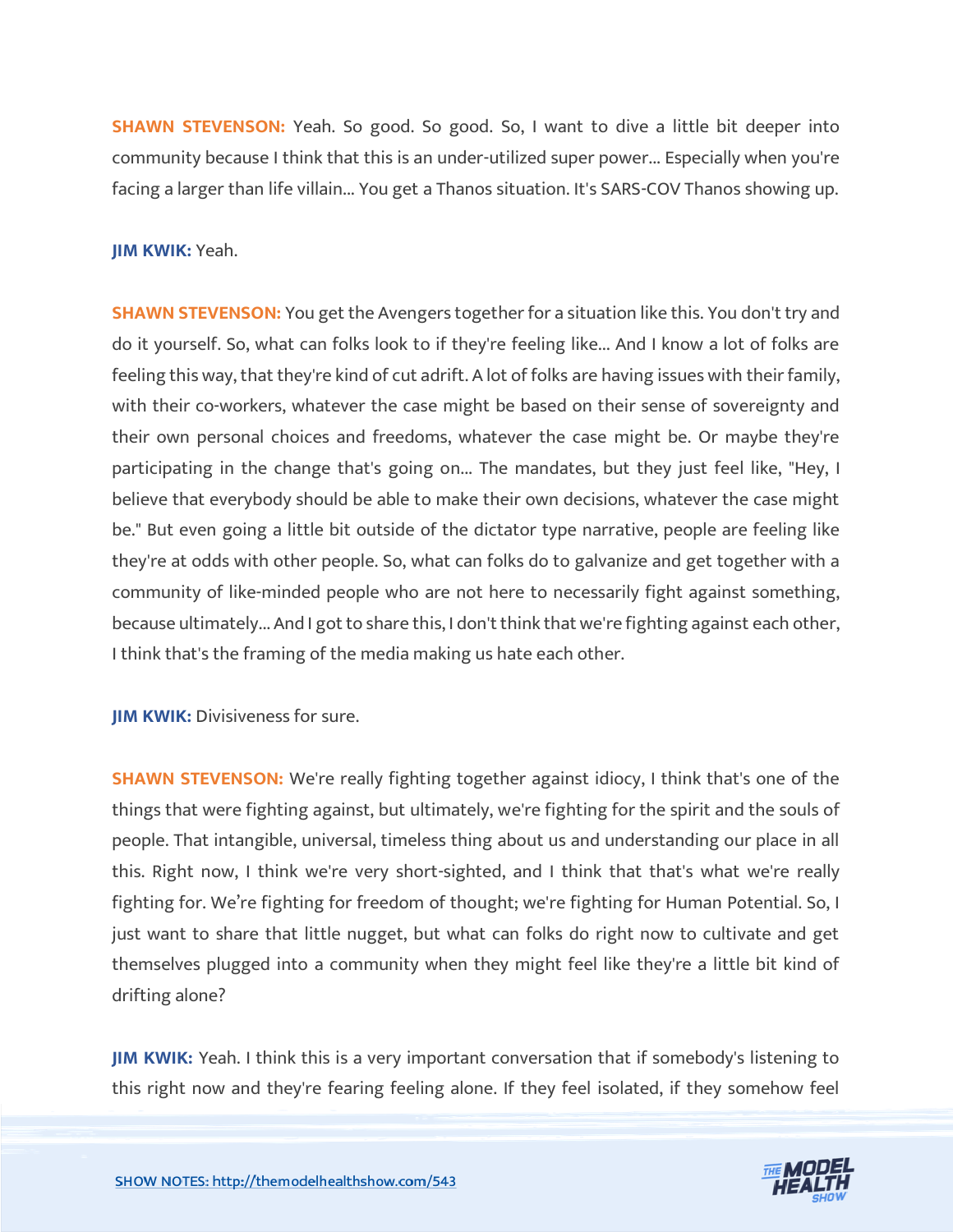marginalized, you're not... First of all, that person's not alone, because there are so many people who are feeling the same way without a doubt, and sometimes it could be tough when we're going through trauma or depression, or an anxiety and we all go through different stages. I think everybody is fighting a battle that no one knows about. That's why I think now more than ever, kindness is important. That kindness is a real superpower. I was saying before it's important to, if you haven't found that community or that person to be able to back you or support you or just be there, just to be that person for somebody else.

So, I think we always should be giving the thing that we sometimes need the most. I think also part of it has to do with acknowledging that it's okay to feel this way and then... 'Cause I think self-awareness is the starting point for anything, you need to be consciously aware that something is going on. And then you need to sometimes take a little bit of courage... I saw this movie recently, I didn't really watch it 'cause I had it in the background, it's with Matt Damon. It was, We Bought A Zoo. You see this movie? But there's just quote, this line that just kind of struck me when I was listening to it. Something like, "All you need is 20 seconds of insane courage, and I promise you something amazing and profound will come from it." And so sometimes knowing that asking for help is not a sign of weakness, that certainly it's certainly a sign of courage and it's a sign of strength, now. And so, I would say, acknowledge that you're in this place.

And then try to make a decision, going back to choice, saying that I want to be able to serve somebody else and by through service you could connect. And that's how a lot, even... I met a lot of the people growing up and my grandparents and everything else like that, we didn't have connections and everything, but I would serve... I would be active parts in charities and fundraisers and allowed me to connect and get out of my own mind and my own heart and my own fears when I was going through my challenges like everybody has. So, I would say seek community, that there are people out there that you fit in with. For me, I was looking for my X-Men, for people that just, were just kind of weird and different and little mutants like myself, but a lot of people are feeling like this is endgame.

And I'm not saying that you have to be the Hulk and Iron Man and the Scarlet Witch, but I would say, make a decision to connect with people and it's that simple, but it's that difficult

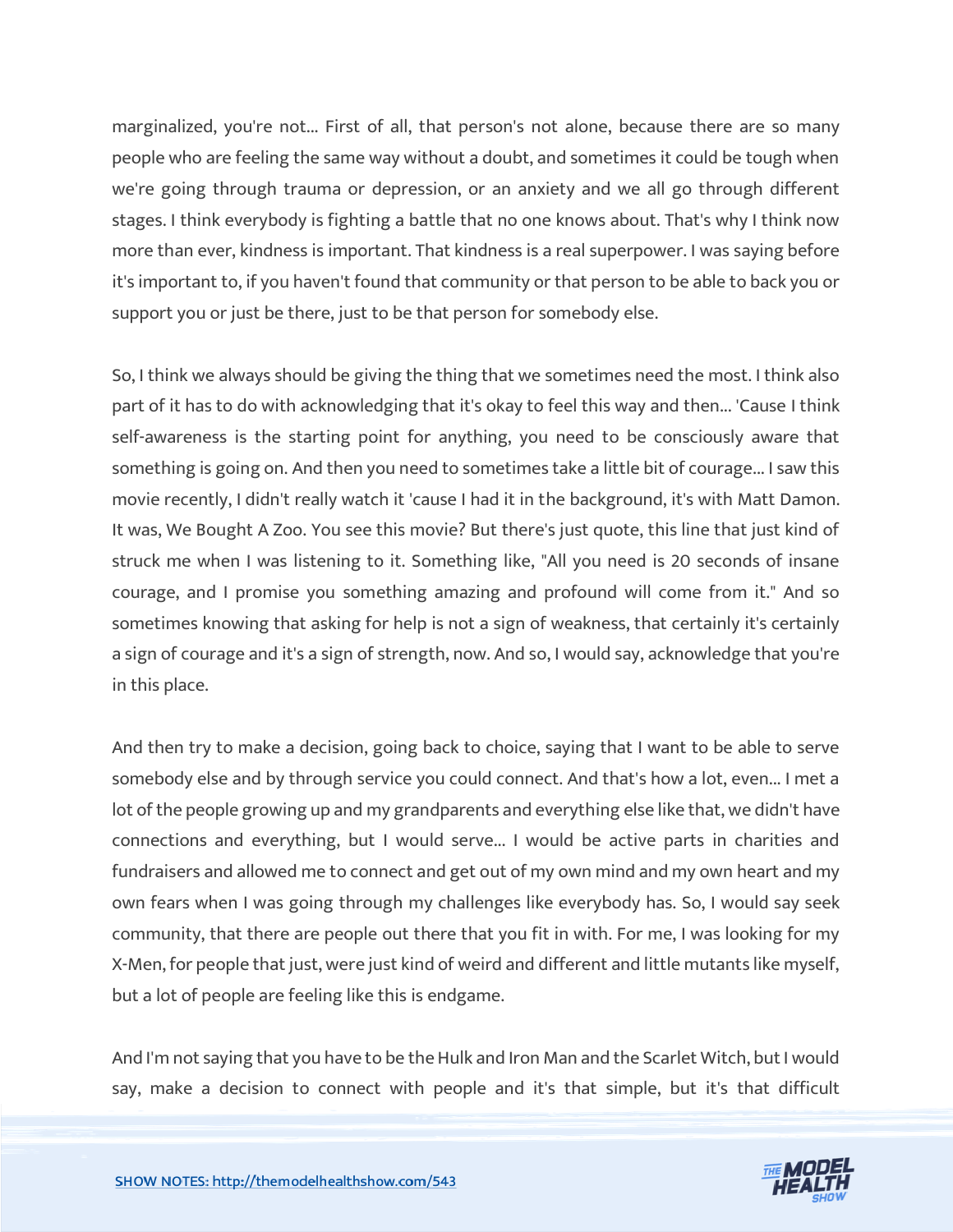sometimes too. So, I'll acknowledge that also as well. It's tough, especially when it's family and friends, 'cause they are doing their act... If they're acting a certain way and sometimes their intent is positive, but they can be sincerely wrong with how they're approaching things. And so, it's a big challenge right now, and I think now more than ever, we... It's about creating your own team. T-E-A-M. Together Everyone Achieves More. Right? Together Everyone Achieves Miracles.

**SHAWN STEVENSON:** Now, as mentioned, Jim Kwik is an accelerated learning expert. Teaches masterful speed reading, improving memory and also teaching people how to think, not just what to think, but also how to think and really access the capacity of our amazing brains. And he's also been somebody that I've seen first-hand, really dial in and share with people, all the millions of people that he impacts, the importance of taking care of our brain's health through our nutrition. And one of the foundational things that is so overlooked in our world today, again, this is a foundational thing that our brain is built upon. Number one, our brain is mostly water. 80% of the human brain is made of water. Of the dry weight of the human brain, and we're talking about the construct of dietary fat, so we might bring in... Also, our brain creates its own fats from the raw materials that it gives us, but something that's incredibly important for the very communication of all of our brain cells resides in the electrolytes, because these electrolytes are minerals that carry an electric charge, enabling signal transduction, enabling our brain cells to actually talk to each other.

Not only that, one of the most important electrolytes, sodium, actually helps to maintain water balance in the brain. And so, if we're deficient in sodium, some really negative things can start to take place. Researchers at McGill University found that sodium functions as a "on-off switch." in the brain for specific neurotransmitters that support optimal function and protect our brain against numerous diseases like epilepsy, for example. So, this is not only improving function, but also protecting our brain from degradation. Very, very important. Another electrolyte, magnesium. This is from a double-blind, placebo-controlled study published in the Journal of Alzheimer's Disease, found that improving magnesium levels in adult test subjects, and these folks were between ages of 50 and 70, could potentially reverse brain aging by over nine years.

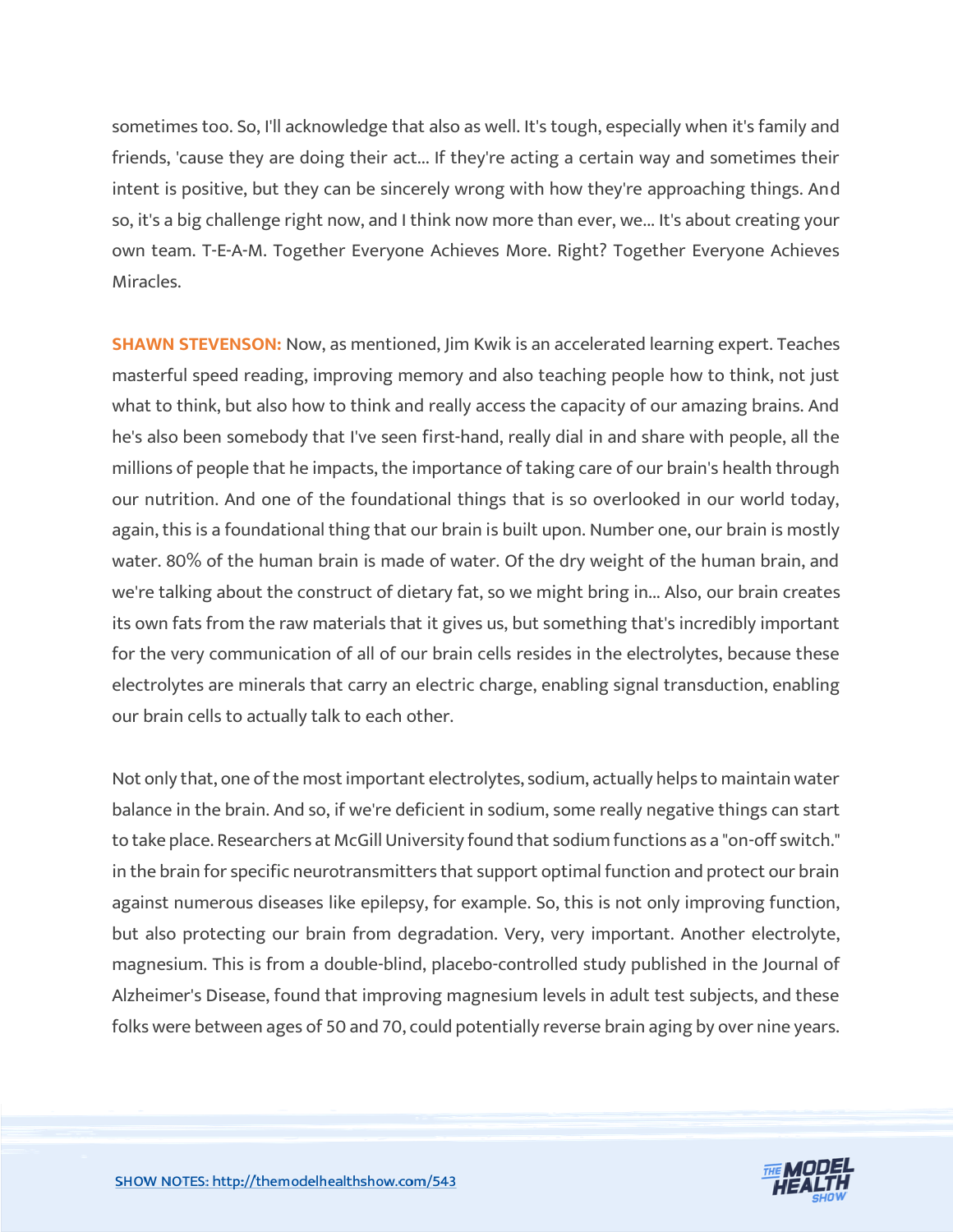Improving the form and functionality of the human brain in later years, in advanced years, this would be unheard of, but it's a very simple science, it's giving the brain what it actually needs to create tissues to create connectivity and communication and give yourself the gift of better brain health in 2022. As a matter of fact, this is a true gift because you're going to get to try my favorite electrolytes for free. The electrolytes that I utilize with the right combination of magnesium, of sodium, of potassium in the right ratios is from LMNT. That's L-M-N-T. Go to drinklmnt.com/model and they're going to send you a variety pack right to your doorstep for free, all you need to do is pay a little shipping, they're going to send you this incredible electrolyte formula, right to your front door.

No binders, no fillers, no added sugar, just the electrolytes that your body can utilize to thrive. Go to drinklmnt.com/model for your free sample. And if you've been on LMNT already, this is a time to re-up. Get yourself stocked up on LMNT as we move into 2022. Now, moving on in our compilation here of inspiration and creating momentum as we head into the new year, we have on somebody who was a real life, close friend of mine. I see her all the time, I actually just saw this weekend. She's the bestselling author and founder of the Institute of Transformational Nutrition, ITN. I'm talking about none another then Cynthia Garcia. This is one of my favorite moments of 2021, one of the most inspirational moments, and that's really what this compilation is. Some of the most inspirational moments for me personally as well, and in this conversation, she's going to be sharing why our identity is at the very root of all of our choices. Our choices are literally creating our life, is creating the results in our life. But it stems from our thoughts create our choices, but our thoughts are stemming from our identity, our beliefs, our beliefs about ourselves, our beliefs about the world around us as well. So again, she's going to talk about why our identity is at the root of all of our choices and also, she's going to be sharing why shifting our story is the real key to sustainable changes and success moving forward. Check out this clip and the amazing Cynthia Garcia.

**CYNTHIA GARCIA:** It's definitely been a volatile time and a lot of people were thrown out of their comfort zone, and that resulted in a lot of things. As you know, we saw issues with mental health skyrocket, suicide rates skyrocketed, people were at home with nothing but their thoughts and their feelings and their emotions. And it's funny, I had a friend of mine call me up, she was also a coaching client, and she was like, "I just need something to do." And I was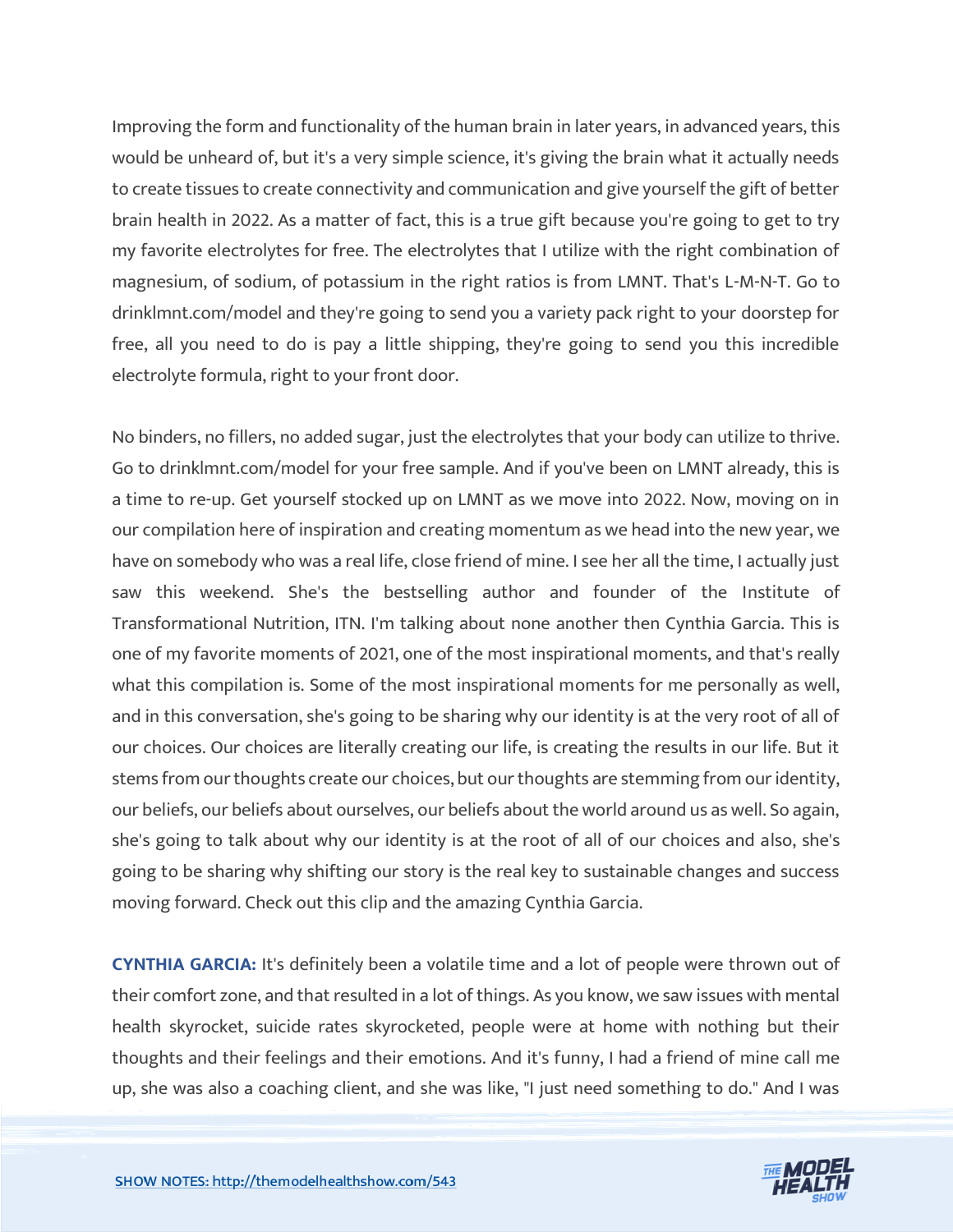busy at the time, and I said, "Oh, just watch something on Netflix." And she said, "I finished it." And I was like...

#### **SHAWN STEVENSON:** What?

**CYNTHIA GARCIA:** "Like all of Netflix? You just finished it?" And we did that, right? Netflix... We did all the things. But then, at some point that gets old and it's just us and our thoughts and our feelings about ourselves, about our past, about where we're going or what we're doing or where we're not going or what we're not doing. Right? And so, I think what's happening now is we've had a bit of time to get some perspective and to really look at our lives and to reevaluate, what are we doing and what is this one precious life going to be for us? But you're right, not to get off track, because we do have stories that we've created and been telling since we were children and we know through Narrative Psychology, which is the study of how we tell ourselves these stories, that we make up stories to explain things that happen to us.

And then we just decide that they're true and then those stories become rooted as beliefs. People like to think, "Oh your thoughts create your reality." And spoiler alert, they don't. It's your belief that actually create your actions, your thoughts, your responses to things. And so when we look at changing our lives and when we try to do that through just changing our thoughts, it's not sustainable long-term because that's not where the real action is coming from. It's coming from these deep-seated beliefs. And fortunately, we... Our success, our happiness, our health is all determined by those stories and until we learn how to rewrite them for good, we're stuck. We're stuck in these perpetual cycles. Starting, stopping, starting, stopping. And so, here we are.

**SHAWN STEVENSON:** This is so true, because if we really look at it for ourselves and also in the lives of other people, during this time, especially when we're under pressure and I remember it's Wayne Dyer who made the analogy, when you squeeze an orange, what comes out of it? It's going to be orange juice. What's going to come out is what's in it. What happens when life squeezes you? What's going to come out of it is what's already in you. So, during this time I believe that worriers worried, fighters fought, people who were empaths empathed, they felt...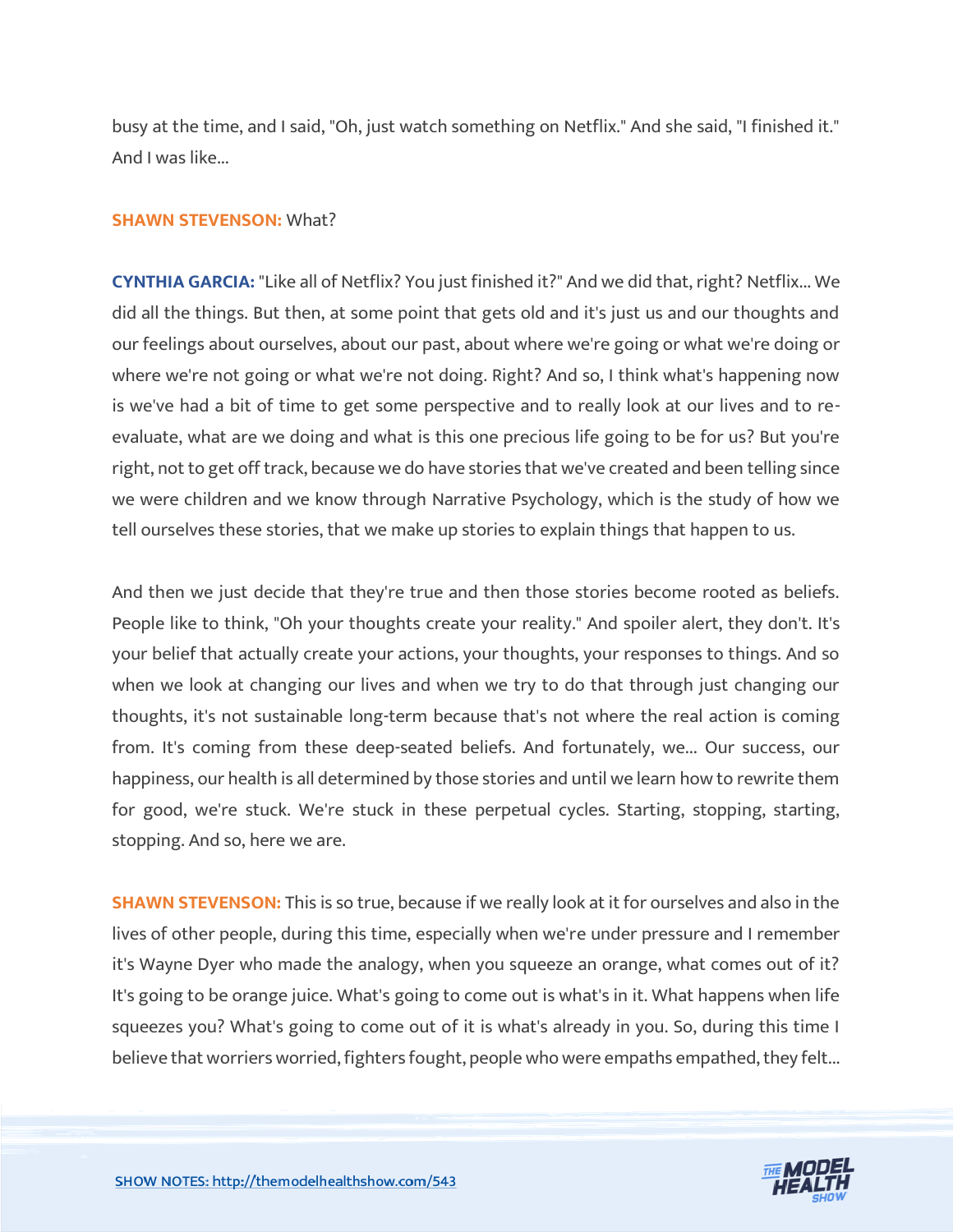#### **CYNTHIA GARCIA:** Yeah, yeah.

**SHAWN STEVENSON:** And it's because of our pre-existing experiences and what we bring forward. You know, I do believe that some of this is in our DNA, but I also believe that humans are not just a product of our environment. We're creators of our environment, we're creators of our experience. We can choose to be more of a fighter, we can choose to be more of a warrior, we can choose to be more empathetic, these are all things that we can cultivate. So, with that being said, how do the stories that we tell ourselves out picture themselves into the world around us?

**CYNTHIA GARCIA:** That's such a great question. And before we dive into that, I also want to say, what you said is so true. When we were alone, we did these things. Empaths empathed, they felt... We all kind of did our default response. The other really interesting thing that was happening is that we found ourselves again, coming face-to-face with ourselves. And when we're out and about, when we're all hanging out, we have mirror neurons, and you know this, it's just brain science. So, if you... If I show up to your house and you're kind of in a crummy mood, I'm going to feel that and my neurons want to mirror that. It's why they say you are an average of the five people you spend the most time with, because it's true. And so, what we do in groups often times is we'll say, "Well, what do you think?" Or we'll go along with the group consensus or even if we want to do something different and somebody says, "Let's go to a movie." We go to a movie 'cause we don't want to upset the apple cart, so to speak. And so, we weren't able to do that. And so, a lot of people were left wondering like, "Well, what do I want? What do I want to eat? What do I want to do? Do I like this podcast, or do I actually like this movie that I'm watching on Netflix?"

#### **SHAWN STEVENSON:** Do I like this person I'm with?

**CYNTHIA GARCIA:** "Do I like this person I'm with?" And so, we had to really have those hard conversations, and for a lot of us, that was almost too hard at times, that's where the mental health concerns came in. But you're right, our stories, the things that make them so powerful is we're not always aware of them. The majority of the time, we're not aware of them. So, it's kind of like an iceberg, like 10% of it is above water, but those 90% just kind of run and we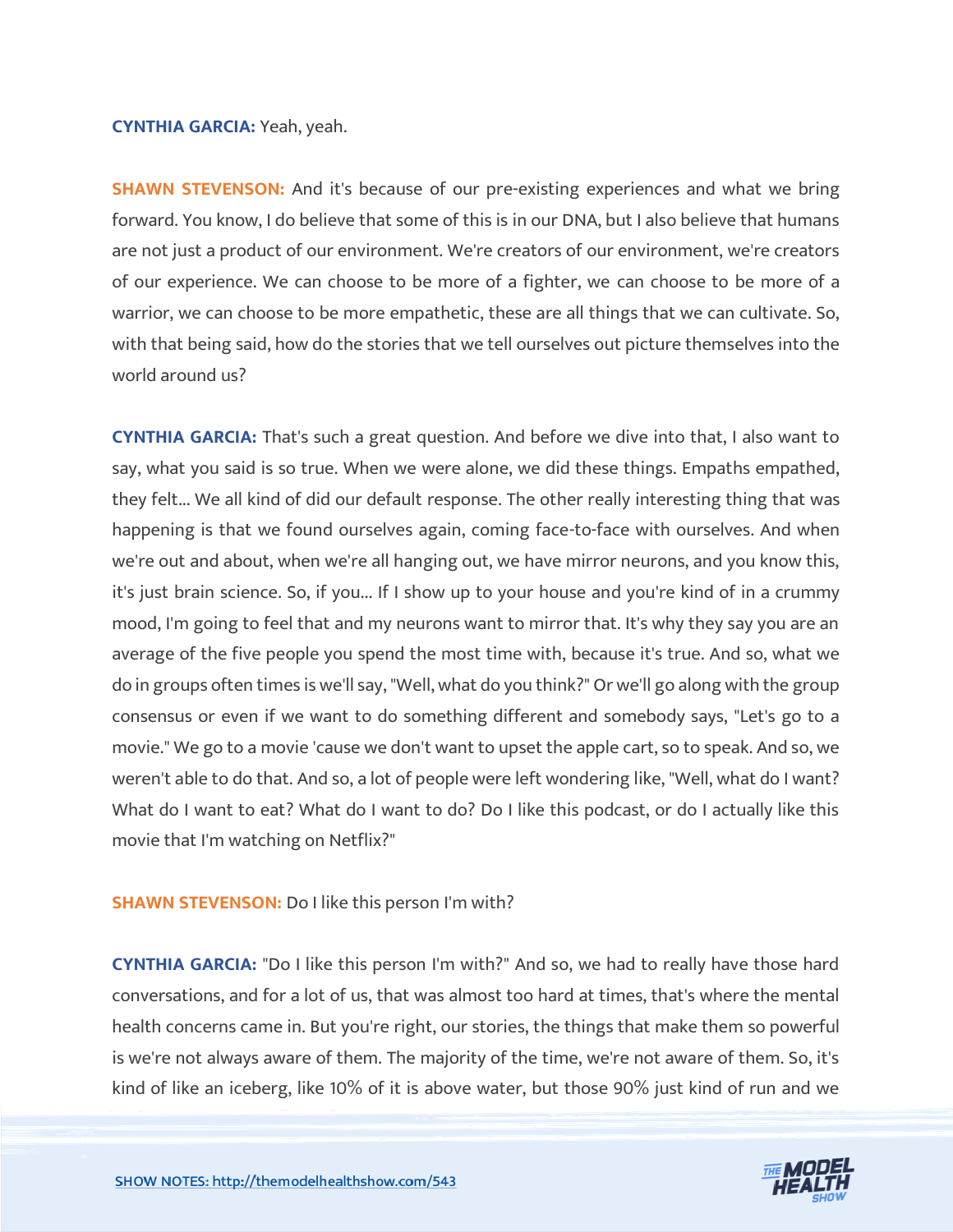don't always notice them, but they are having a huge impact on our decisions. So, here's what people don't always think about, and again, it's just a neuro-science. When you're given an opportunity, you'll just make a decision immediately, and that's done unconsciously through your stories or you'll take an action unconsciously and then you'll logically back it up with what you just did, which was driven by these old stories, these old beliefs that you had.

So, we like to think we are making decisions when we're not. What's happening is, we made a decision when we were seven or eight years old and that's running the show now and you're just thinking that you're actually in the driver's seat and you back it up with logic and reason and you do those things. But it's so important and that's why it's so important to know how to go back and rewrite these old stories, because if you don't, you're forever traps with an 8-yearold, a 6-year-old, a 12-year-old's stories running your life. And I don't know about you, you were probably super evolved at that age. I was not...

I was not at that level. So, it's not a good idea. You know, we have limiting beliefs that keep us stuck and... But again, the good news is we can rewrite them.

**SHAWN STEVENSON:** So, I want to ask you about, how do we actually... What are some steps that we can take to begin to change the story that may be disempowering us? Is there anything that folks can start to look to even today, starting now, to start to change those stories?

**CYNTHIA GARCIA:** Oh yeah, there's so much we can do and... And you're right, it's funny. I think a lot of us think our stories are normal. Just like in health, people will eat something that they have a food intolerance for. Eggs... You know all the common things.

**SHAWN STEVENSON: 7/11 Nacho's with chili and cheese?** 

**CYNTHIA GARCIA:** Well, I mean, you went there.

**SHAWN STEVENSON: For example.** 

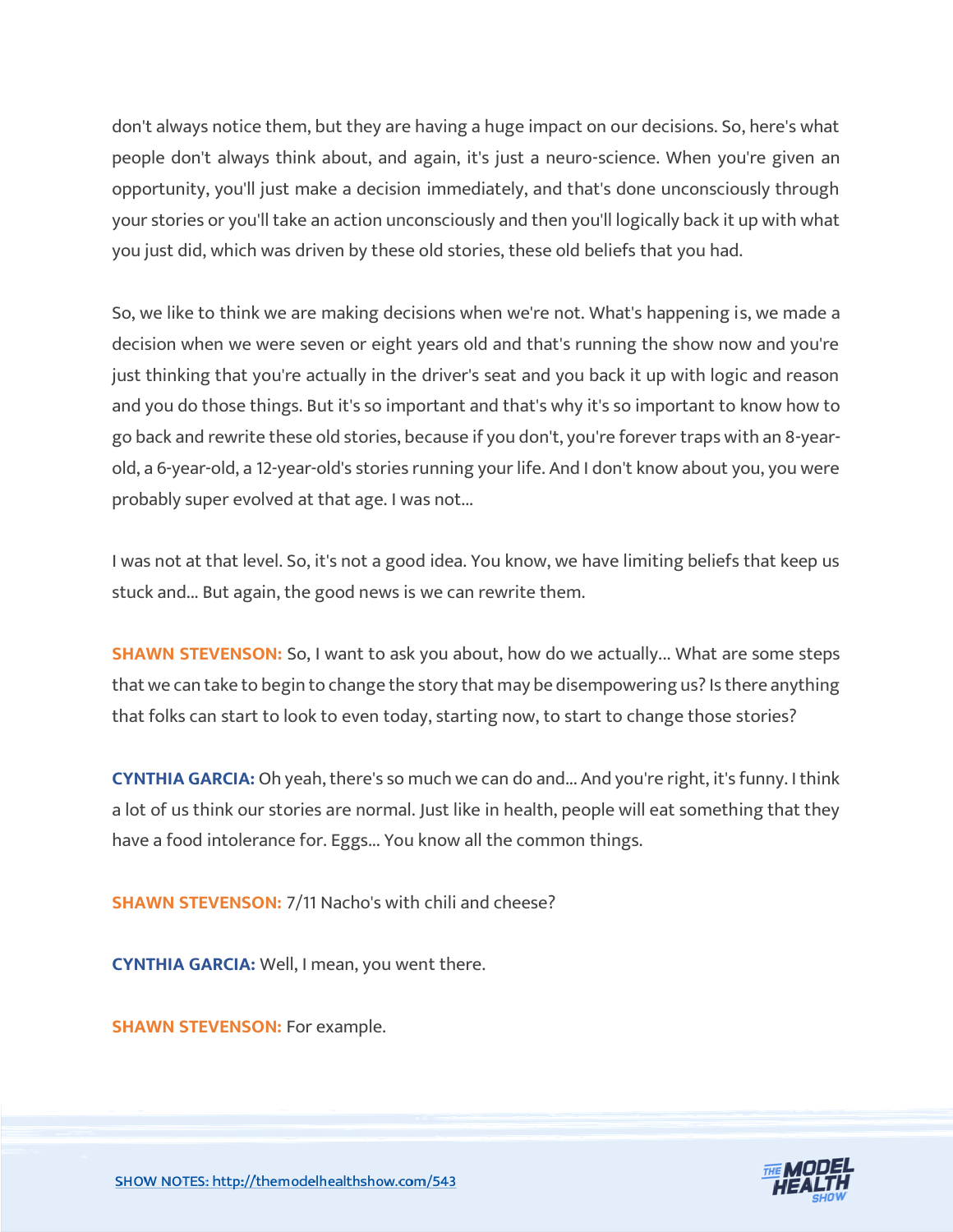**CYNTHIA GARCIA:** For example. Yes. And then they'll be like, "Well, my stomach hurts. But that's normal for me. That's just normal." You ever hear anyone say... Like, I've had so many clients be like, "That's just what happens every time I eat beans... " Whatever. Right? And you'll agree but that's actually not normal. And so, I think a lot of us do the same thing with our stories. I'm writing my memoir now, which is where a lot of this research came into play because people... If you looked at where I came from and you looked at the life I have, and people do, they'll say, "Well, how did you... How? How did you get from there to here?" From this little girl who went to school in dirty clothes and smelled in the Appalachian Mountains to living a pretty cool life now and hanging out with cool folks like you. And it really is through rewriting my stories. And as I went back and I was, again, writing my memoir, it's funny, I turned in the story, because I don't know if I've told you this either. So, at one time when I first moved to LA, I was homeless and there was this whole story behind it, but I wrote this for my editor and I sent it to her and she was like, "This is so crazy." And I'm like, "Is it?" I don't... We just become accustomed to our normal, but you can change those things. So...

Your question was, how, how do we change that? So, I created this method because my head is kind of all over the place and I need things in systems and frameworks and boxes and checklists. That's how I live my life. And so, there's an acronym, and it's STORY. It's called the Stuck Story Coaching Method. It helps you get unstuck from your stories, rewrite a new one, create a life so good you're only jealous of yourself. So, STORY is an acronym, because again, that's the way my mind makes sense of things. And S is for Stuck. So, what that means is, what are you stuck around right now? What is something that you want in your life that you don't have? And that could be anything. It could be a better relationship, it could be a relationship in general, any kind of relationship. It could be, "I want more money, I want to be healthier, I want to lose weight." It could be anything. What is that thing that you want?

And then T is the belief. So why do you believe that you can't have it? So, let's say you're stuck around money, let's say you want to make more money, you know you're worth more, you're just not getting it. And you're stuck. So, the belief, which is the T, might be like, "Meh. Money's for other people. Not for me." So, I'll use myself as an example. When I grew up, again, was growing up, we didn't have a lot of money. My parents would often say things like, "Money doesn't grow on trees." Right? "That's for other people, not for us." So, my belief around money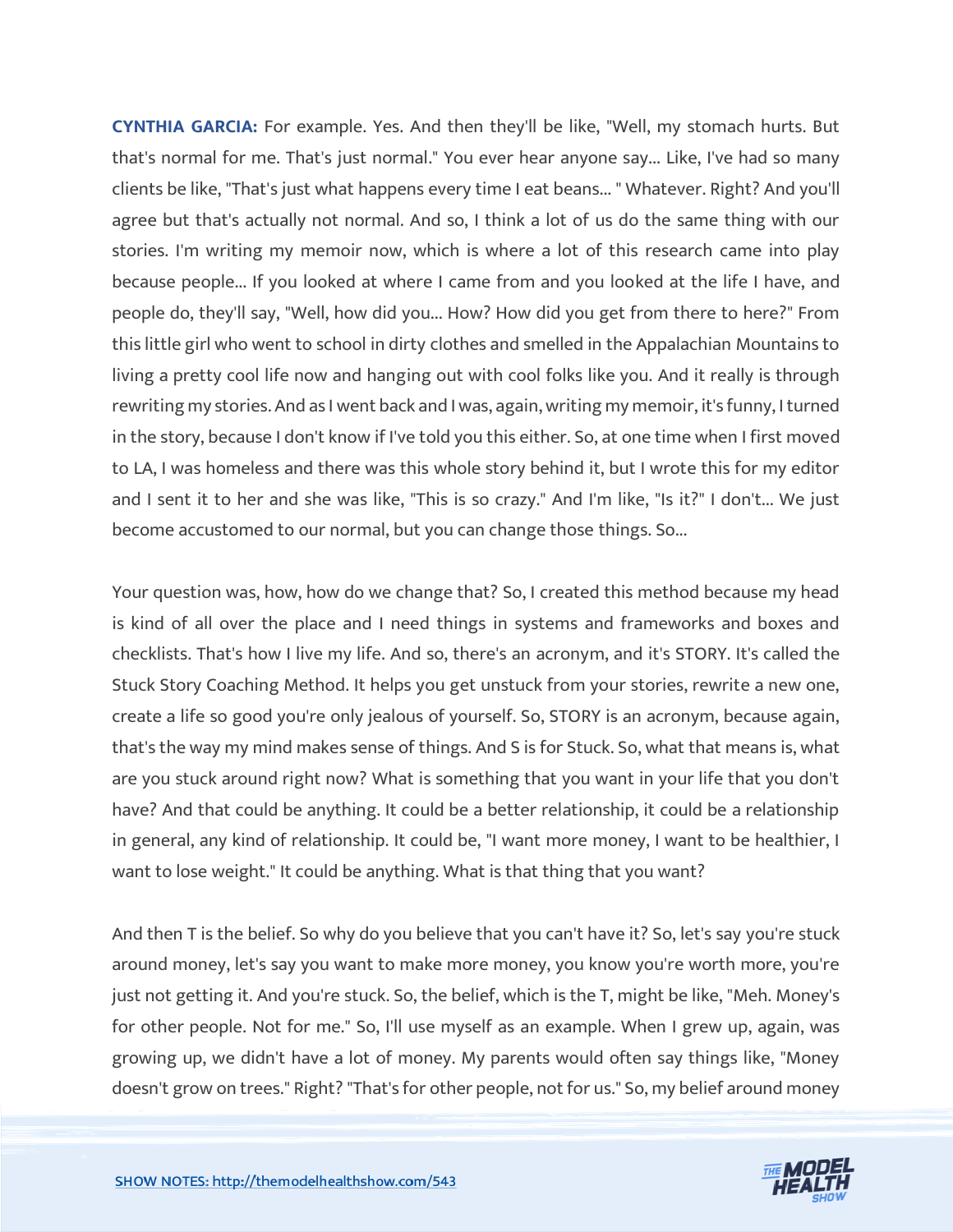might be that "Well, that's for other people. That's for other people." So now that we have that, what we want to do is the O, and that's the original event.

So where did this belief come from? And we're going to time travel a little bit because a belief is nothing more than an equation, it's made up of three E's. It's made up of the Event that happened, the Explanation, the meaning that you gave it and the Emotion that you felt when you did. Okay. So, let's say, I remember back in time where I had this dress that I wanted, and I had this little dress that I wanted to wear to this little school dance and I go to my mom and I say, "Gosh, I really, really, really want this dress. I'll do anything. Can I just get the dress?" And she says, "No, we're not the kind of people that have money for that. That's not for you." Let's just say she says that. Or let's just say she wasn't even that clear, let's just say she was like, "No. Money doesn't grow on trees, we can't afford that. No. You can't have that dress."

The event that happened was, I asked for the dress, and she said no. But the explanation I gave it was, "Oh, that's not for me. That's for other people." That's where that, "I don't deserve it. I don't... It's not for me, it's for other people." So that's the original event. And then the explanation I gave was, again, it's for other people. The emotion that I felt was probably disappointment, probably hurt, pain. And so, I said earlier, we say that our thoughts create our reality and they don't, the beliefs do. And the difference is a thought with heavy emotion tied to it, that becomes a belief, and that emotion is what anchors it into your subconscious. That's where we decide that this is true for me, and I'll spend the rest of my life proving it. So...

I mean thoughts... We have 60,000 thoughts a day, if they really did determine our lives, we'd all be a little loopy right now. It's our beliefs that do that. So, I know where I'm stuck, I know the thought that, "Oh, money's for other people, not for me." I know the event that happened and where that came from now, and now we get to the R, which is rewriting it. Really simple, because all we have to do, Shawn, is we just have to be able to give a different explanation to the event that happened. And then we'll feel different, so the emotions are different. So, let's say I went back in time, and I said, "Gosh, that explanation that I gave, my mom saying, "No, you can't get this dress," it wasn't true. And it was that she wanted to get it for me as a gift later and surprise me with it." Now, that may or may not be true but here's the cool thing, it doesn't matter. You know this. Your brain doesn't know the difference between something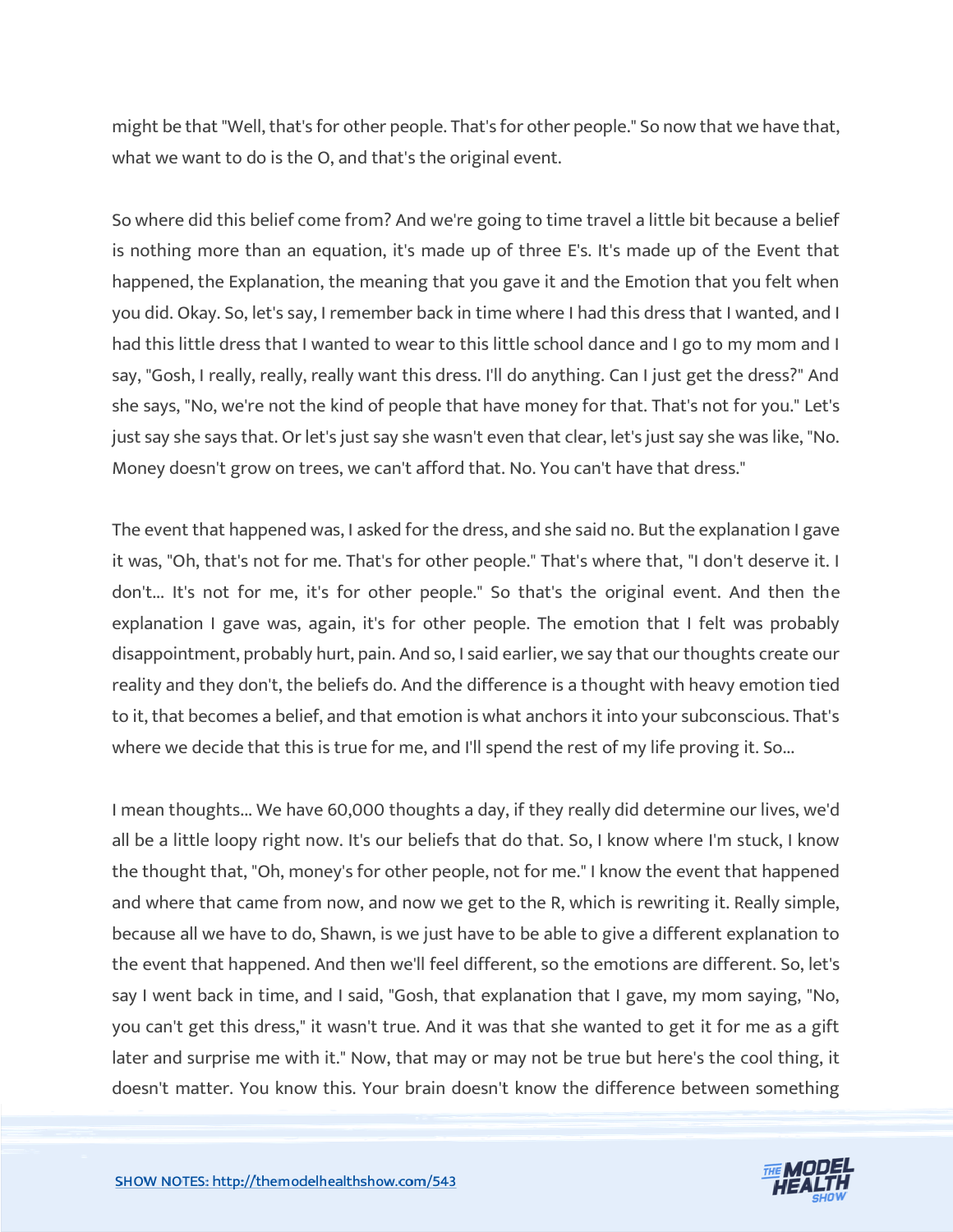happening straight in front of you and something that you're just making up. So, for example, do you ever get into an argument with someone... You probably haven't 'cause you're just a better person than I am.

#### **SHAWN STEVENSON:** Whatever.

**CYNTHIA GARCIA:** But did you never get into an argument with someone and then... I mean, 12 hours later, you're still replaying it and you're thinking of the things you should have said and if given the opportunity, you will say those things? It's like you got this loop going on, you're like planning your attack. What happens in your body?

**SHAWN STEVENSON:** You feel the feelings.

**CYNTHIA GARCIA:** Right? Your adrenaline go, and you're like, "Let's go. Let's go, Angie." And so that's an example of your mind not knowing that Angie is not there and you're not about to throw out. In your head, you're ready to go, and so your body responds appropriately, your mind is like, "Yeah, this is really happening. Let's respond to that." So, the same is true for these stories, it doesn't matter if it's true or not, it just has to be different, so I'm just going to go with my mom was a great momma and she was going to surprise me with this dress later, and that's why she said no. Well, now, what emotions do I feel? Well, happiness, love. I feel cared for. So, the belief as it existed before, that this isn't for me, this is for other people, it can exist because again, a belief is an equation, an event that happened, the explanation and the emotion. So, if the explanation is changed and the emotion is different, all that's left is an event where my mom said no to me wanting a new dress. Do you see how that works?

#### **SHAWN STEVENSON:** Yeah.

**CYNTHIA GARCIA:** So now there's no more story.

**SHAWN STEVENSON:** And also, if I can throw this in here as well, this is so powerful by the way, but even within the explanation, I'm thinking about a similar scenario, and then maybe you change the explanation to being in this base being based on a factual occurrence that

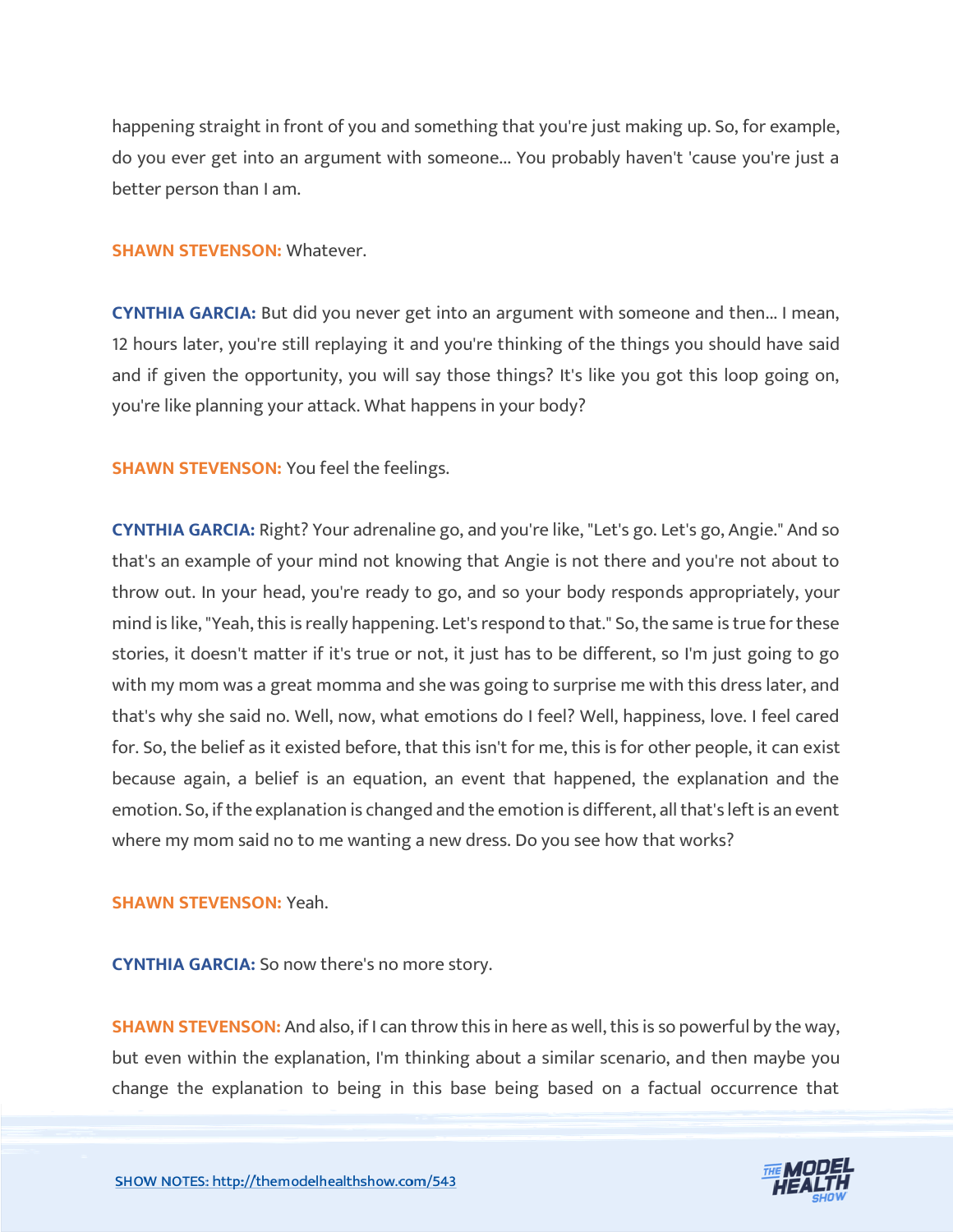happened to me, I was told that this isn't for me, so that I can grow myself and have this transformation, and to create the opportunity to have those things that I always wanted that I wouldn't have had that kind of fire had I not had a life of not enough or I'm not enough.

**CYNTHIA GARCIA:** Right? You're good at this game.

**SHAWN STEVENSON:** Thank you. Yahtzee. I've never played Yahtzee before.

**CYNTHIA GARCIA:** Uno.

#### **SHAWN STEVENSON: But Uno.**

**CYNTHIA GARCIA:** Poor man is Yahtzee. Yeah, it's true though. You can give any explanation that you want, because remember, it's your story, you're the only one that's decided that it's true. Right, and here's another great explanation, and heaven knows, I've used this one from time to time, Maya Angelou used to say, she would say, "Baby, you ain't even in it, you ain't even in it." Right, and this really comes in handy when we go back and we find stories that are really tough to rewrite, Shawn. When I go back, and I try to rewrite stories around being abused as a child. Man, I don't know. How do I explain that? What's the explanation I give for that? And here's what I give, I'm not even in it. It has nothing to do with me, I just happened to be the one that was there. It was all that person, and that person had some stuff going on and I can't even begin to know what that was, and it doesn't matter, I could dive into psychoanalyzing them and being like, "Well, they were abused when they... " It doesn't matter, right? That's none of my business. That's nothing, I'm not even in it.

And that's the explanation, and that's enough to set me free from that story so that I can go write a new one. Does that make sense?

#### **SHAWN STEVENSON:** Yeah.

**CYNTHIA GARCIA:** Yeah, so it's all in how we decide, it's the meaning that we give to things, I'm telling you, as you go home today, somebody pulls out in front of you, you can lose your

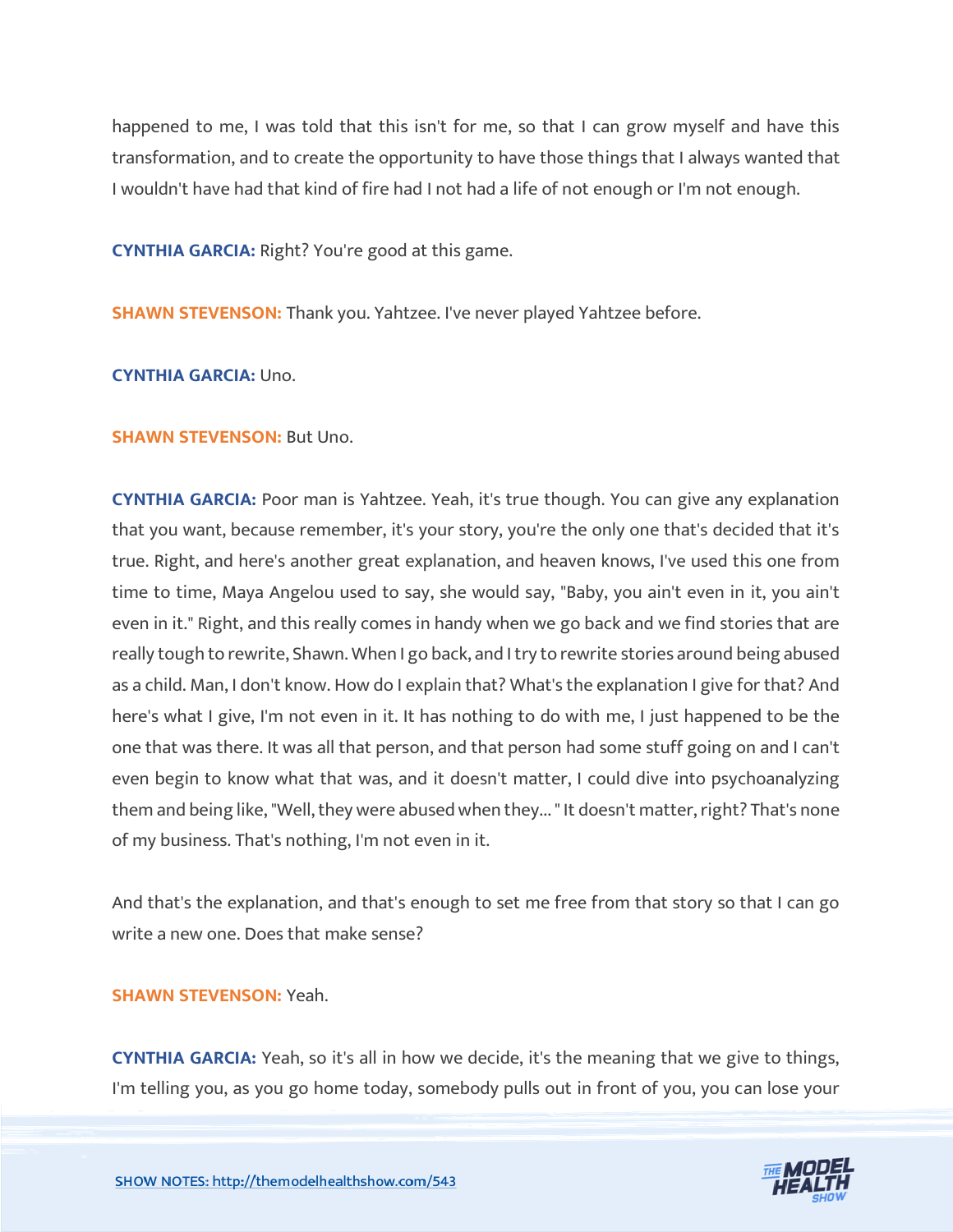mind and you can be like, "You son of a feather," whatever you want to do or you can be like, "Wow, I hope that guy's family is okay, and there's not an emergency going on." You get to choose in every moment. Once you rewrite your story, that brings us to the why in the story, which is your new identity, your identity, identities are so powerful, and they really do run our lives, so as I said earlier, we make up these stories, like I made up a story I'm not special, that becomes my identity. And my identity for a long time was this poor girl, again, from the Appalachian Mountains who wasn't very educated, whose own family didn't like her, which means how could anyone else. Right, that was my identity for a long time, it's not anymore, and you get to choose.

So, when you go back to where you're stuck, and we said we want more money, who would the person that has the money that you want... How would they act? Right. How would they show up every day? Would they sleep in? Would they get up and eat some Cheerios? Would they Netflix for a couple of hours? Would they be on Instagram or another app? Probably not, right. They're probably up and they're probably about their business, right. So, you create a new identity, and again, the beauty is you get to choose. No one tells you no, you can't be that. Some examples of identities like Kobe Bryant, Black Mamba. Muhammad Ali, when he was in the ring, he was the king of the world, right? That's who... That was his identity. Remember when Beyonce created Sasha Fierce, Eminem created Slim Shady. I'm not a music geek right now, but we do this, we create these identities, and then what did all of these people do, they acted as if that's who they were. I'm sure when Kobe went home, he wasn't like Black Mamba to his little baby. He was Kobe, he was dad. He was...

But on the court, he was very much that identity, and so you get to choose, choose your new identity and then act as if, feel as if. You have to show up, like surround yourself as if you're already... As if you already have the money that you say you want, or the relationship or whatever it is, because that will, of course bring that in. And the other thing that people get caught up on is, how, how do I get the money? Right. How do I get healthy? Shawn, I've tried this thing it doesn't... How? When you shift your identity and you just become the person that is... That has the money that you want, or has the body or the health, it's amazing, your mind will open to new thoughts, ideas, programs, products that you wouldn't have even thought about before because that wasn't the identity, maybe you weren't resourceful before in your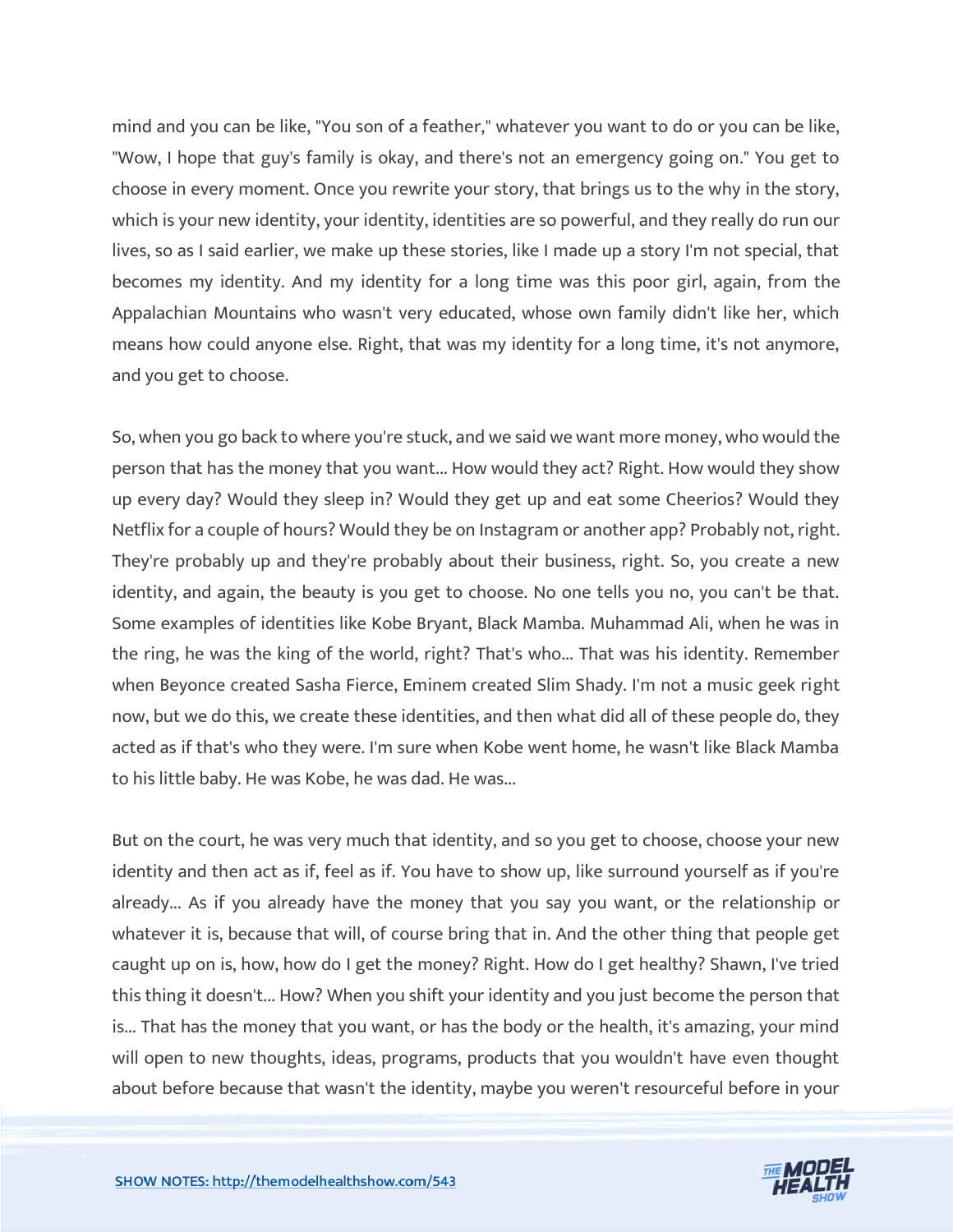identity, and now you are so all these new options about the how will all of a sudden appear before you and then you get to choose.

**SHAWN STEVENSON:** As was mentioned, Cynthia is also the founder of the Institute of Transformational Nutrition, the Premier Health Coaching Institute in the world. What really sets them apart it's not just the education around health and wellness, it's the education around creating a sustainable business, doing something that you love, if you're passionate about service, about helping other humans, whether you are already in the healthcare field or you're just passionate about health and wellness, or maybe you're in the fitness domain, what really sets ITN apart just in a whole different stratosphere, is learning from a myriad of experts on how to actually take this education and to create a sustainable business doing work that you love, how can you actually make a dollar and make a difference.

And if you're passionate about health, but you want to transition that into 101 coaching or group coaching, or writing a bestselling book, or being a television personality, the list goes on and on and on, there's so many different domains that the experts at ITN have done firsthand and taught countless tens of thousands of folks to be able to do these things as well, it's just... Nothing else is even close, if you want 2022 to be the year that you really do tune into your passion or health and wellness and start making a difference and also just up-leveling things, sustaining your own livelihood in a powerful way, and being able just to do things that you enjoy in your life, in a world that is so turbulent, taking ownership of your own time, your own schedule, your own finances, and your own health. This is the time to do it. Go to themodelhealthshow.com/ITN, you could find out more information about the Institute of Transformational Nutrition.

Moving forward here in our compilation, we've got somebody else who's just a powerhouse, she's really again paved her own way, she was able to carve out her own niche within a very crowded field of folks who are financial experts, and she had a traditional education and her life just built up in a certain way very early, but then just came crumbling down and she had to rebuild things, but do this from a place of asking, what does she really want? And to rebuild in a bigger way than she ever had before, to be in this television personality repeatedly featured in places like The Steve Harvey Show, for example, but she's even parlayed that more recently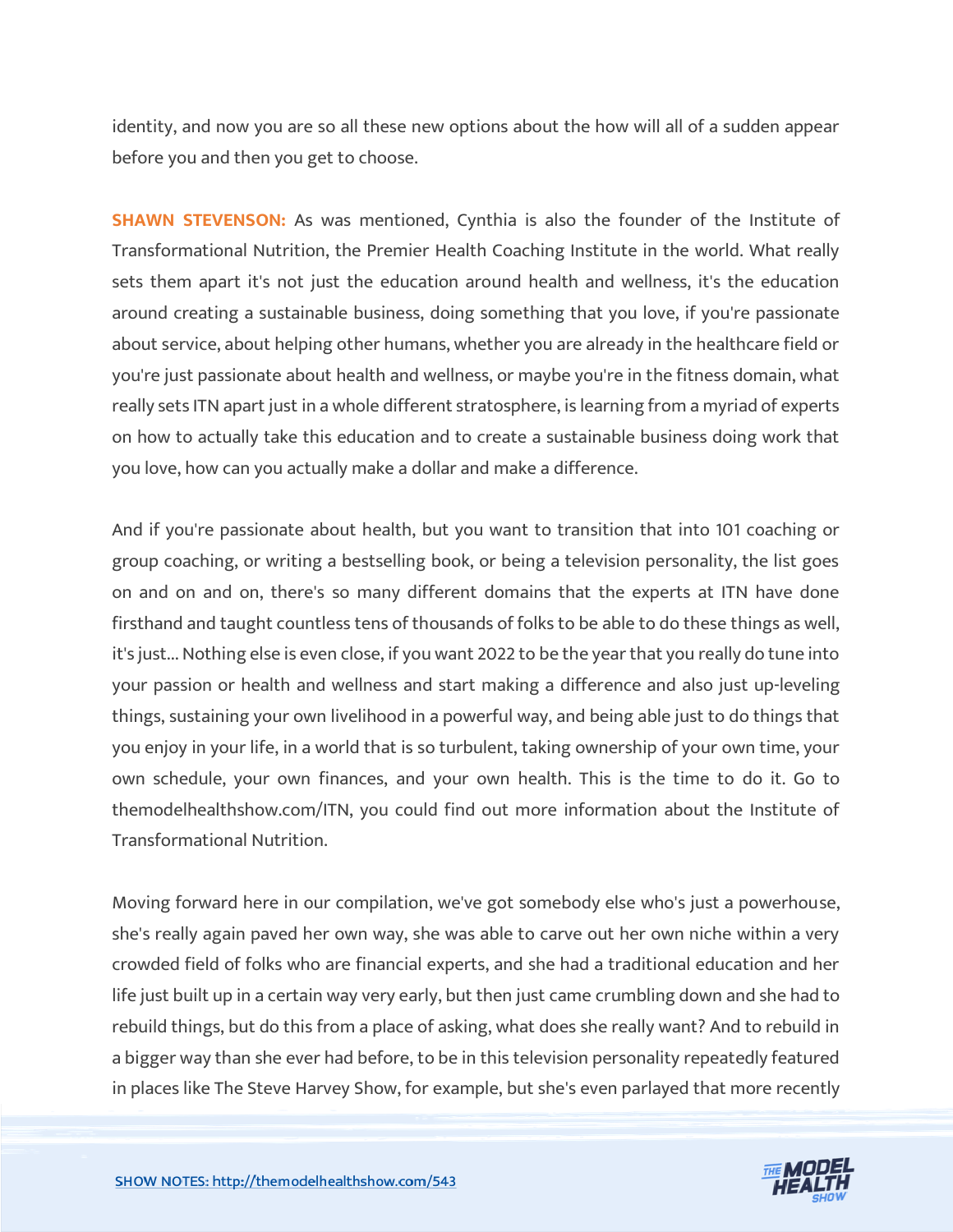into being just an overall force of empowerment and a voice of inspiration for folks, regardless of if it's in the financial domain or just in life in general, so many wonderful gifts.

I received an overwhelming amount of messages from this episode, I was just blown away, even my team was like this episode just knocked my socks off, and I'm talking about bestselling author and speaker, Patrice Washington, and in this clip, she's going to be sharing with you the importance of breaking free from the idea of accomplishing things by yourself, and also the importance of cleaning up your relationships and cleaning up your environment, so check out this clip from the amazing Patrice Washington.

**PATRICE WASHINGTON:** I decided to talk more about people because I think we underestimate the power of people in our lives, I think again, we're kind of taught to just make it happen, and so that feels very individual, it feels very like I'm going to do in my strength, in my power all these things, and we don't realize that greatness cannot be created in isolation, and anything that we want to be great in, it's going to require the support of others, period. It doesn't matter what it is, anything that we want to be great in is going to require the support of others. And in my life, in my career, I know that one of the... The biggest things for me early on is that I didn't know how to ask for help. I think I mentioned that earlier, I didn't know how to ask for support. I used to see it as a sign of weakness. I think many people do, and now we feel like they're so much available to us, we should be able to figure it out, but what I've learned over the last decade or so is that why do you want to figure it out by yourself when there's so many people around you who can help you shorten that learning curve.

I want to get to things sooner, quicker, faster, I'm not trying to work harder than I have to. You know how to do it, hey, I'm just going to ask, and I used to be afraid to ask, but I've built that muscle. At the same time, I've also learned to run any answer through that filter of alignment for myself so that I'm not just taking advice and just immediately applying it, because sometimes you have to learn to reject advice that's not in alignment with your assignment, so although it might have worked well for my mentor, for my coach, for my accountability partner, for my spouse, still has to make sense for me, and I still have to be in touch, in tune enough with myself to make sure that it makes sense, but it doesn't stop me from asking, it doesn't stop me from asking and everything that I've gotten, just think about how I'm here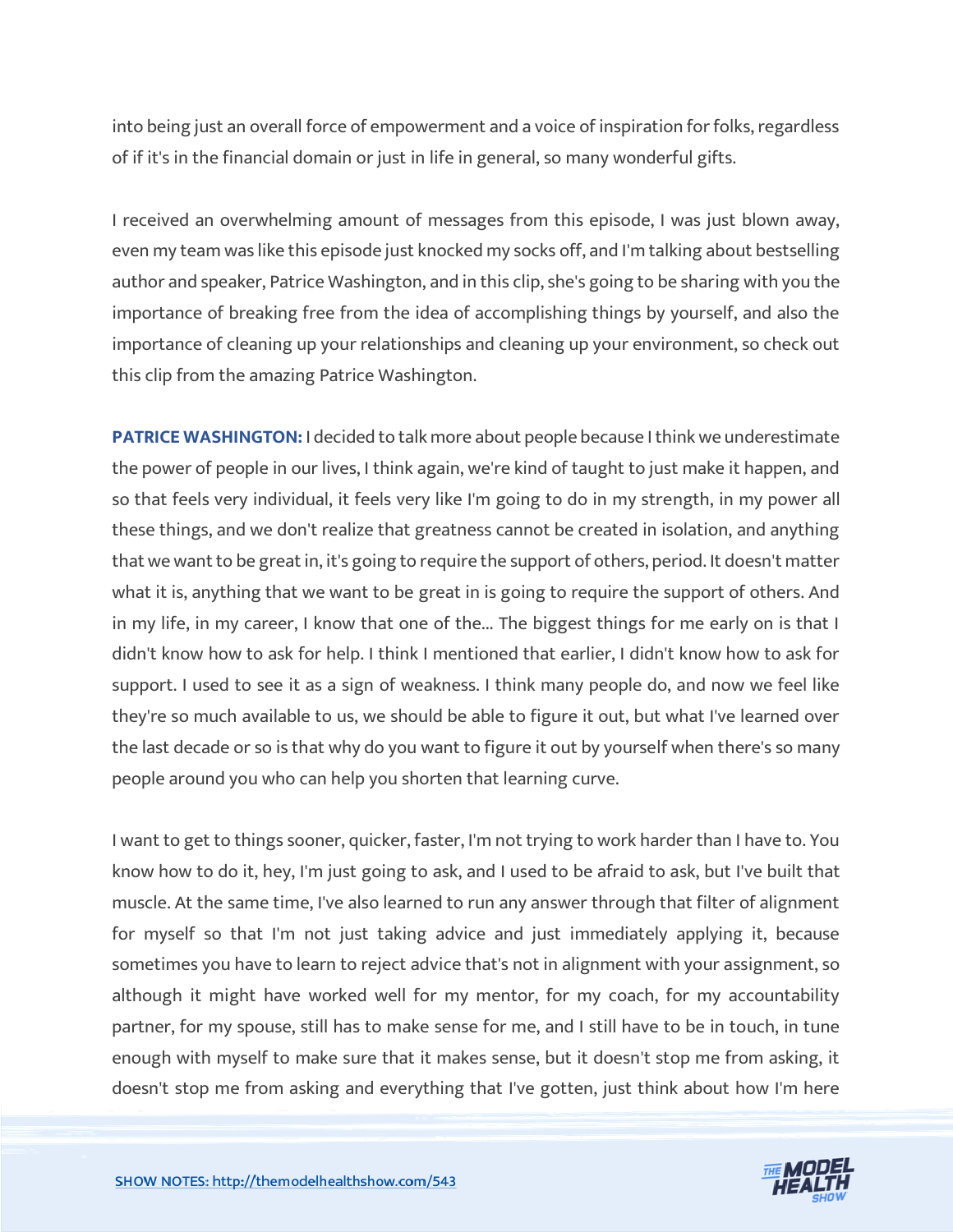now, I couldn't have pitched myself to be on your show, I really couldn't have just pitched myself all cold and been like, "Hey, I wrote this book, I really love to be on... " Right, because we get pitches all day, every day, but building a relationship with your wife, who I had no idea was your wife, it's just this nice lady...

**SHAWN STEVENSON: Is giving value.** 

**PATRICE WASHINGTON:** That I talk to from time to time, we touch base in the DMs, I had never been to her page, hadn't seen your face at all, I never been to her page, but it was just building relationship, building rapport, and now this person who's book I suggested for a pod Club 'cause I wanted to read it, and I was like, "We're going to read it together." Now, I'm sitting here with you two years later. That has been my experience over and over and over again. So, when people say, "How did you go from sleeping on your brother's couch when you first moved to Atlanta to... " This is years ago, 2009. "To being on the couch with Dr. Oz or with Steve Harvey or with this person?" Never a pitch. Never a pitch. Every single thing that has come has come because of some relationship. And so even when people are like, "How do you make that happen?" If you're doing this, I don't know, 'cause I don't force nothing, I don't have to.

I just have to keep showing up, treating people well, not treating people as if they're your ticket to something, 'cause you know we love that, right? Do you remember when people are like, "Oh my gosh, if I just meet Oprah, my whole life is going to change." And their whole marketing plan, business strategy was to meet Oprah, and meanwhile they neglected all of the people in their sphere of influence, all of the people that they could reach out and touch, they neglected. They didn't respect, we want more clients, but we don't take care of our current clients, we want more opportunities, but we're not really taking care of the ones we have. Why do you want more of that so you can ruin more relationships, so you can leave a string of people out there that can't stand you? Like what's that for?

**SHAWN STEVENSON:** Here comes the biz banner everybody.

**PATRICE WASHINGTON:** This is the way that I say this, there's always someone watching you who has the power to bless you, but who are they watching you be?

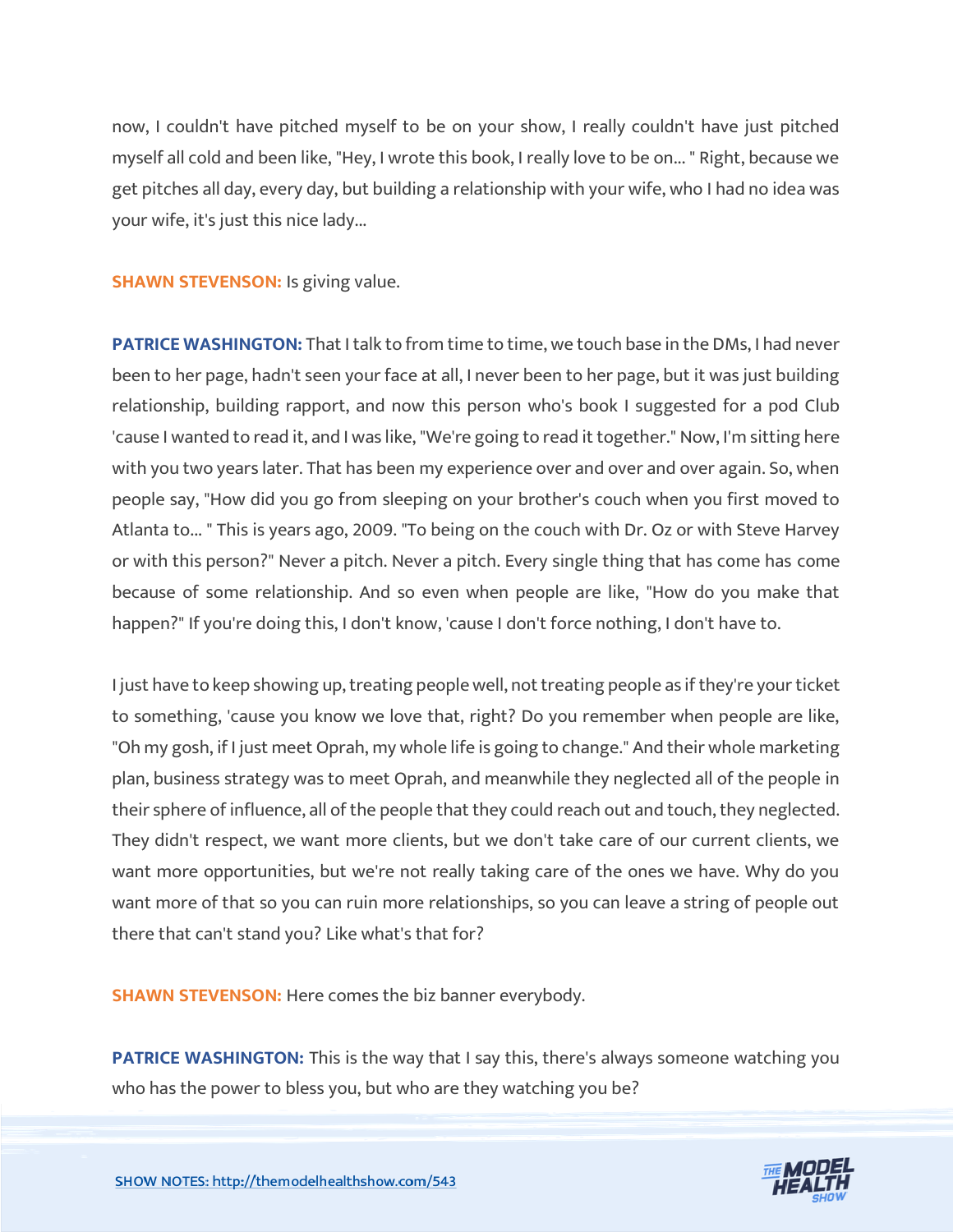**SHAWN STEVENSON:** Alright, that's it. That we're done, we're done. Now, I've got so many other things that... That is powerful. I hope everybody really sits with that one. Hit the little back button and play that again. That is so powerful. I want to ask you about this one because with people you talk about... And this is going to seem captain obvious, but this is the difference between knowledge and wisdom. Are you doing it? Surround yourself with the right people. Talk about that.

**PATRICE WASHINGTON:** I think a lot of us have loyalty to relationships that have expired. I think a lot of us romanticize relationships that have run their course, and so we stay loyal to people, whether that be family, friend, or foe, we stay loyal to people that really should not have such proximity to us anymore. And so, when you don't naturally have support, encouragement, whatever it is that you need, you need to go create it, it's your job to go curate the community that you need, we're not all born into it, some people are best friends with their siblings. Wonderful. If you're not, go find your people, and that looks like putting yourself in spaces where people want to speak the same language, or whether that's the language of money or healthy relationships, or healthy eating or whatever, go around people who can speak the language that you want to speak, be what you want to be, it's not enough to be like, "My family doesn't support me." Okay, lots of people come from families that don't support them, so what are you doing about it? Then you go, "Have you invested in a culture mentor? "I'm not paying people for that." "Okay, well, what do you want?"

Where is it going to come from? Because if you don't have it naturally, it's your duty to go and find your people, and I've been finding my people since I was like 19 years old, I would go to just conferences, my friends were not checking for me back then. Right, I was cool. I could party at University of Southern California, I had a wonderful time, and I would go, do you guys want to go to this seminar on stocks and investments? No response, nobody. I had one friend, I went to pick her up and she didn't even answer the door, so I went by myself, and I met my people. I met people since I was 19 years old that I still know to this day, still Facebook friends with. I still have a relationship with. I went and found people who could help me get to my next... And the thing is, you don't always know what next is, you're not going to know until you allow yourself to be exposed. So, if it's not in your environment, you have to put yourself in places where you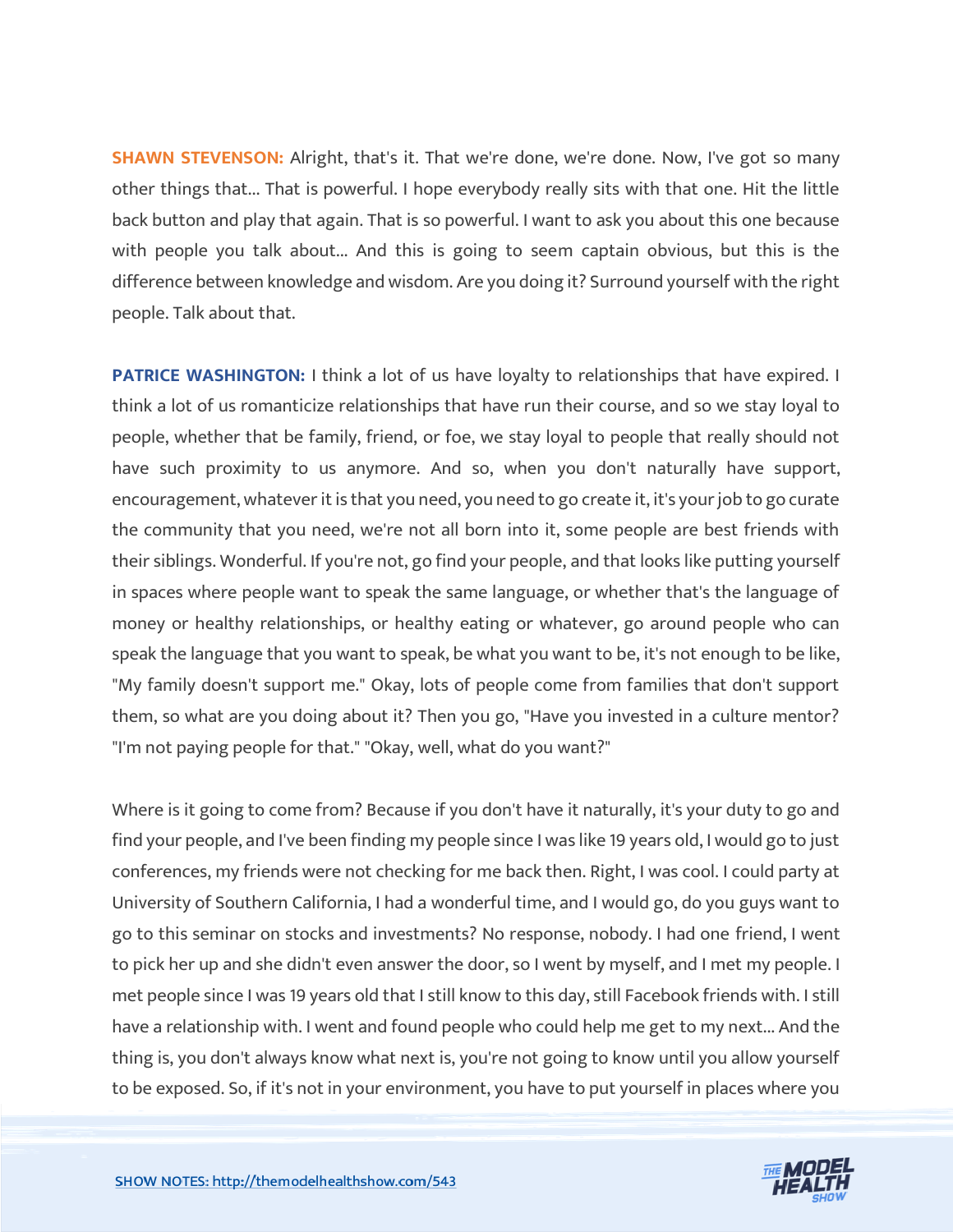could be exposed to new ideas, new thoughts, new people, new opportunities, it doesn't happen at the house.

**SHAWN STEVENSON:** And speaking of at the house, this gets to the next pillar, which is space. That's another big one. There's so many good nuggets in here with space, one of the things you talk about is... I mean, it's just really simple. Get it together. So, let's talk about space. What do you mean with this one?

**PATRICE WASHINGTON:** So, space is about setting up your environment to support you. So, we hear all the time, time is money. We hear that, right? We don't realize how much time we actually waste because our spaces are not set up to support us, so many of us... I know you moved a couple of years ago, cross-country, I moved cross-country, people are moving, they are doing all types of things, and what we do is take things with us from season to season that no longer serve us. And we don't realize the impact that has on our energy, we don't realize how it actually drains us, we don't realize how it blocks us from creativity, because all of that stuff creates an energy, and we think sometimes, I know with my old house in California, but it's beautiful and it's put away neatly, so don't think clutter is like oh, hoarders 'cause that's what we go to like, "Oh, it must be hoarders. It must be awful."

No, it could be neatly packed away, and they can hold and represent trauma and past relationships and past seasons, and all of this stuff that just does not support who you are today or where you want to go, and to get it together, you have to be committed to cleaning it out, because clutter is the physical manifestation of chaos in your mind, clutter is the physical manifestation of chaos in your mind. And so many of us keep asking ourselves the same questions over and over again, and we're spiraling in these cycles of confusion, you're not confused the answer is being presented to you, you can't see it, you just can't see it, you can't receive it yet. And so, cleaning it up... I say this, any area in your life where you're feeling really stuck, I guarantee if you pay close attention, there is physical clutter associated with, if you feel like you have a block in your creativity, in your career, for example, guaranteed there's something in that office that needs to be cleaned up, cleared out, if it's a health and well-being, look at your closet, look at your kitchen cabinets, look at those drawers, you're not clear and

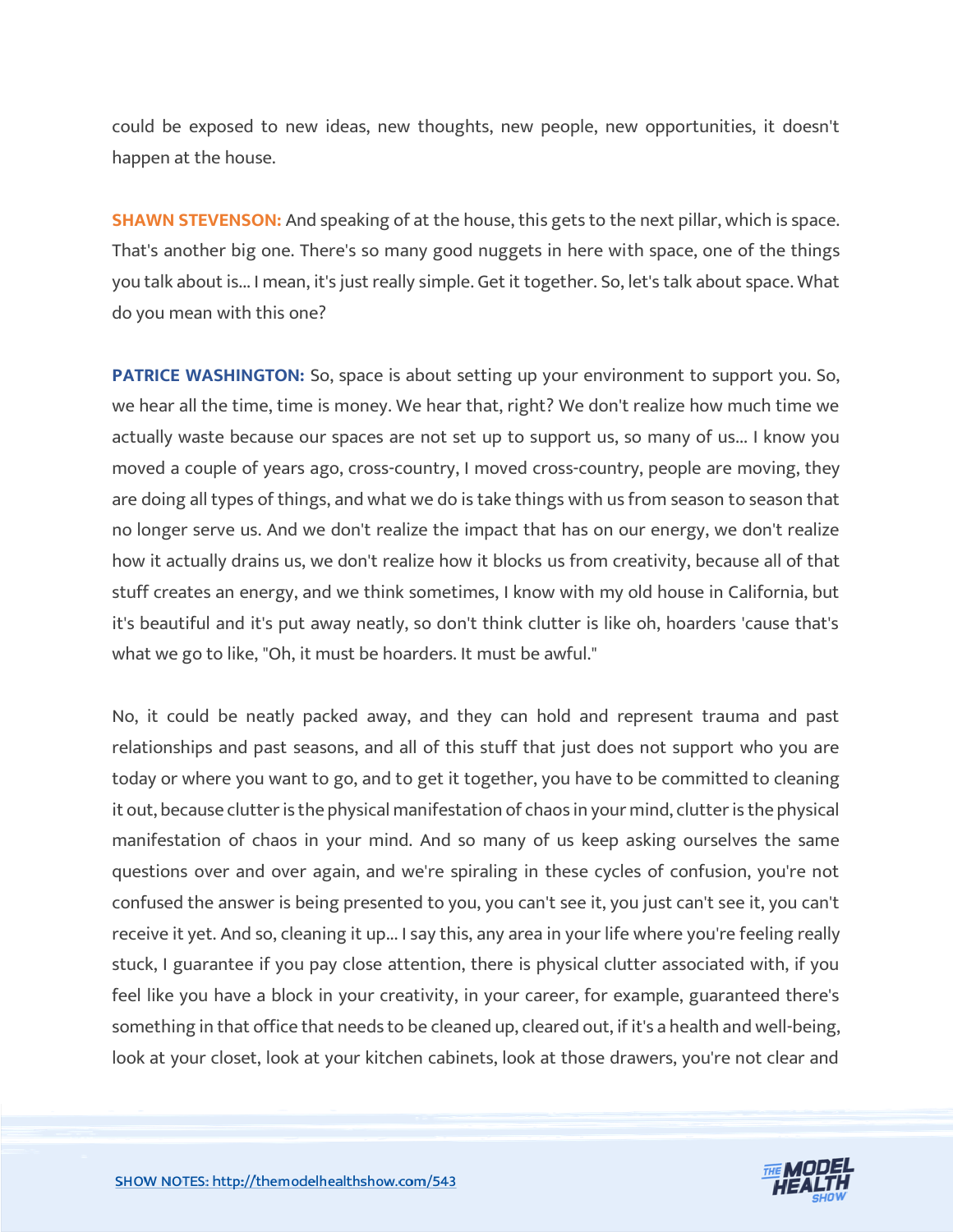free to do what you need to do because you move around letting your energy be zapped. So, you know when you go to look for something and you can't find it, what do you do? You go...

You do that little thing, that little grunt, that little annoying like... Your energy is being zapped. By the time you do that all day, every day, 365 days a year, by the time you keep looking for your keys, your phone, all the stuff you misplaced all day long, over and over again, that's time that you could have used to start your business. That's time that you could have used to come up with a new marketing idea, that's time that you could have used to plot your way to that promotion, that's time that you could have used to really dive in and learn more about investing or whatever it is. Space will block you from creating the wealth that you really desire because it will drain your energy, and we all saw that with this pandemic, when you couldn't go anywhere else, and you had to face that laundry that you didn't fold the last two weeks. When you were stuck at home on lockdown and you're like, "I hate it here, I don't really like this," then everything started getting sold out, people were painting and changing toilets and remodeling kitchens. I know I did it, people were doing everything because you realize I'm in this house and the energy is not right, and I have to work and live and play and do everything I need to do in this space.

Before the pandemic, we ignored it. We didn't pay attention to how much it really drained us, and when we got in that situation, all of a sudden it was like, "Oh my gosh, I have to do something, I have to get on the Zoom call, I better clean up my background, I better add a plant, add something live in here." All of a sudden, we became aware of how much space really impacts us, but it's always had. It's always had an impact; way more than we give it credit.

**SHAWN STEVENSON:** There's no way that I cannot include this next expert on this list of inspirational moments from 2021 and the value that this has as we move into 2022, and I'm talking about performance coach and best-selling author, Tim Grover, is a personal trainer for the Michael Jordan, Kobe Bryant, Dwayne Wade, the list goes on and on. We're talking about the elite superstars. If we're just talking about competitive nature, if we're talking about resilience, if we're talking about accomplishments, it doesn't get any more remarkable than that, and in this clip, you're going to be learning why it's time for us to shift from getting ready to staying ready, and also the ingredients that enabled Tim to become the go-to personal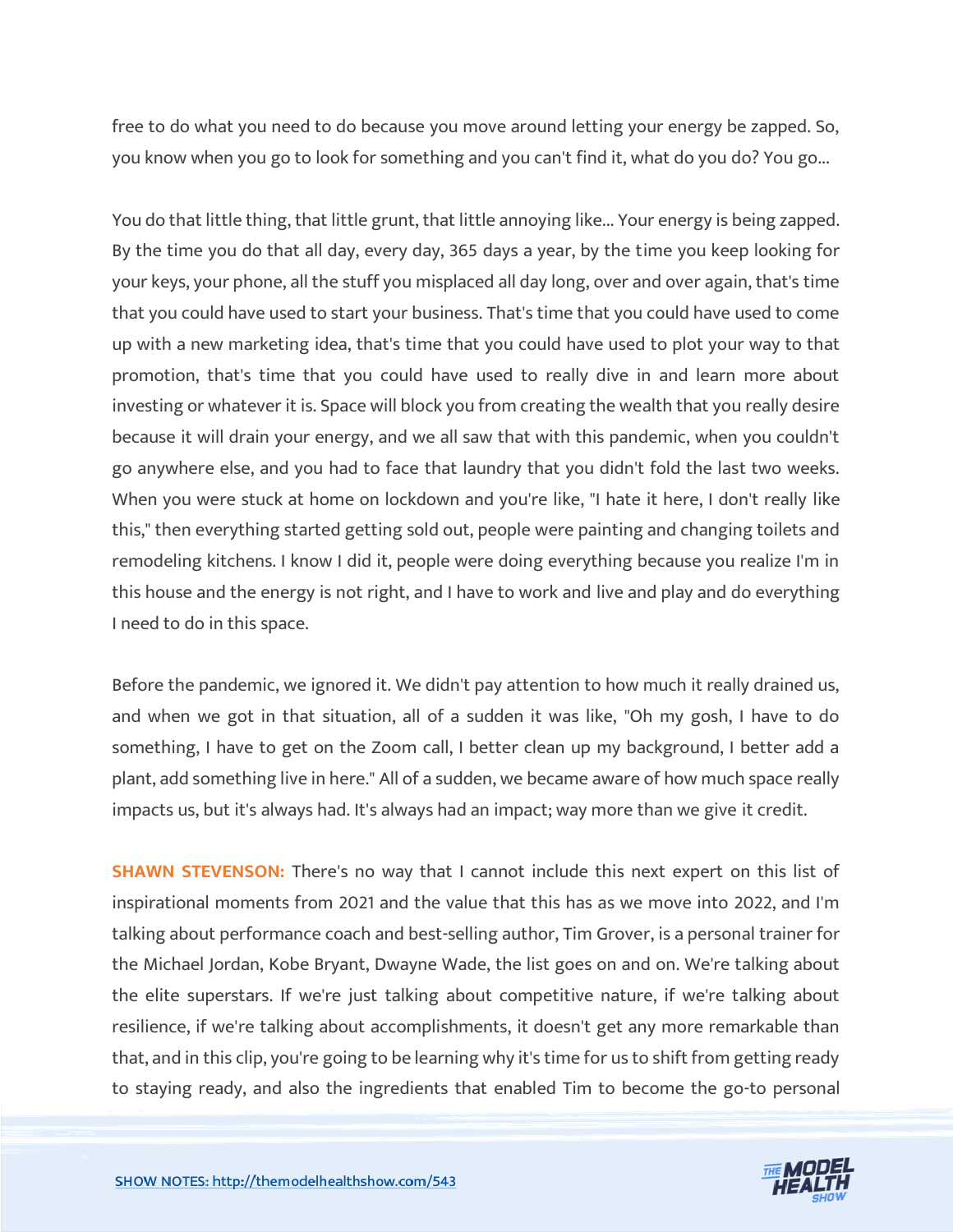trainer and coach for Michael Jordan and Kobe Bryant, and what you can glean from that, plus why you need to go beyond just learning what to think and learn how to think. Check out this clip from the amazing Tim Grover.

**TIM GROVER:** Always guaranteed, we don't know what it is, but there's always going to be something, but it's just what you just... We spoke about before, we got the show on, you got to be ready before that thing happens, too many people get that... When that event happens, then they try to do everything and it's too late because you don't know what's going to be taken away from you. You have a chance, just like there's a win every single day, you have a chance to see those obstacles, you have a chance to see those... Understand those steps. Those are your wins; those are your wins to be able to adjust to anything that's going to come at you. It's like all my clients used to say, "I practice so hard, so the games are easy." So, if you're constantly practicing every single day, when the next thing comes, it'll be easier, it's not going to be easy, but it'd be much easier to handle than other people who haven't practiced.

**SHAWN STEVENSON:** Yeah, if anybody knows about that is you. This is real, this is real. So really staying ready, so you don't have to get ready.

**TIM GROVER:** Yeah, exactly. That's the simplest way to put it, that's the simplest way to put it. You can fine-tune, but if you're always... If you're not ready, you're in trouble.

**SHAWN STEVENSON:** You know what I really love about you, Tim? Is that you don't sugarcoat things, there's no sunshine and rainbows, there's no... You make it clear that success in winning is within us, it is possible for us, but you also make it clear that most people are not going to do what's necessary.

**TIM GROVER:** They are not going to do what's necessary.

**SHAWN STEVENSON:** And so, what for you, enabled you to communicate this so bluntly and so honestly about how difficult winning really is?

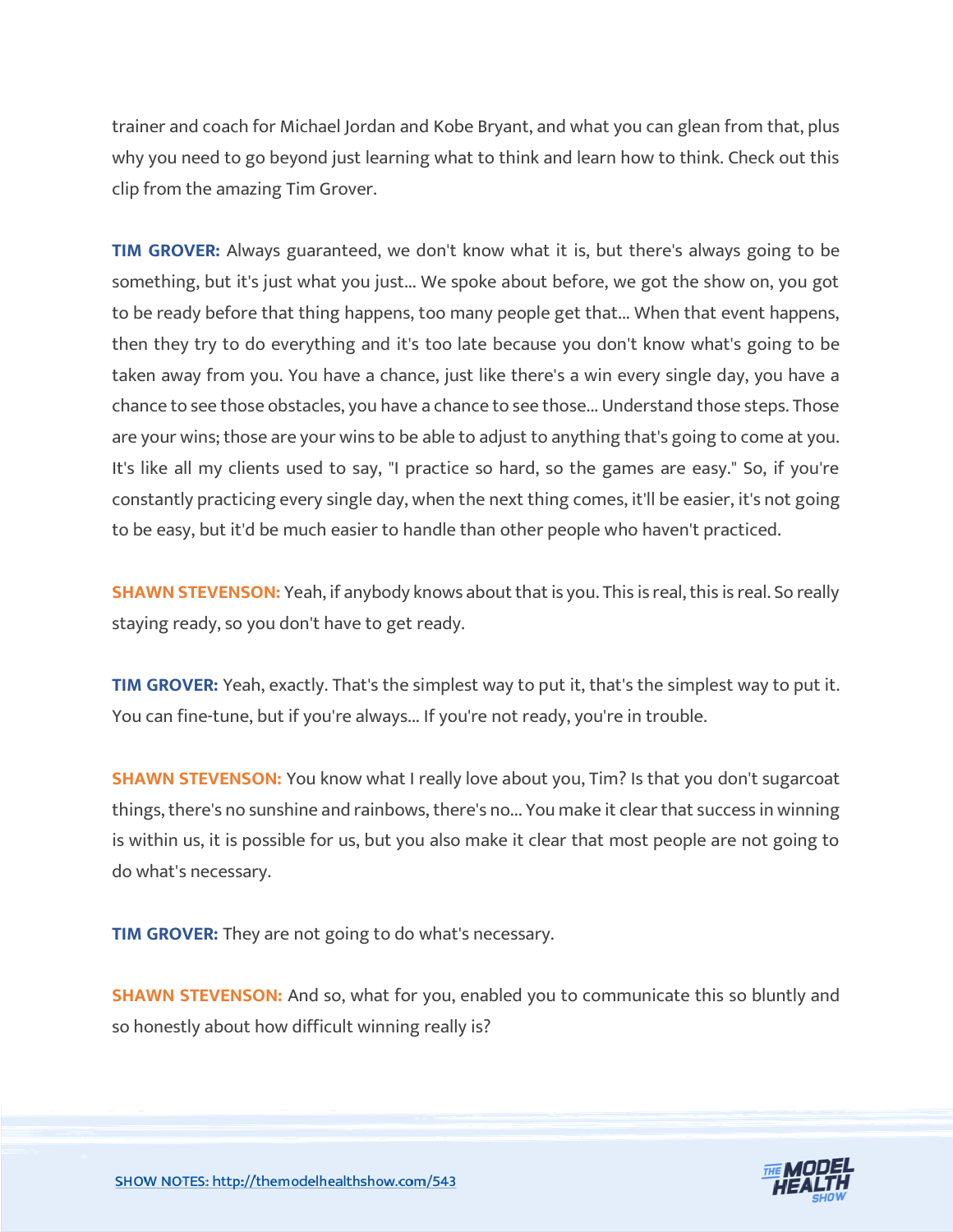**TIM GROVER:** Well, you know what? It's just what you said, everybody looks at the 30 seconds when a champion is standing on getting their medal, whatever it may be. And everybody sees what you said, they see the sprinkles, they see the rainbows, they see the confetti, but what they don't understand what it took to get to that, what it took to get to that 30 second, what it took... Everybody looks at you, "Oh, Shawn you're so healthy." But they don't understand the years and years it took for you to get this healthy and how it's a struggle, as fine-tuned as you are, there are still temptations out there, there are still temptations out there and being able to practice to not to give into those temptations. And the reason I came up with this book, and I wanted not to sugarcoat it because people make winning and success as though it's so easy, and it's not. You see all these people that write these books that say, five steps to greatness, or 10 steps to weight loss or whatever it would be. Boy, do we wish it was that easy. Boy, do I wish it was that easy. Now, I work out enough, and I don't care what shape I'm in, when I got... If you told me right now to go run up and down those flights of stairs, it's difficult. So, when people always say, "These steps, these steps, these steps," you got to understand there are no five steps, there are no 10 steps, those steps are infinite, and they're constantly changing, they're constantly shifting.

You don't know if that step is going to be there, you don't know if it's a right step, you don't know if it's a right step, excuse me, the wrong step, you don't know if it's going to shift on you, you don't know if you're going to step in some quicksand. And then you may climb all the way to the top and find out that's actually your beginning, that's you're beginning. Like you haven't even started the climb, you're just like... The first infinite steps were just a test to see, "Hey, are you worthy to be in this race of winning?" But people want the easiest way-out and... Listen, we're in a life where convenience sells quick, quick 'cause everybody wants it now. And we have that instant gratification, they want that dopamine hit, they want everything now. That's why health is so difficult for individuals because you can't see the results now, just like your health, your body changes from the inside, it changes from the inside and then your results are on the outside. Same thing with winning, the change start from within, and then winning will notice you on the outside, but everybody wants the other way around. They want the fast cars, they want the watches, they want the shine, they want the shiny stuff, they want all the stuff that you see on IG all the time, but nobody talks about what it takes to get those things consistently.

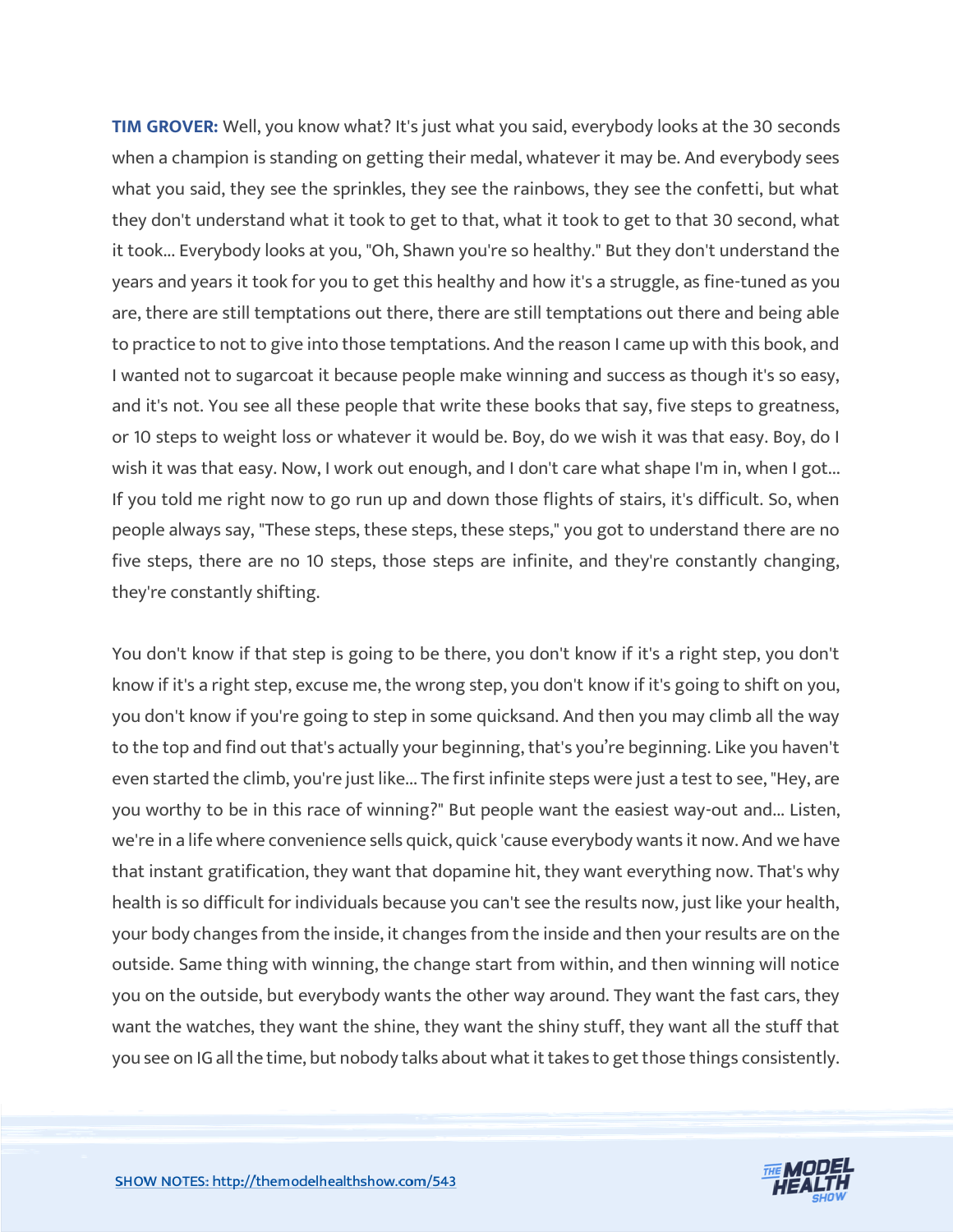Everybody wants to be in great shape, they want to be healthy, they want to live a healthy lifestyle.

And you and I, being in the fitness business, how many times you get individuals that say this, "I'll do anything," but their definition of anything and your definition of anything...

**SHAWN STEVENSON: Very different, very different.** 

**TIM GROVER:** Is totally... Like you're not even reading the same book. And then you tell them, "Hey, this is what my definition of everything... " They be like, "I'm not going to do that." That's what this book's about, these are the things that the best of the best that I've known, that I've worked with, that I've spoken to, that I've seen not only in sports but in corporate America, CEOs, this is their language of winning.

**SHAWN STEVENSON:** The very first professional athlete that you worked with is Michael Jordan.

#### **TIM GROVER:** Yes.

**SHAWN STEVENSON:** Most dominant player in really all sports, arguably. And my question for you, and I really want to know this myself, what are the ingredients that you had within yourself, within Tim Grover, that puts you in that room? And not only that, not only puts you in the room, but enabled you to add so much to him, to where he was able to take his game to another level?

**TIM GROVER:** So, this is interesting because I went to... I have a master's degree in Exercise Science, my bachelors is in kinesiology. So, when I went to school, everything taught me what to think... All taught me what to think, "This is the way the body works. This is the nutrition plan. Here's a body. This is what's going to happen." I was always an individual that knew how to think, so it wasn't always about what I read, sometimes, you just know, you're just like, "Okay, this just looks right, this just feels the way it is." And when I started to talk to him, and he gave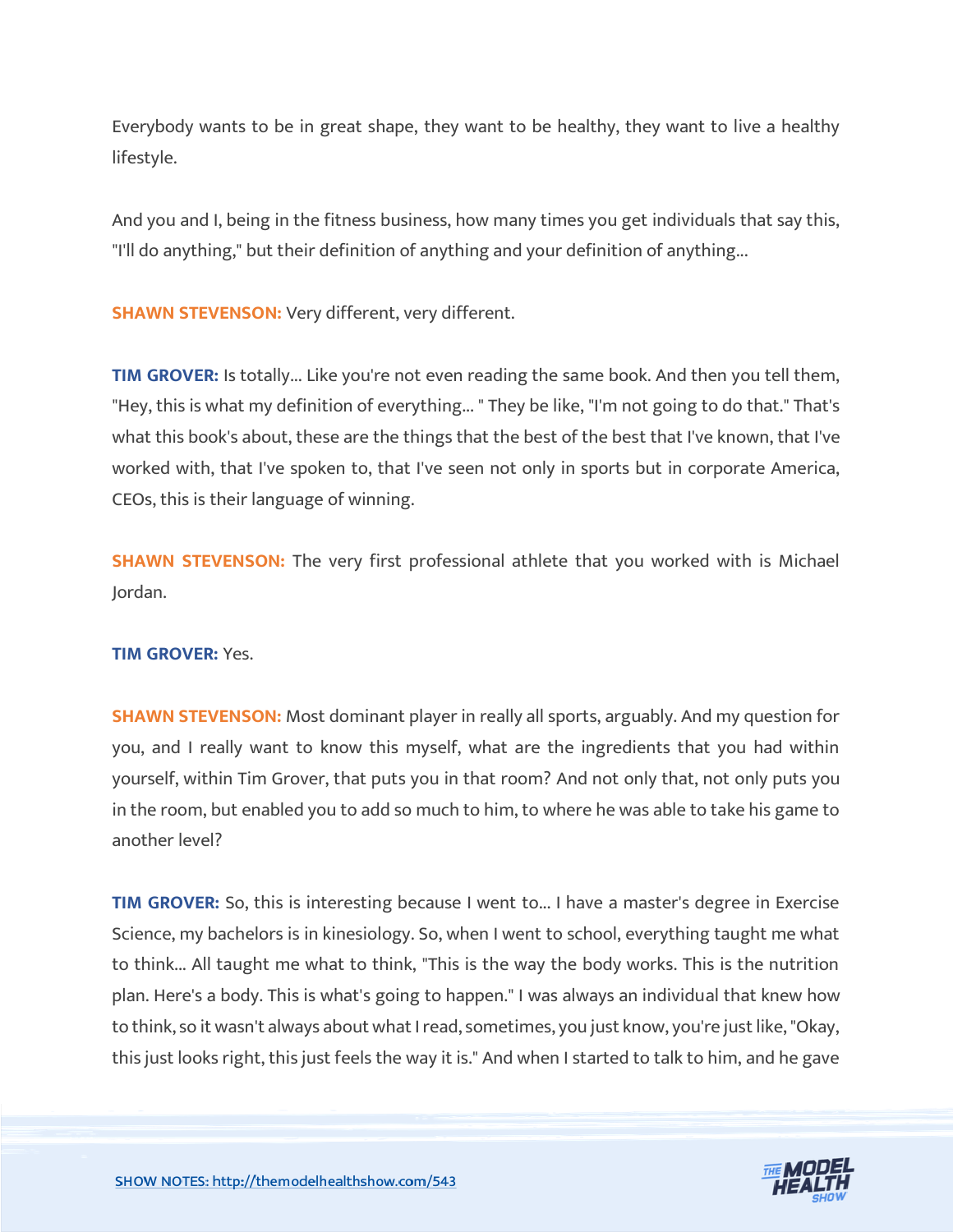me a lot of things about like, "Okay," he said, "This is what I want to do with my body. This is what I want to do."

And I had never met the guy before and I was telling him, "No," I said, "No, this is the plan we need to go, here it is." And I told him, I said, "Listen, I have no... If you asked me for research," I said, "I have no research on this, I just know this is the right thing to do." And I said, "You got to trust me on this." I just said, "This is not about what to think, this is about how to think." He said, "I want to become... " He goes, I want to become strong, I want to become a better athlete. I want to be able to dish out punishment." So he goes, "I need to get bigger." I was like, "Well, let's address the injuries that you constantly have all the time," I said, "If we can address the groin injuries, if we can address the hamstrings, if we can address the ankles injuries that persist all the time. And we can alleviate those things, you're automatically going to become a better athlete, you are going to be able to be more athletic, you're going to be able to run better, you're going to be able to jump higher."

And when I started the program with him, what I would do is I would say, "Okay, on this side of the body, I want you to do this many reps with this amount of weight, and then on the other side of the body, we're going to do either less reps or more reps with a different set of weights." And he was like, "I thought we were supposed to have equal weights on the side?" Well, I said, "Michael, through all the years, I've been watching you, you're left side dominant, this is the side that you use more, this is what's going to happen, so this is where the imbalance is, we need to focus in on this." I didn't read any books on that, it just made sense to me. You watch NASCAR they constantly go left, left, left, turn left, or... I'm not a pit-crew individual, but common sense tells me that if you're constantly turning left, the tires are not going to wear out the same, they're not going to wear out the same.

So, if you're constantly using one side more than using the other side, that side is going to wear out quicker, that side needs to be treated differently than the other side. I was like, "Sounds good to me." I'm like, "It makes perfect sense." And it worked. So, he gave me the ability, not only to use my education, but also use my instincts, use my trust that... Other things that I felt were just right. And now research later, 10, 20, 30 years later, comes out what I was guessing, or what I knew back then, people are starting to do now. And I said, "Michael, when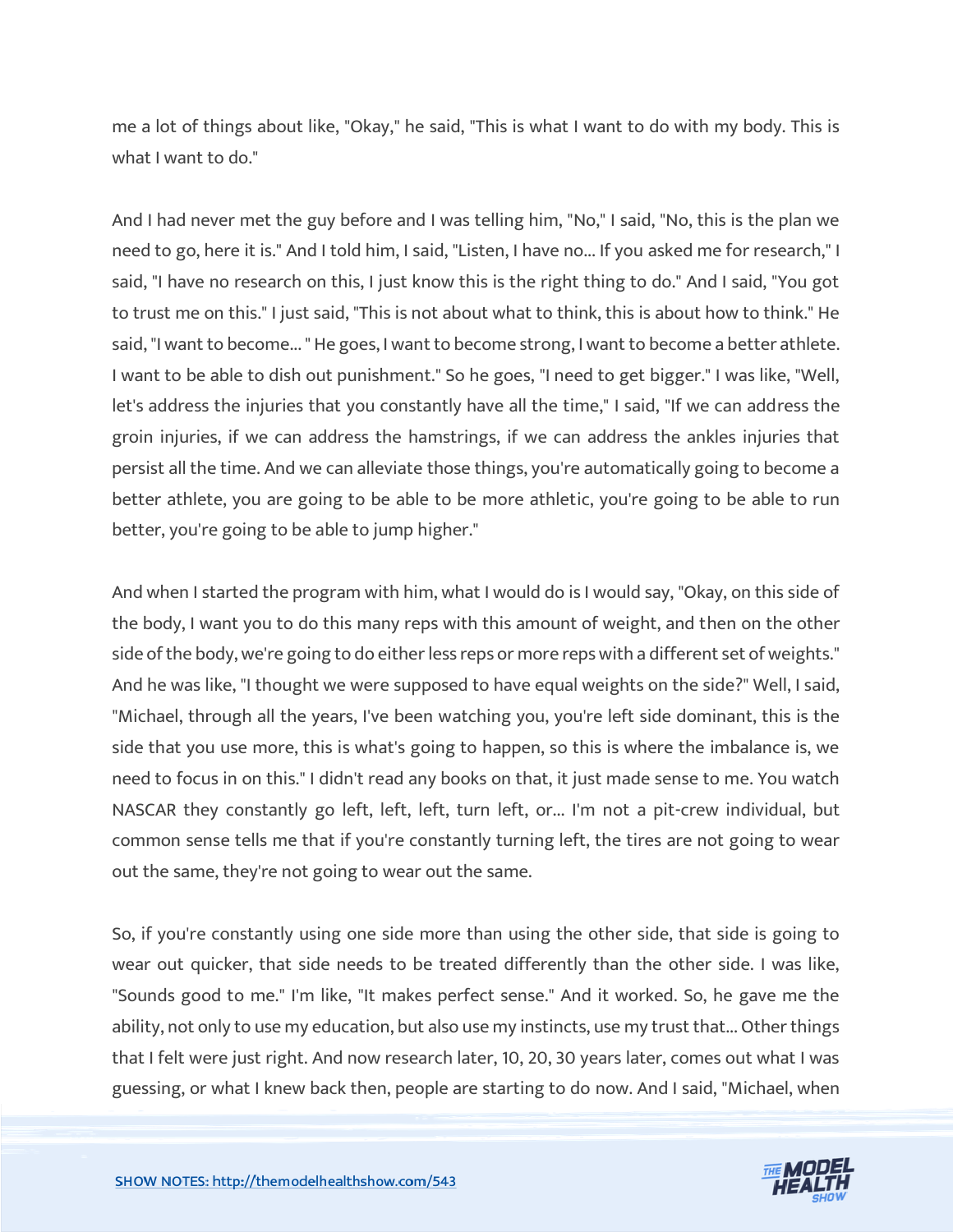you play the game, are you always out there thinking?" He goes, "No, I'm very rarely thinking." Exactly, because if you're thinking, you're not in the moment. So, what to think a lot forces you to think all the time, how to think is that you trust yourself, and you need both of them." And that's what allowed me to open up the door and create something with an individual that played on how to think and not what to think.

**SHAWN STEVENSON:** That's really, really powerful, Tim. I had on... I don't know if you know Jim Kwik.

**TIM GROVER:** I do know Jim.

**SHAWN STEVENSON:** Yeah, so he's... One of his big tenets is that in our education system, they teach you what to think and not how to think. And when he said that it just spoke to me so much, and you saying that, reiterating, that's a principle of reality for so many of us, but we don't realize it. So that's one ingredient. You really had this capacity of having awareness of how to think and not just what to think, so that's one ingredient, but what other ingredients? Because I know some folks are... They have aspirations of being in that room, of being in situations where they can collide with greatness, where they can access their own greatness. What was another ingredient that you had that put you in that situation?

**TIM GROVER:** Well, it was all the years of preparation to get to that point. Everybody in life is going to get an opportunity or the opportunity. It's just what you said, are you practicing every single day to make the games easier? When that game comes, are you practicing every single day? I practiced every single day on my craft, tirelessly, endlessly, I did it over and over again. So when that opportunity came, whether it was for 30 minutes or it was for 30 seconds, whatever obstacle was going to be thrown in my way, I was going to win. I was going to win. And people talk about the grind, it's like, oh, so everybody goes through... I went through the grind also, and this is another key, important thing that I put about in winning.

If you constantly grind something, what happens? It turns into dust. So, people always say, "Man, I'm grinding. I'm grinding, I'm grinding." What are you grinding? What are you forming when you grind? What is that end result? So, every time I practiced, every time I won, my grind

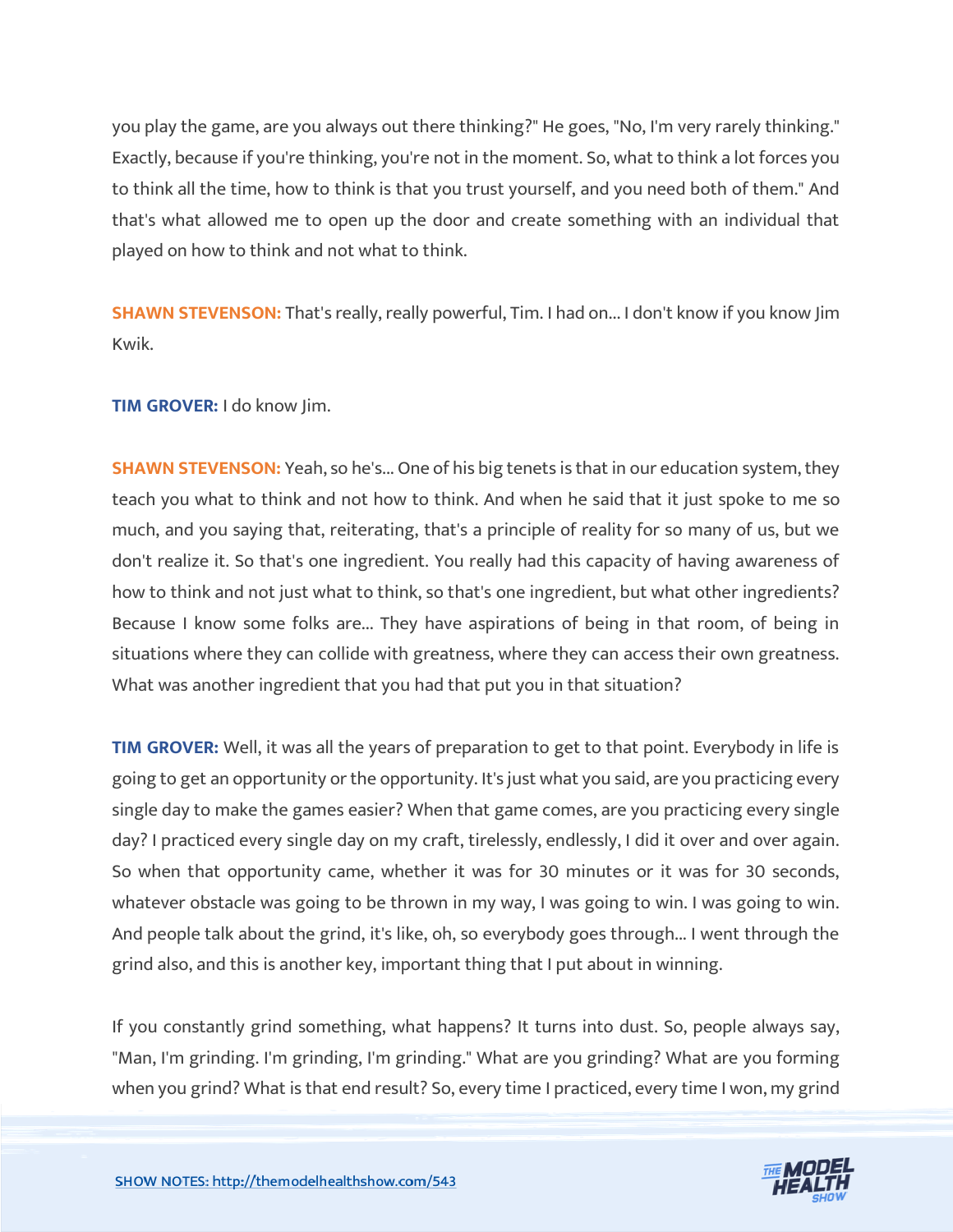was for a purpose, it was to form something that was going to get me to the next level, I just wasn't grinding just to grind, just to make... It's a way to sound like, "Man, you're working hard, man, I'm grinding." What are you grinding for? What is the shape that you're trying to take in this grind? Winning wants to see the shape of what you're going to look like, what you're grinding for. When you have a party and people have these ice sculptures, it's a big old brick. You chisel away the things until you get the form that you want. When you're grinding for something, that's what you have to do, you have to grind away the unessential's to have whatever you're looking, whatever form you are looking for, and that was my practice every single day, so when I got that opportunity to win, I knew exactly what form I was in and what I could deliver.

**SHAWN STEVENSON:** Tim Grover is the man who helped Michael Jordan go from this remarkable basketball player, just kind of standout talent who was also getting beat up and beat down repeatedly by the Detroit Pistons among other teams. And MJ was like, "Listen, I need to be able to dish it out. And be able to take the punishment as well, I need to get stronger, I need to become more physically imposing." So, Tim was just like, "You know what, we can get to that, but first we got to sure up the weak spots, we got to make sure that you have the sustainability so that we can then add on that." A lot of us try to attack things at the level of where the symptom might be, where we see the expression of an issue instead of looking at the root cause and firming up the foundation.

One of the other things that Tim did, of course, he had some cutting-edge strategies with training, with exercise, with resistance training, but also, he was a massive proponent of right nutrition and right recovery as well of his elite athletes. And this is a time for us to make sure that we're sheering up our nutrition as we are really in some form of fashion, we are life athletes out here, we're working to be competitive against all of the forces that may seek to oppress us, to hold us down, to keep us in a cognitive prison in the sense, to try to hold us back from our success. Be able to power through that stuff, but also of course, physically, mentally providing that fuel for us to be strong and resilient in an ever increasingly complex world.

So, here's the truth, over the span of recent decades, really over the span of the last century plus, we've seen this degradation taking place, rapid degradation of our soil in which our food

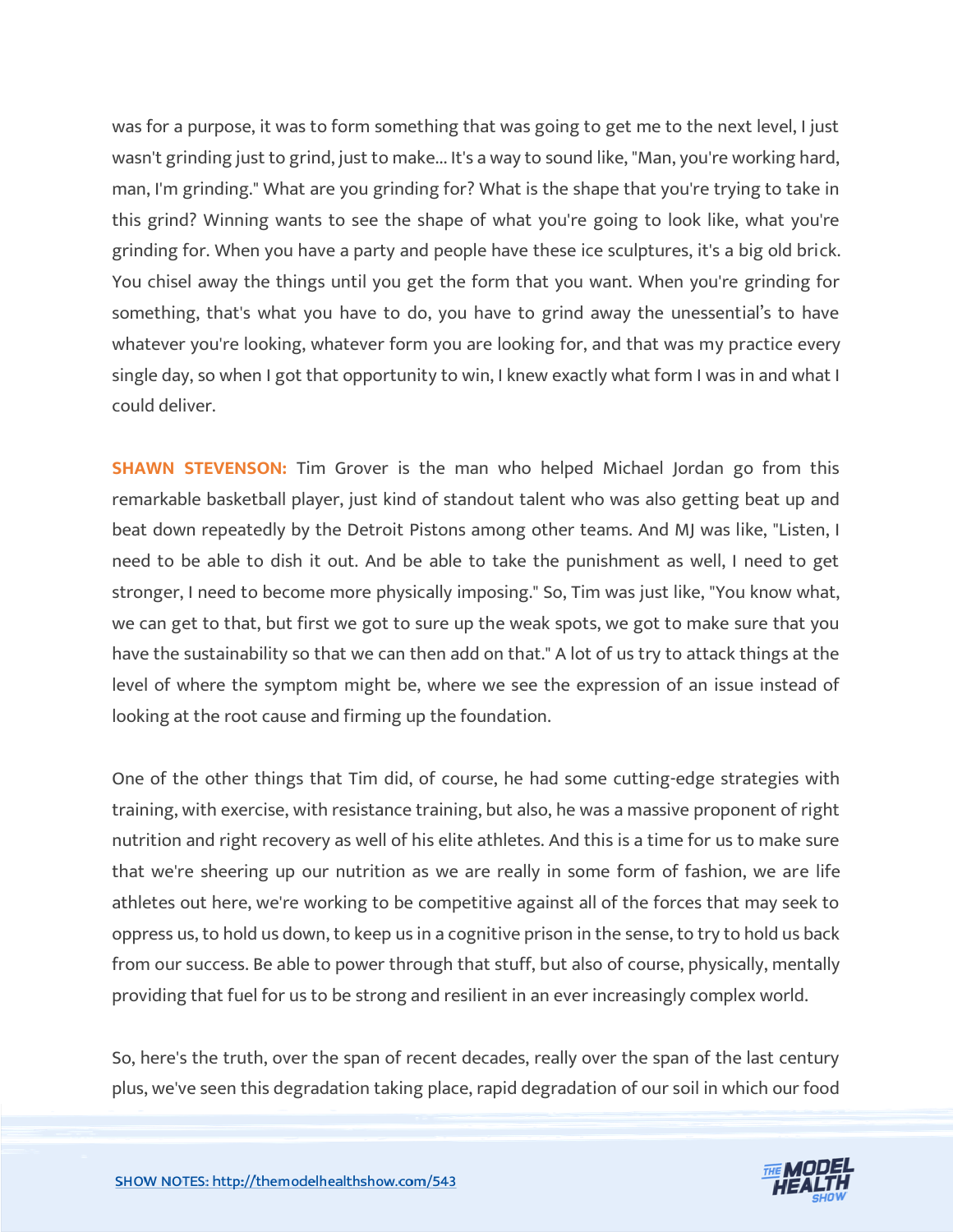is grown. So even if we're eating high quality organic foods, the soil simply does not have the nutrient infusion that it once did. And so, this is where we need to sure things up, of course... Let's make sure that we're eating real whole foods because it's still going to be far superior than the hyper-palatable, fake processed foods that have become the majority of our diet of the average person here in the United States, so already going to be exceeding that. But this is the time to add that extra layer of insurance here, and for me, this is why I'm a huge proponent...

Now, I encourage everybody to get themselves a Green Superfood Concentrate, this is a way to make sure that we're getting our vitamins, minerals, trace minerals, antioxidants, enzymes, but in a way that is coming from real whole food sources versus the synthetic "multivitamin" that just for years have been taking advantage of folks and not really providing that much value. Again, countless people have been taking multi-vitamins over the years, and we still have been in this very terrible state of health, it's not really plugging up these holes and the ship as it might look. We want to start with a real whole food diet, healthy movement, high quality rest, stress management, all the foundational pieces, and then sure things up with real super food concentrates, and so I don't use the term super food lightly in the slightest.

It has to be something that is so far superior to the average food that it can actually put a cape on and get this title for me. And one of those super foods is Spirulina, it's one of the most nutrient-dense foods ever discovered, it's also the most protein dense food ever discovered, it's upwards of about 70% protein by weight, so it's absolutely abundant in amino acids needed to build our neurotransmitters, our hormones, our muscle tissue, our brain cells, the list goes on and on. These amino acids are very, very important, but in addition to that, a study published in the Journal of the Science of Food and Agriculture revealed that just a small amount of Spirulina each day was able to significantly reduce triglycerides and improve the overall cholesterol ratio of study participants during a three-month study period.

In fact, utilizing Spirulina was able to reduce triglycerides by 16.3%. You know that triglycerides, high triglycerides, are a massive indicator of heart disease risk, of heart attack risk. This is something for us to pay more attention to. What else can it do? It's also rich in a very rare nutrient called Phycocyanin. It's been found to help to stimulate the creation of new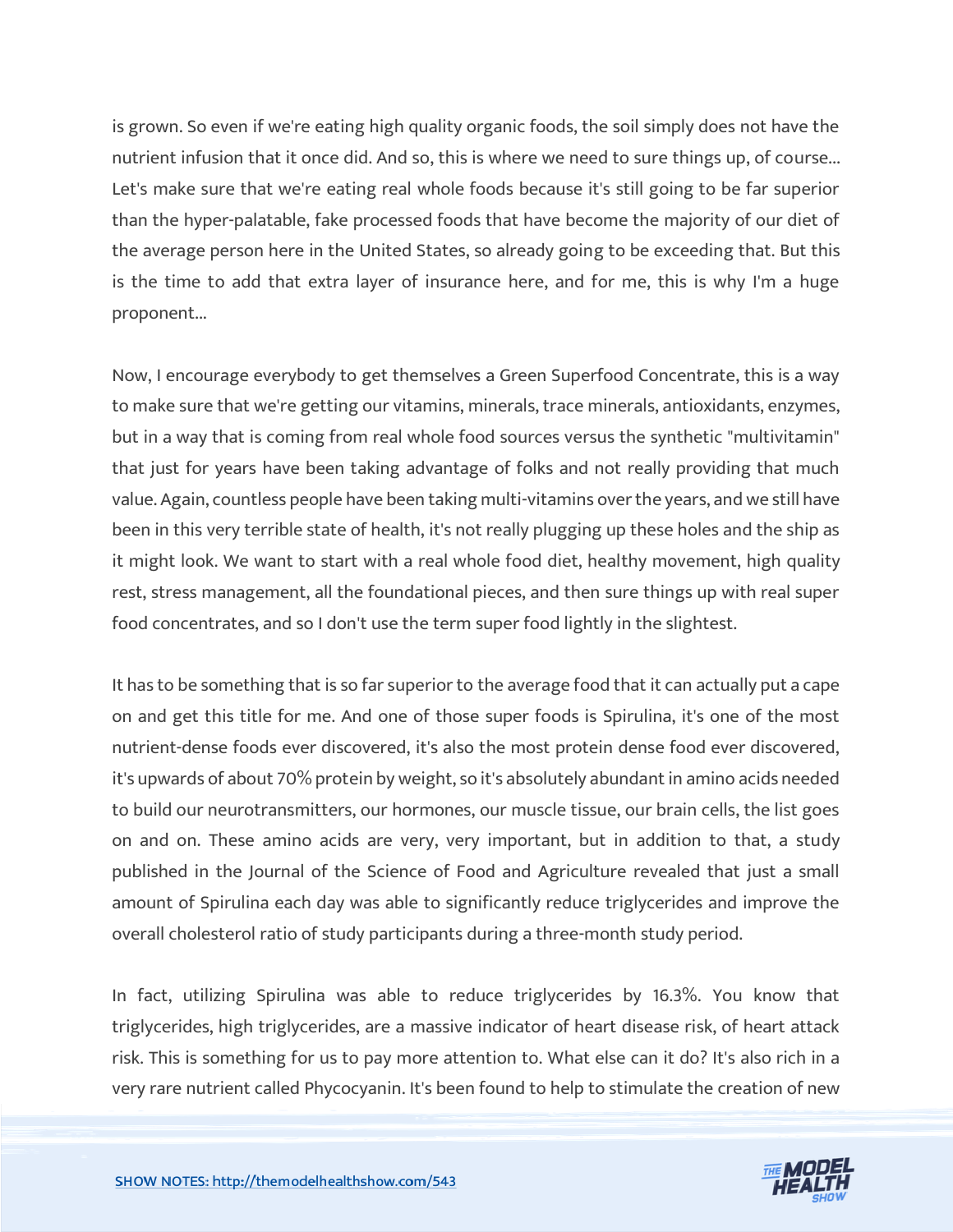stem cells, something called Stem Cell Genesis, and stem cells literally become everything that the body needs. So, whether it's new liver cells, new heart cells, new muscle cells, the root of ourselves being birthed in providing this kind of bank of potential cell development, the very root of this is our stem cells.

So again, another reason why it's remarkable, and this is just one of the hallmark ingredients, the Organifi Green Superfood blend, the Organifi Green Juice blend, all organic, cold processed, so you retain the incredible nutrients that are found within the super foods. Another super food that's in there that I don't talk about often, but I absolutely love is Moringa. According to a study published in Frontiers in Pharmacology, this renowned plant used for both food and medicine for thousands of years is clinically proven as an effective treatment for chronic hyperglycemia, cholesterol-related Dyslipidemia, and also has been found to help reduce cardiovascular disease risk. Both of these incredible ingredients are in the Organifi green juice formula, pop over there, check them out, it's organifi.com/model, and you're going to get 20% off their amazing green juice formula and every one of their incredible superfood blends. That's O-R-G-A-N-I-F-I.com/model for 20% off.

Now let's move on to our next incredible segment here in this compilation of inspiration as we head into 2022. This is one of my favorite moments, top five for me, top five favorite moments of the year, this was with the incredible world-renowned motivational speaker and author, Inky Johnson. Inky's story just will blow you away. If you haven't listened to that episode, definitely bookmark that one to go and listen to right after you finish this compilation today. It's just remarkable. He was on his way to being a first-round draft pick in the NFL, finishing out his season in college at Tennessee, and suffered this freak accident, this devastating injury, he almost died, and he lost the use of his arm. It's essentially paralyzed.

He does have some muscle conductivity there, now, some nerve conductivity to where he still has the arm present, but as far as him being able to use his arm would be looked at like a disability, but he's turned this into a superpower and he's become a voice who is out there speaking to all of these college programs, these Major League programs, he is one of the top guys that folks are seeking out to help their players mentality so they could take things up. And we had the honor of having him here on the show. In this clip, he's going to be sharing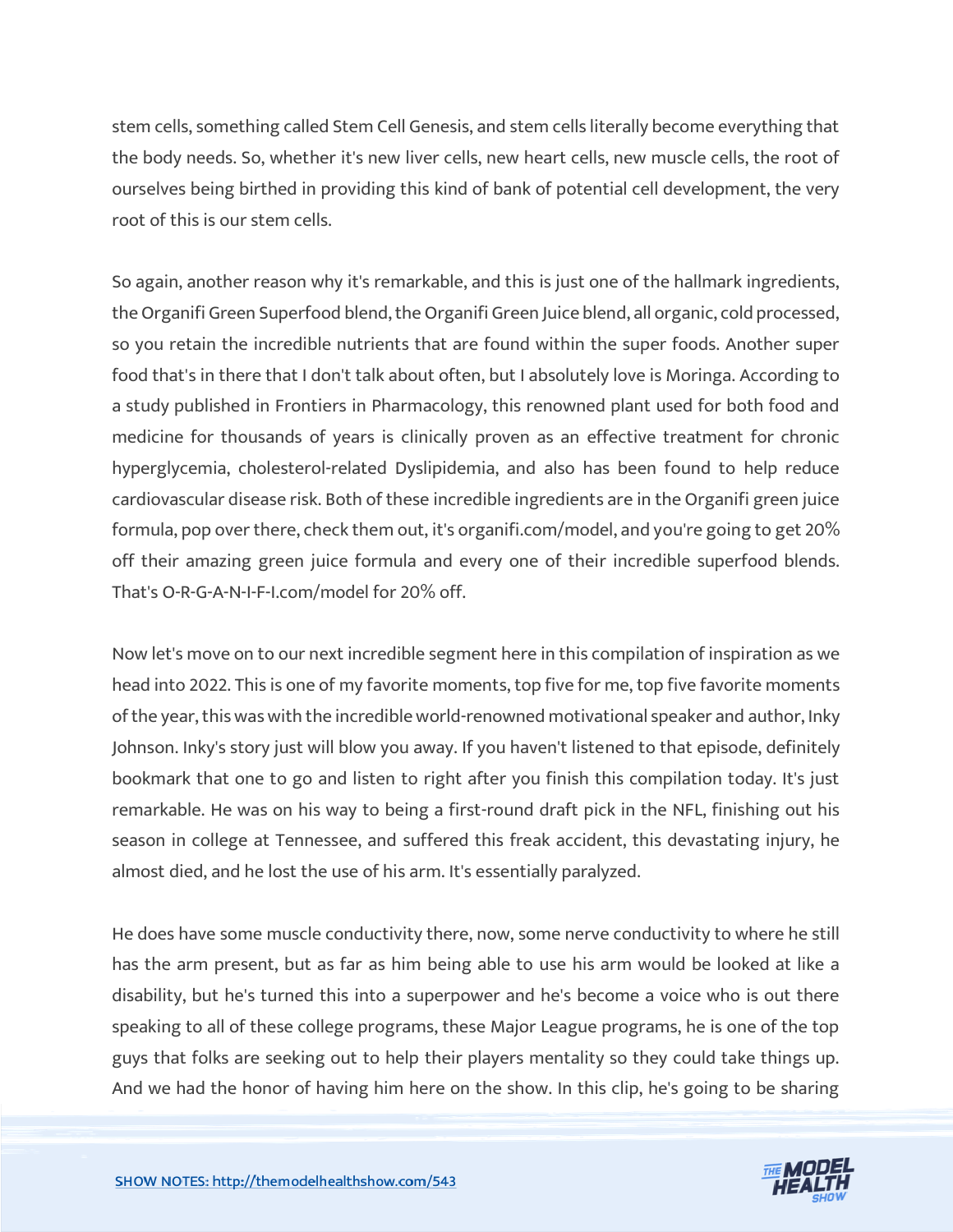how cultivating a new mindset when it comes to adversity is a major key, and also, he's going to be talking about trusting the process. Every great person throughout history has had to cultivate a faith that would help to push them forward despite adversity, whether it's a strong faith in their family or support system, or faith in a higher power, or a strong faith themselves to be able to rise to the occasion. So, trusting the process is a key ingredient as we move into 2022. Let's jump to this clip from the remarkable Inky Johnson.

**INKY JOHNSON:** I'm so thankful, Shawn, by the way I grew up with the opposition and adversity, even though... That was the best time of my life in terms of my childhood. Even though I had challenges, but I'm so grateful for my mother and the people and the influences, whether it be coaches, uncles, my father, when he came in my life, like nobody ever let me make excuses starting with my mother. And so even if we were going through something, I'll never forget today, my mom told me like, "Hey, Ink, the world don't owe you nothing." I'll never forget the day... Like I have four touchdowns in a game and I'm excited and I get in the car, with my mom, and I'm like, "Man, I just hit them boys with four of them." And that Monday when she was dropping me off, she didn't even make mention of it. It was almost like, "Alright, that was cool. But today when you go back to work, handle your business. Show up. Work hard. You got to prove yourself every day."

And so, my mentality, I never knew how to quit. Like I never knew how to stop because I never had that liberty. And so, when you talk mental toughness, when you talk perseverance, when you talk resilience, I think it's everything. But I think oftentimes when we do sports or when we do extra-curricular, we think it's a separate mentality. We think if I quit when it gets tough in a sport, that's just a sport. No, that's the mentality we're cultivating for life. And I think the edge that I've always had in terms of when it came to opposition in adversity, I understood the mentality that I was cultivating, this is for my life. This is the individual; this is the man that I'm one day going to become. And so, when I would tell a teammate, "Hey, Bro, you can't give up in wind sprints. It's a wind sprint." They would be like, "It's a wind sprint." I'm like, "No, it's a wind sprint." And they're like, "It's a wind sprint." I'm like, "No. That's life." If you quit in a controlled environment and it's a wind sprint, what do you think one day, you're going to do when life punches you in your mouth? You're going to quit.

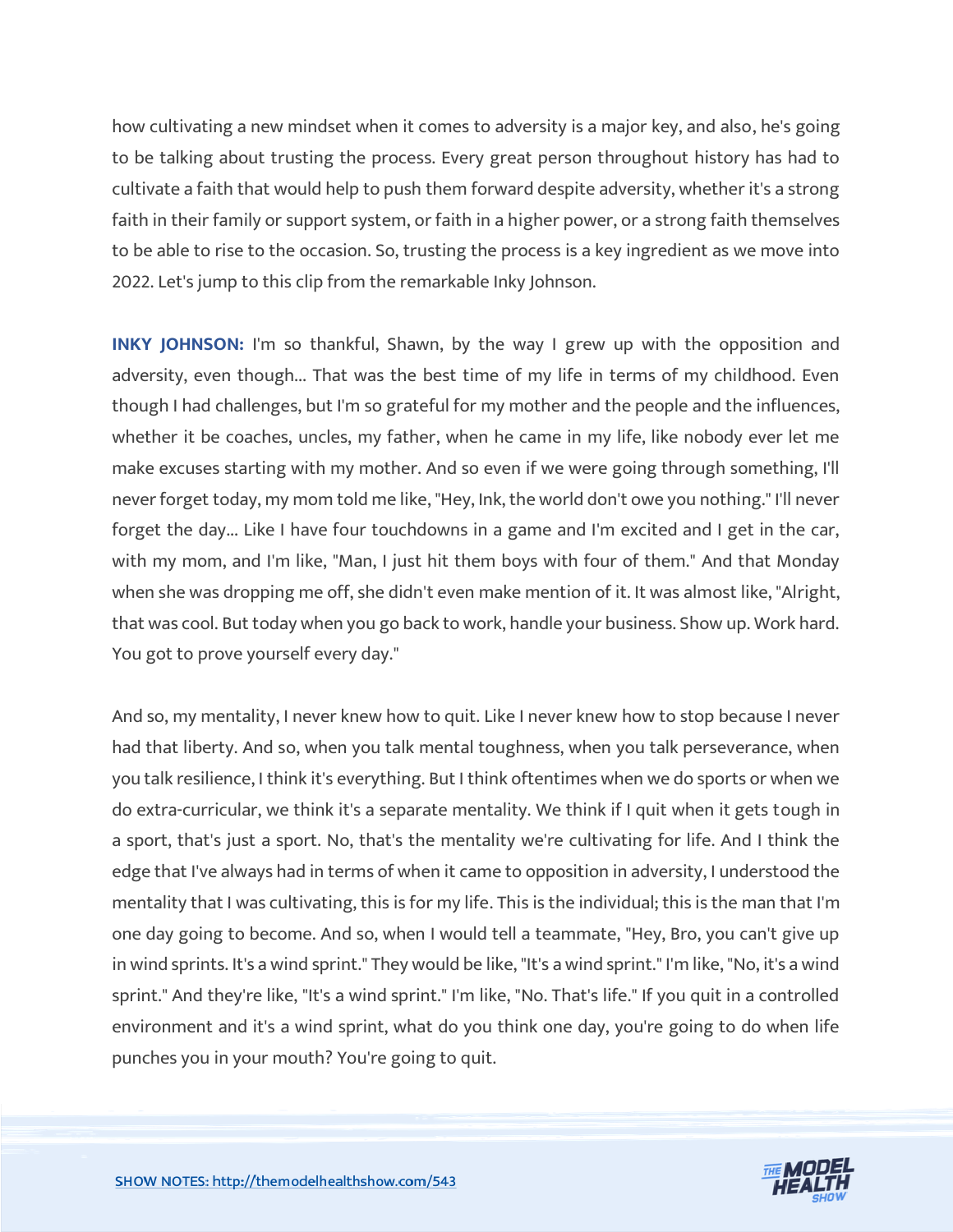And so, we got to press forward because of the mentality that we're cultivating, and mental toughness is everything. But understanding that it's not a dual mentality, even if it comes to corporate, our marriage, our relationship with our children, whatever the case may be. Every single day we're cultivating a spirit, and a mentality when it comes to opposition, adversity, and challenges. And I firmly believe if we can find room to be grateful for it, we can extract the lesson from it. If we can extract a lesson from it, we can learn from it. If we can learn from it, we can take it and apply it to every environment we go into, or a person's life that we come in contact with, to serve as a source of value. And so, when I encounter something that I don't like or don't feel good, I always think about it in terms of the ability to learn is a gift, even if pain is our teacher. I had never been so confused in my life. Because I'm the type of person I like to be intentional. I like to try to plan out the next steps and when I can no longer play ball, I'm trying to find purpose. So, I'm just trying to plan it out.

"Alright, I can't play, I'm going to coach." And the creator was like, "No, bro, like you don't get it. Let go. Let go of the wheel now. You've been trying to control things too much. Like are you not aware you planned out from seven until 20 years old to make it to the NFL, and it still didn't happen? Like is that not confirmation to let go of the wheel. Ain't you still trying to plan stuff?" And I was at a point in my life, Shawn, to where I had just moved back to Atlanta. And I was two blocks away from where I grew up in a two-bed room with 14 people. And I couldn't understand how my life had taken me, and the creator had taken me from that two-bedroom home with 14 people to the University of Tennessee, eating steak and shrimp, pre-game, all the resources in the world, eight games away from the NFL, career ending injury to bring me right back to the same neighborhood, two blocks away to my wife's grandmother's home? And my daughter sleeping in a wagon that somebody bought her for her birthday. Like, I'm like, "Man, I went through all that to come right back? Like why did you even take me there?"

I couldn't understand it. But my whole life, I felt as if the creator had a plan for me. I felt as if, "Man, I'm going to be the one... God's going to do something special with my life." That's why I went back to my high school. It wasn't just off my belief, I felt as if, "Man, the creator got something for me, man. I'm going to be the one in my family... Like, God got me, man." And that was the first time I felt like, "God are you still... Do you still hear me, man? Like, are you still rocking with me, right?" Like, I know this past year and a half some people probably felt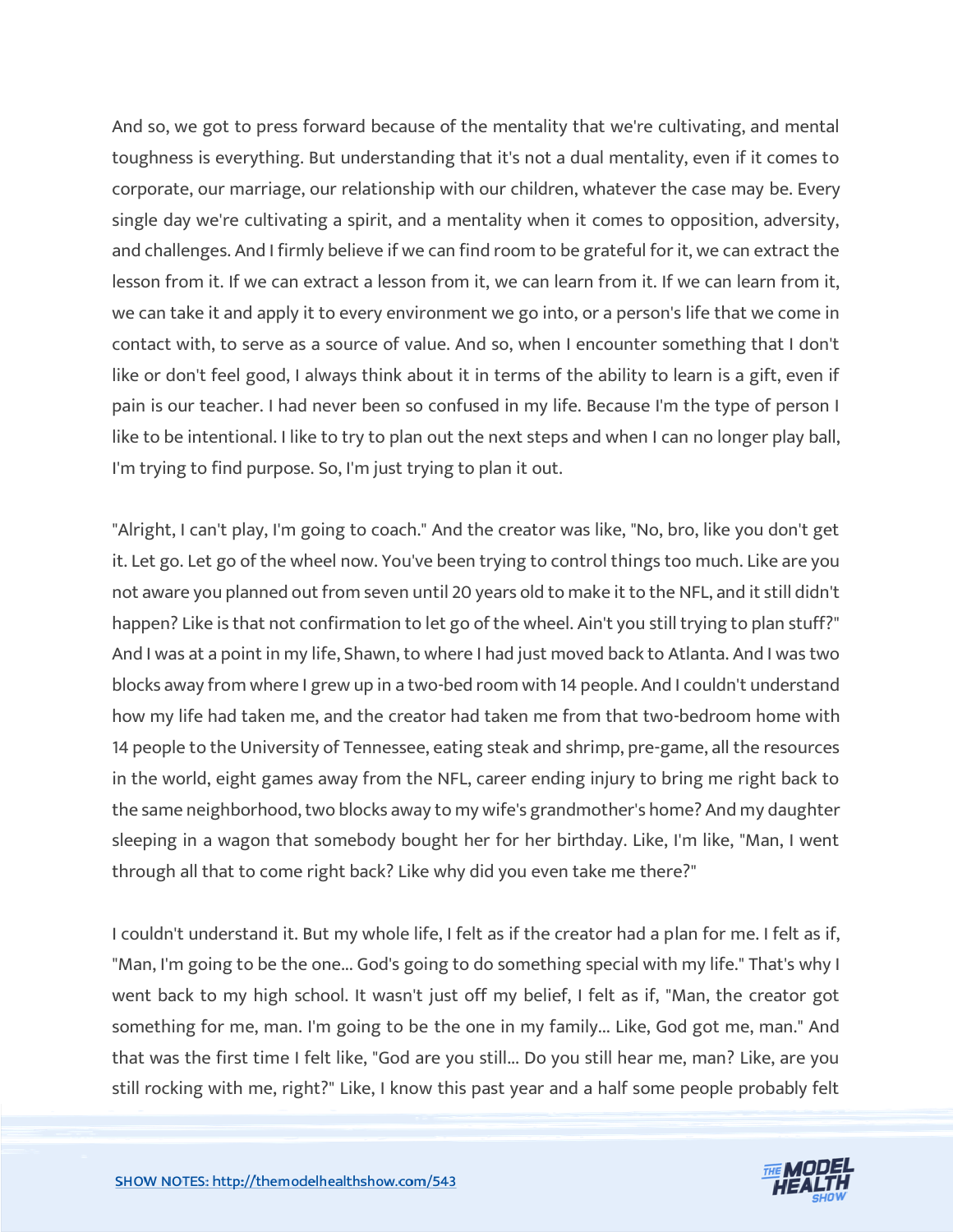like, "Man... " Like, "God... " Like, "Are you still... Are you still there?" Like I had never felt like that before. And so I had just finished my book, my autobiography. And I wrote it because I'm a journal... I journal a lot, but I wrote it because my grandmother... I wanted to get it to my grandmother... It was something big... And that was the only thing I had. And I was like... I was getting up every day, Shawn, and I would go to different places in that land and try to get a job.

People would just say a different thing. "Ah... " Over-qualified, this, that. And I was thinking like, maybe they see my arm. It's cool, I get it. And I get up one day and I look at my wife, and she was a teacher at the time, and she was getting dressed. And my wife had taught for 11 years. And she say, "How are you doing?" And I was like, "Babe, I'm about to go meet Oprah." And she was like, "Ink, you know Oprah?" And my wife... I knew even her whole life. And I was like, "No." And she was like, "Do you know anybody at the studio, Harpo?" I was like, "No." And she was like, "Are you sure about this?" And I was like, "Yes, ma'am." And she was like, "Go for it." And I took off man. Driving... I get to Chattanooga, I call my buddy Jeff, who's an attorney. Jeff, picks up, and I'm like, "Jeff, I'm about to go meet Oprah." And Jeff was like, "Ink, I know how ambitious you are. Hang up the phone. Call me back when you get to Knoxville. The chances of that happening are slim to none. I don't want you to be too disappointed."

I call him when I get to Knoxy. He picks up. He says, "You're still going, aren't you?" I was like, "Yeah." He was like, "Pick me up. I'm going to ride with you." We get to Chicago and Jeff pays for us room. The next morning, I get up. We go over to Harpo. This is when her last shows were happening. And I get out and Jeff was like, "Man, I'm going to up the street to this little shop. I'll see you in a minute. I'm sure this won't be long." And so, it was just people outside the building. And Shawn, I kid you not. I was just walking with a book, a big suit, and whenever I would see a door open, I would just run over to the door. "Hey, I'm Inky Johnson. I drove up from Atlanta. I want to give Oprah my book." And it was, "Hey man, get out of here. We don't do that, man." And I'm like, "Man, y'all rude. I thought y'all give away cars, man. And I've got a book." And they were just doing their job... And I got so discouraged me. And everybody had went in for the show. And I sit down on the sidewalk with a guy... He looked to be homeless. And I said, "Hey man, how are you doing?" And he was like, "I'm great." And he was like, "How are you?"

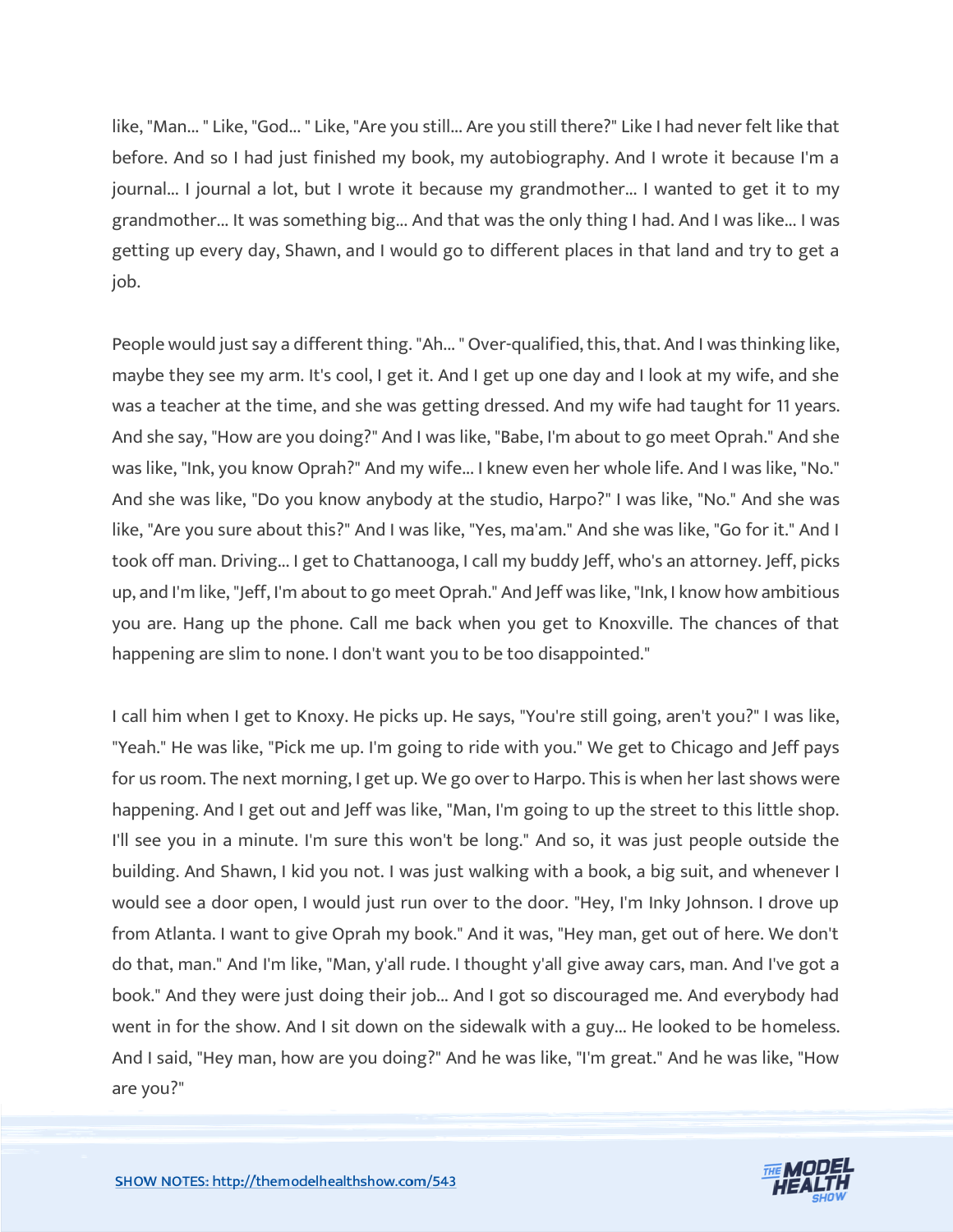I was like, "Man, I've seen better days." The irony of the situation. And I look up and coming down the sidewalk was Oprah and her security guard. And I get up and I start walking toward them. And I'm like, "I'm going to just take my shot." And surely, I'm thinking security is going to come up and move me out of the way. I'm going to still take my shot. And as I'm getting closer, they're getting closer. And they get like right in front of me. And I was like, "Hey, I'm Inky Johnson. I drove up from Atlanta. I just want to give you, my book." And she took the book, and she grabbed my suit, and she shook it and she's like, "Nice, suit." I think she was trying to see if I had something in it. I just had on a plain old black suit or whatever. And I was like, "Thank you." I was like, "Do you mind, I want to take a picture with you." Like, "Sure." And we took a picture. She was like, "I've got to get in and do my show." And so, I was like, "Thank you." And so, as I was walking off her security guard say, "Hey, little man, come here." And I start coming back over to him. And he was like, "I'm not saying anything is going to come of that." He was like, "I just want you to know what just happened never happens."

He was like, "Usually she'll tell me, 'Hey go move him out of the way.' Or they'll send it somewhere, and she'll never get it. I'm not saying you're going to be on the book club. I'm not saying any of that. I just want you to know the interaction you just had, never happens." And I was like, "Thank you so much, man." And I go to walk off and I got the picture... I put it up on Facebook, send it to family, friends. Everybody's hitting me like, "Bro, you met Oprah, you're going to be in a show?" Right... You're going to be on the book club. I was like, "I don't know, man. I don't care." It was like, "What do you mean, you don't know, you don't care?" I was like, "That moment wasn't about that for me." It was like, "What was it about?" I was like, "Bro, I needed to know God was still walking with me." And so, for me, as great as the picture was, as great as the encounter was, and nothing came of it... In terms of Oprah, nothing came of it. No book club, no show, but everything came of it. My belief... My faith was fortified. I said in Atlanta, Georgia. "Alright, God, I'm going to see. I'm going to leave Atlanta and go to Chicago to try to meet one of the most prominent people in the world."... That's how crazy my faith was. That's how much I believed in the creator. Are you still listening to me? I think you are. But let's see."

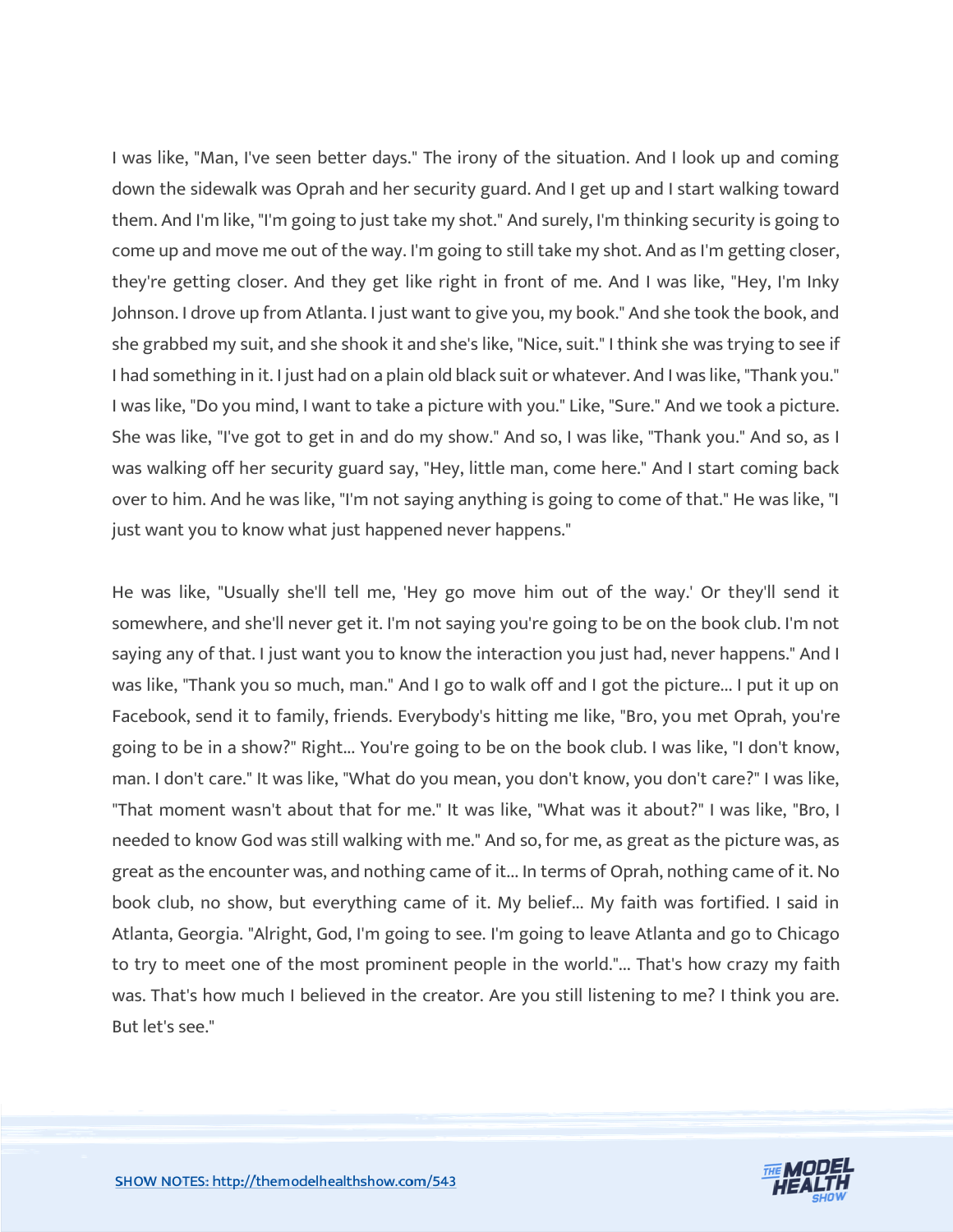"That's how insane my faith is... I'm going to go to Chicago and say, I'm meeting Oprah. Everybody's going to tell me, don't go. Don't do it. But I trust you enough, and I think you still hear me. Let's do it." And I went and he put me front and center and put the book in her hand and took a picture with her. And so, when I walked off, I was like, "God, let's go. We can conquer the world, man. Let's go." That was the most powerful moment in my life, because I was about to lose hope, man, because my conditions and my circumstances, they didn't reflect the picture that I saw from my life.

**SHAWN STEVENSON:** And running the anchor today in this inspiration compilation as we move into 2022, is somebody who was actually a track star when she was in high school. But today she's much more well-known for being a bestselling author. New York Times bestselling author and one of the greatest speakers in the world today. I'm talking about Lisa Nichols. Lisa is one of my all-time favorite people as well. When we get together, magic happens, it's just remarkable... I've had the great honor of doing some work for her and her programs as well, and it just always... It just really fills me up to be able to spend time with her and to be able to glean some of the inspiration and wisdom that... Again, there are very few people on the planet who's made the impact that she has coming from the place that she comes from. And so, in this clip, she's going to be sharing with you the critical distinction of keeping score versus keeping track, and a powerful way to reframe things to take control of your time in this new year and beyond. Check out this clip, with New York Times bestselling author, Lisa Nichols.

**LISA NICHOLS:** So, number one, recognize if you're keeping score or you're keeping track. Keeping score... Let me tell you the distinction. Keeping score is collecting evidence on why it won't work in your future. And many people are making decisions about their future, business, relationship, friendship, health, and wellness based on keeping score. They're collecting evidence on why it won't work. Why it's hard... I might get hurt. I've tried diets before, and they didn't work. So, you're collecting evidence on why it won't work. Keeping track... Notice this distinction... It's super important to notice this distinction. Keeping score is collecting evidence on why it won't work, keeping track is taking notes of what path landed you where... It's just what path landed you where. When I eat at night after 10:00 I have a harder time losing weight or releasing weight. When I go to sleep after midnight... This is me all the time... But I went to bed early last night, I was happy, because when I got a bed after midnight, it impacts how I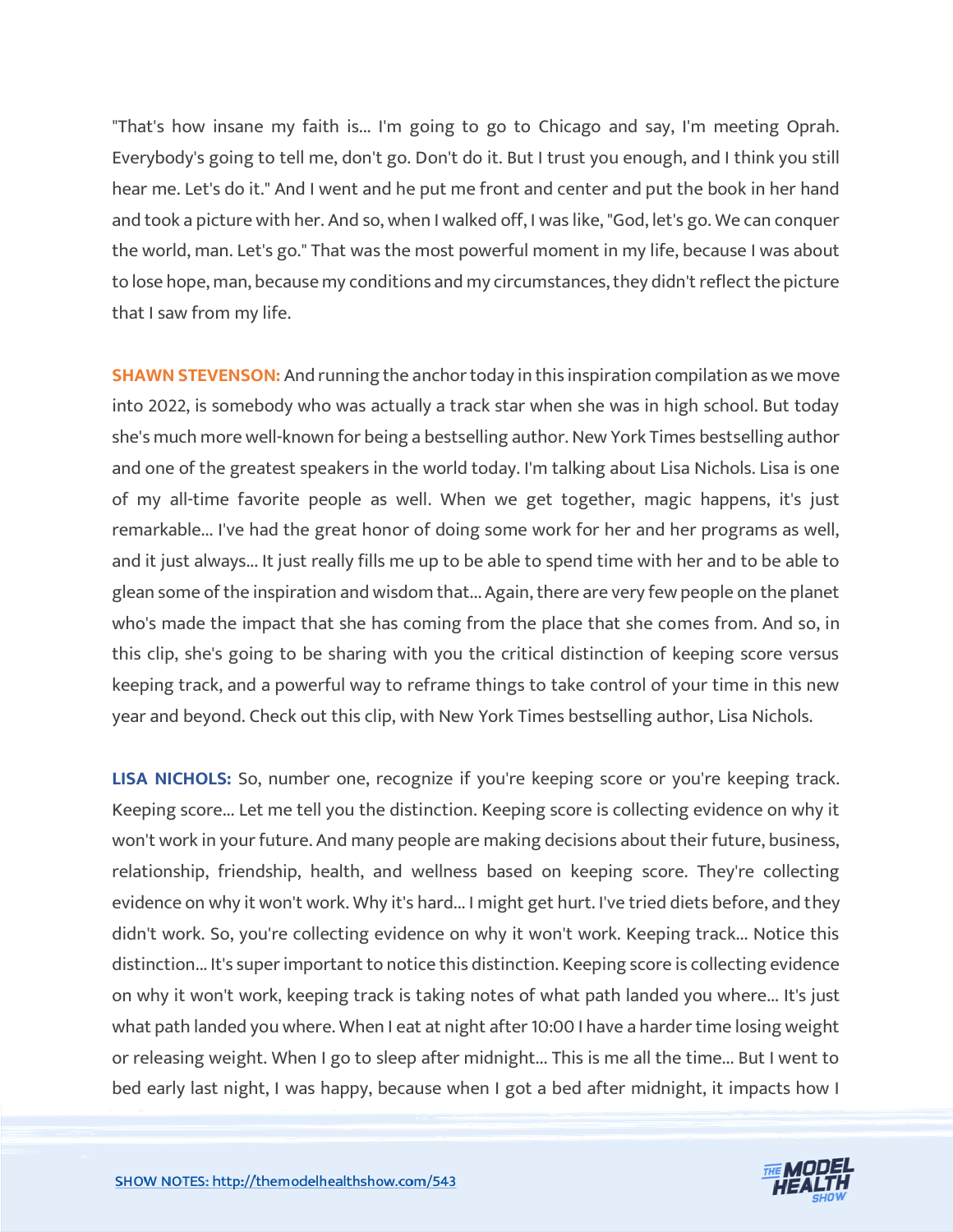spring into my next day. Now, I used to stay up late at night because it was quiet and my brain could think and I could write, but what I realized is when I keep track of what happens the next day, I need to get in bed earlier and just ask everyone to give me, an hour of quiet time at 9 o'clock versus waiting to their asleep at midnight. That's keeping track.

Keeping track is actually looking at where a path has led you in the past. In relationships... If you rush into relationship, 'cause you feel all those endorphins, and you feel the exchange, but you notice that you've done that in the past and then it ended up... You didn't have a friendship... A relationship as a friendship expanded. Ah... It took me a while to learn that. Like hello... Like I don't care how fine they are, I don't care how sexy they are, I don't care how they are... And I don't even care how ready they are... Keeping track shows me that in order for me to have a great relationship I have to first, have a great friendship. Track only taught me that. Keeping score would say, "I can't trust them. They're no good. They hurt me." That's keeping score and collecting evidence on why it won't work. And so that's the distinction. And oftentimes, Shawn, most people are collecting evidence and keeping score, then they are keeping track.

**SHAWN STEVENSON:** I cannot let you go without asking you these two things. So, number one, what you're talking about right now requires some time and energy, to work on yourself, to develop that self-love and self-care... In my clinical practice, that was the number one reason people would give for not taking care of themselves, not exercising, whatever the case might be... I don't have the time. So can you speak to that. What advice can you give for folks who are in that paradigm that they don't have the time, and they're seeing that as the challenge from getting from where they are to where they want to be.

**LISA NICHOLS:** I'm going to ask you a question. Now, I'm going to say this in love from a woman who spent 19 years, over 210 pounds... Five years over 220. So, I don't say it from a place of judgment. I didn't even know clavicles existed until... I was like, "Clava who? Clava what? Clava where?" That's this little part right here. I heard it's supposed to hold a cup of water when you're doing good... But anyway, I'm going to ask you this, when you say you don't have enough time. I'm going to say, "You know tomorrow, you're going to get 24 hours in the day. You know that... You know, you're not going to get 23. You know you won't get 25. So, my question to you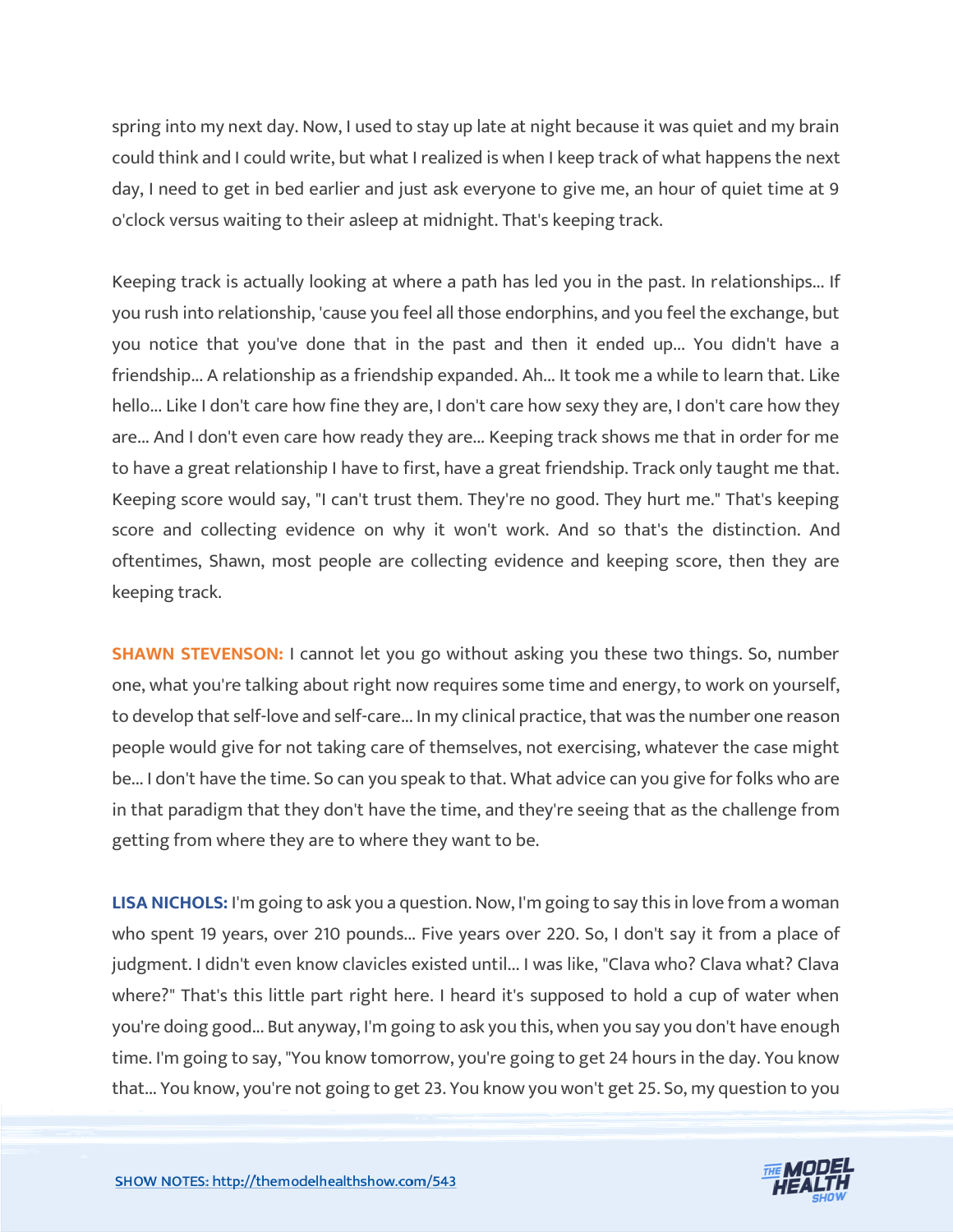sister, my question to your brother is, when will you love you enough to give yourself just one of the 24?" You don't run out of time; you simply allocated all your time to someone that you put in front of you... I'm going to follow it with this statement, and I say it in love. You will always, as a leader, as a game changer, as a gladiator, you will always have a long line of people waiting to be served by you. You will always.

People will knock down your door to get in your line... Here is my question, when will you put yourself at the front of your own line? And I say that because it took a doctor telling me... I was in Utah. My doctor called me on Zoom and said, "You are morbidly obese, you're over 220 pounds, you have severe sleep apnea, and you travel over 258 days out the year. And when other people go to work to sit down to work, you go to work and get on stage and push out the little energy that you have from your sleep-deprived body. Lisa, it's not a matter of if you're going to have a heart attack, it's a matter of when will you have it and where will you be." The doctor went on to say, "Will you be on stage in front of your audience? Will you be in the air on a plane? Will you be at home in front of your son, Jelani? Or will you be in a hotel room by yourself?" I thought she was cruel. I thought she was cruel to make me have that kind of fear. And then she followed it with this... She said, "The only reason why I'm saying this to you this way, is because I've sat in your audience and I've experienced your gift, and I need to disrupt you enough to be radical."

"And so, I'm not disrupting you or poking you for the sake of doing it. It's because someone is ready to be blessed by your gift. Someone is ready to be touched by your soul. Someone's ready... And until you handle the self-care, until you prioritize you, until you move to the front of your own line, the way I had to do, you won't be able to give the world the all of you that you know you're to do." And my grandmother just transitioned. And my grandmother would say, "Baby, when you get my age... " She was 92 years and nine months when she transitioned... Laid down to rest in peace. And she's resting in peace, 'cause she played full out. She said, "Baby, when you get my age, you're supposed to sit in your favorite rocking chair... " And I bought granny a good rocking chair y'all. And you're supposed to share the stories of your life. She said, "But baby, when you're your age, you're supposed to do one thing: Do everything in your power to make sure that the story is going to be good to share."